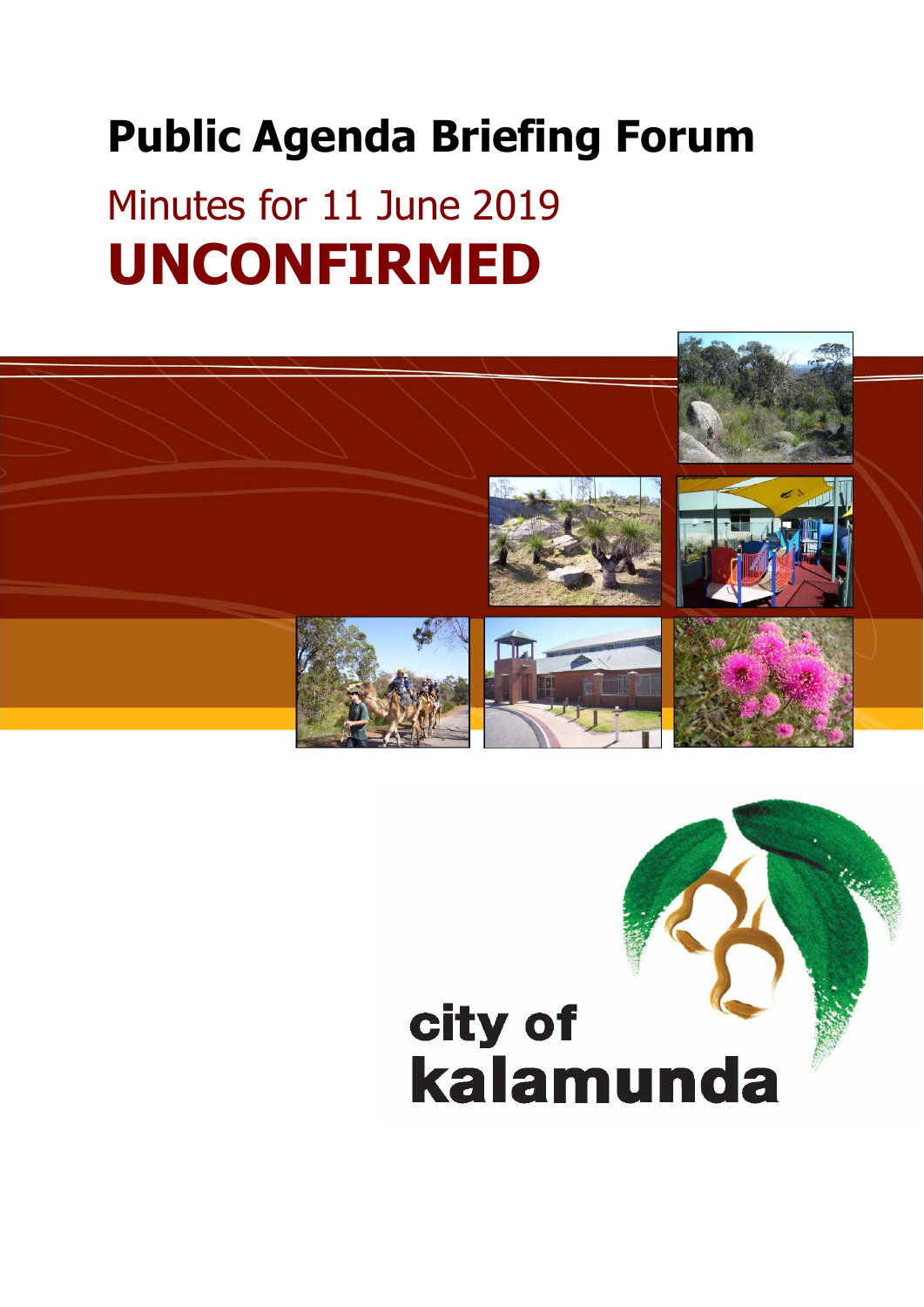# **INDEX**

| 1. |                                                                                                   |  |
|----|---------------------------------------------------------------------------------------------------|--|
| 2. |                                                                                                   |  |
| 3. |                                                                                                   |  |
| 4. |                                                                                                   |  |
| 5. |                                                                                                   |  |
| 6. |                                                                                                   |  |
| 7. |                                                                                                   |  |
| 8. |                                                                                                   |  |
| 9. |                                                                                                   |  |
|    |                                                                                                   |  |
|    |                                                                                                   |  |
|    | 10.1.1. City of Kalamunda - Revocation to Local Planning Policy P-DEV 23 - Pergolas  6            |  |
|    | 10.1.2. Proposed Amendment No.102 - Lot 4 (51) Canning Road, Kalamunda - Additional Use           |  |
|    | of Shop (Pharmacy) to Existing Medical Centre - For the Purposes of Public Advertising 9          |  |
|    | 10.1.3. City of Kalamunda - Draft Local Planning Policy: Public Art Contributions - Adoption for  |  |
|    |                                                                                                   |  |
|    | 10.1.4. Changes to City of Kalamunda - Local Planning Policy Numbering  27                        |  |
|    | 10.1.5. City of Kalamunda: Draft Local Planning Policy 23 - Retaining Walls and Filling of Land - |  |
|    |                                                                                                   |  |
|    |                                                                                                   |  |
|    | 10.2.1. City of Kalamunda Waste Avoidance and Resource Recovery Strategy 2030 - Project           |  |
|    |                                                                                                   |  |
|    | 10.2.2. Consideration of Tenders for Kalamunda Road Drainage and Pavement Rehabilitation          |  |
|    |                                                                                                   |  |
|    | 10.2.3. Consideration of Tenders for the Road Rehabilitation of two sites within the City of      |  |
|    |                                                                                                   |  |
|    |                                                                                                   |  |
|    | 10.3.1. City of Kalamunda: Draft Arts Strategy - Consideration of Submission and Modifications    |  |
|    |                                                                                                   |  |
|    | 10.3.2. City of Kalamunda: Draft Tourism Development Strategy - Consideration of Submission       |  |
|    |                                                                                                   |  |
|    |                                                                                                   |  |
|    |                                                                                                   |  |
|    |                                                                                                   |  |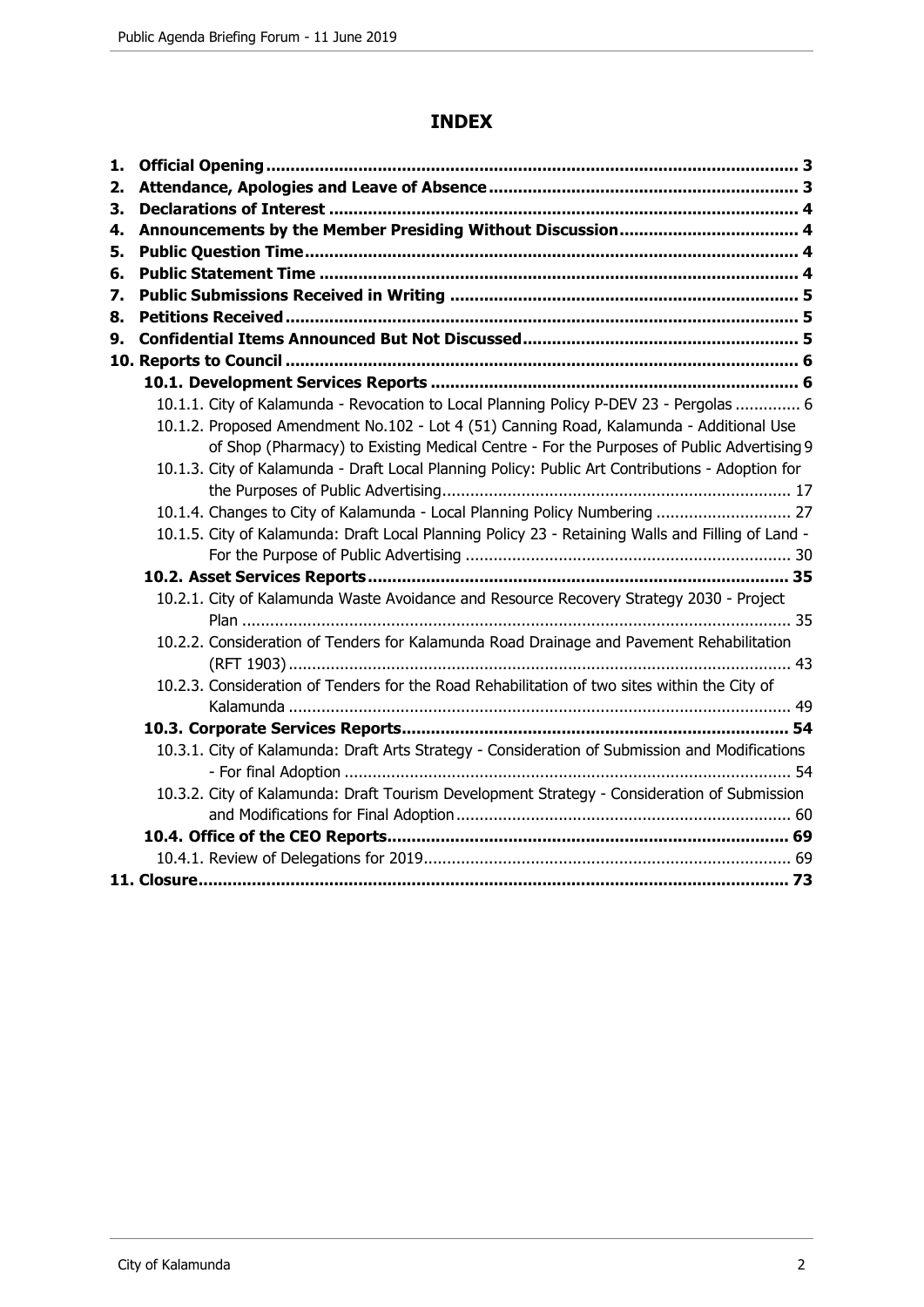## **1. Official Opening**

Cr Michael Fernie opened the meeting at 6.35pm and welcomed Councillors, Staff and Members of the Public Gallery.

#### **2. Attendance, Apologies and Leave of Absence**

## **Councillors**

**South East Ward**  John Giardina - (Mayor) Michael Fernie - (Presiding Member) Geoff Stallard **South West Ward** Lesley Boyd Allan Morton **North West Ward** Sara Lohmeyer Dylan O'Connor (arrived 6.45pm)

# **North Ward**

Cameron Blair Kathy Ritchie Margaret Thomas

## **Members of Staff**

**Chief Executive Officer** Rhonda Hardy **Executive Team** Brett Jackson - Director Asset Services Peter Varelis - Director Development Services **Management Team** Chris Thompson - Manager Asset & Waste Operations Rob Korenhof - Manager Asset Delivery Services Darrell Forrest - Governance Advisor Nicole O'Neill - Manager Customer & Public Relations Jamie Paterson – Manager Information Technology **Administration Support**

Sarah Griffiths - Council Support Officer

## **Members of the Public** 12

## **Members of the Press** Nil.

## **Apologies**

Cr Brooke O'Donnell Gary Ticehurst - Director Corporate Services Simon Di Rosso, General Counsel and Executive Advisor

#### **Leave of Absence Previously Approved**

Cr David Almond – Leave of Absence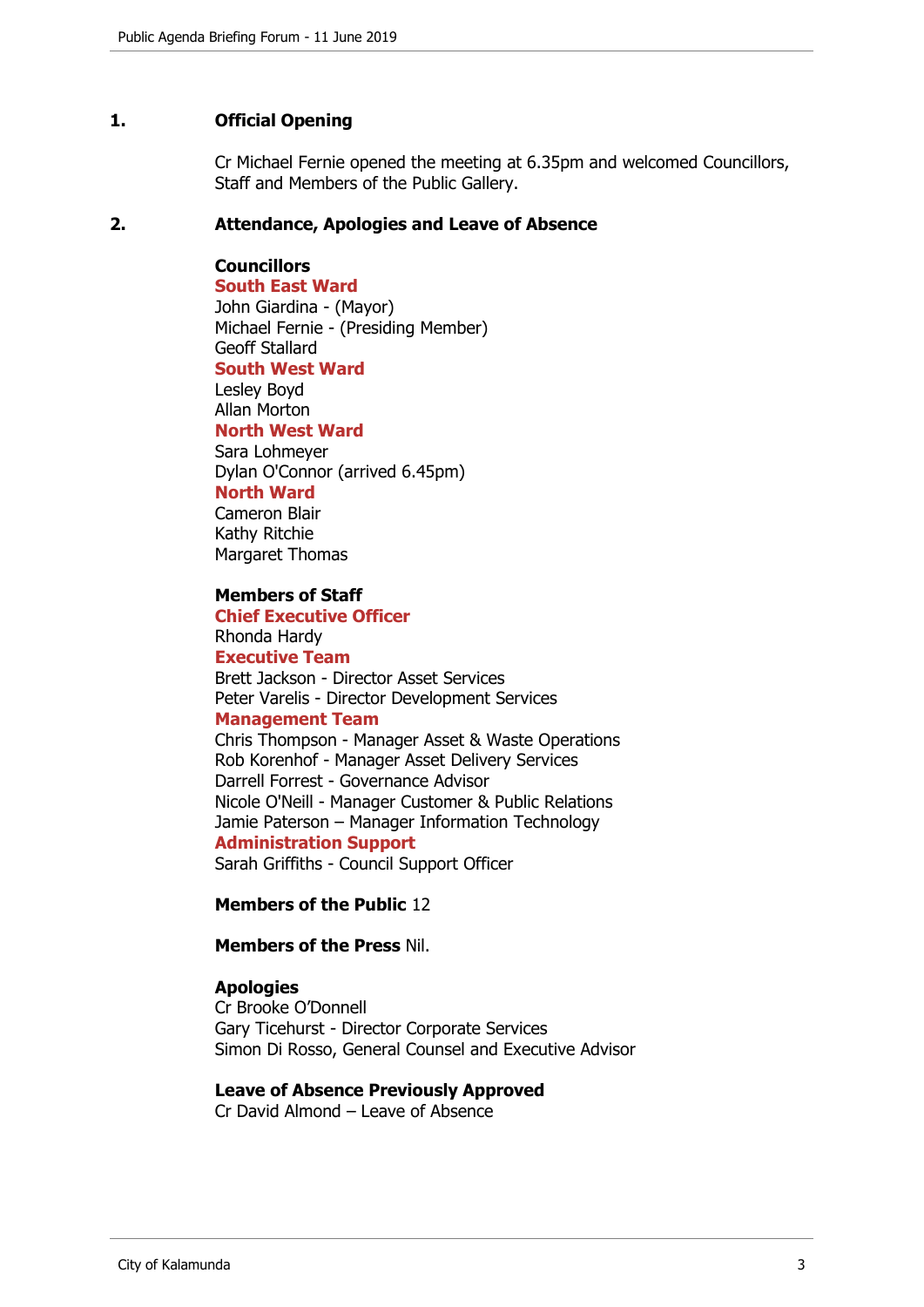## **3. Declarations of Interest**

#### **3.1. Disclosure of Financial and Proximity Interests**

- a. Members must disclose the nature of their interest in matter to be discussed at the meeting. (Section 5.56 of the *Local Government Act* 1995.)
- b. Employees must disclose the nature of their interest in reports or advice when giving the report or advice to the meeting. (Section 5.70 of the Local Government Act 1995.)
- 3.1.1 Nil.

#### **3.2. Disclosure of Interest Affecting Impartiality**

- a. Members and staff must disclose their interest in matters to be discussed at the meeting in respect of which the member or employee had given or will give advice.
- 3.2.1 Nil.

#### **4. Announcements by the Member Presiding Without Discussion**

4.1 Nil.

#### **5. Public Question Time**

Public question time will be allocated a maximum of 10 minutes and will be limited to two (2) minutes per member of the public, with a limit of two (2) verbal questions per member of the public.

Statements are not to precede the asking of a question during public question time. Statements should be made during public submissions.

For the purposes of Minuting, these questions and answers will be summarised.

5.1 Nil.

#### **6. Public Statement Time**

A period of maximum 10 minutes is provided to allow public statements from the gallery on matters relating to a matter contained on the agenda or the functions of Council. Public Statement Time will be limited to two (2) minutes per member of the public.

Public Statement Time is declared closed following the 10 minute allocated time period, or earlier if there are no further statements.

For the purposes of Minuting, these statements will be summarised.

6.1 Nil.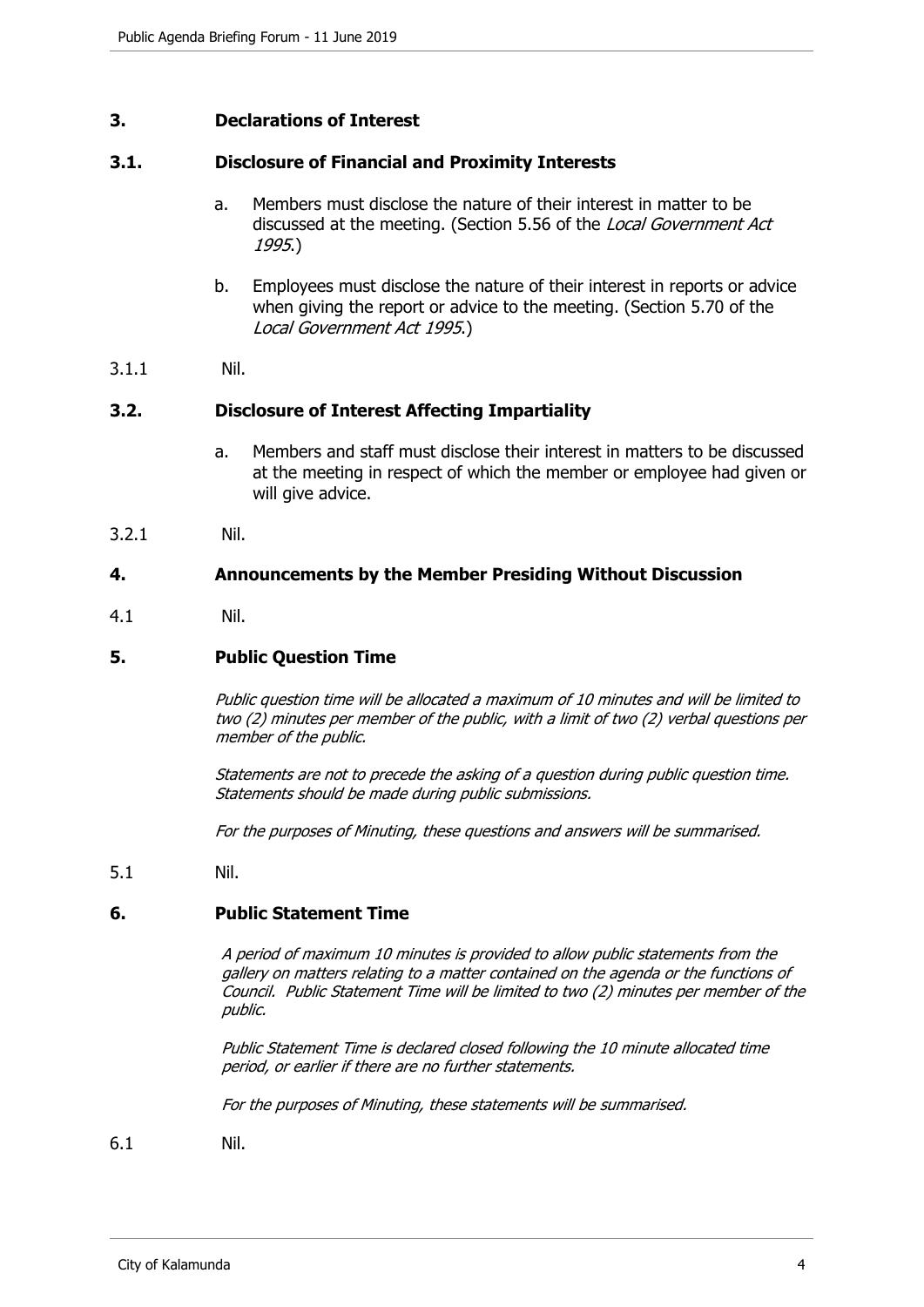# **7. Public Submissions Received in Writing**

7.1 Nil.

# **8. Petitions Received**

8.1 Nil.

## **9. Confidential Items Announced But Not Discussed**

Item 10.2.4 Asset Services: Review of Parks and Environmental Services

Item 10.2.2 Consideration of Tenders for the Road Rehabilitation of two sites within the City of Kalamunda – **Tender Evaluation**

Item 10.2.3 Consideration of Tenders for Kalamunda Road Stormwater and Pavement Rehabilitation (RFT 1903) – **Tender Evaluation**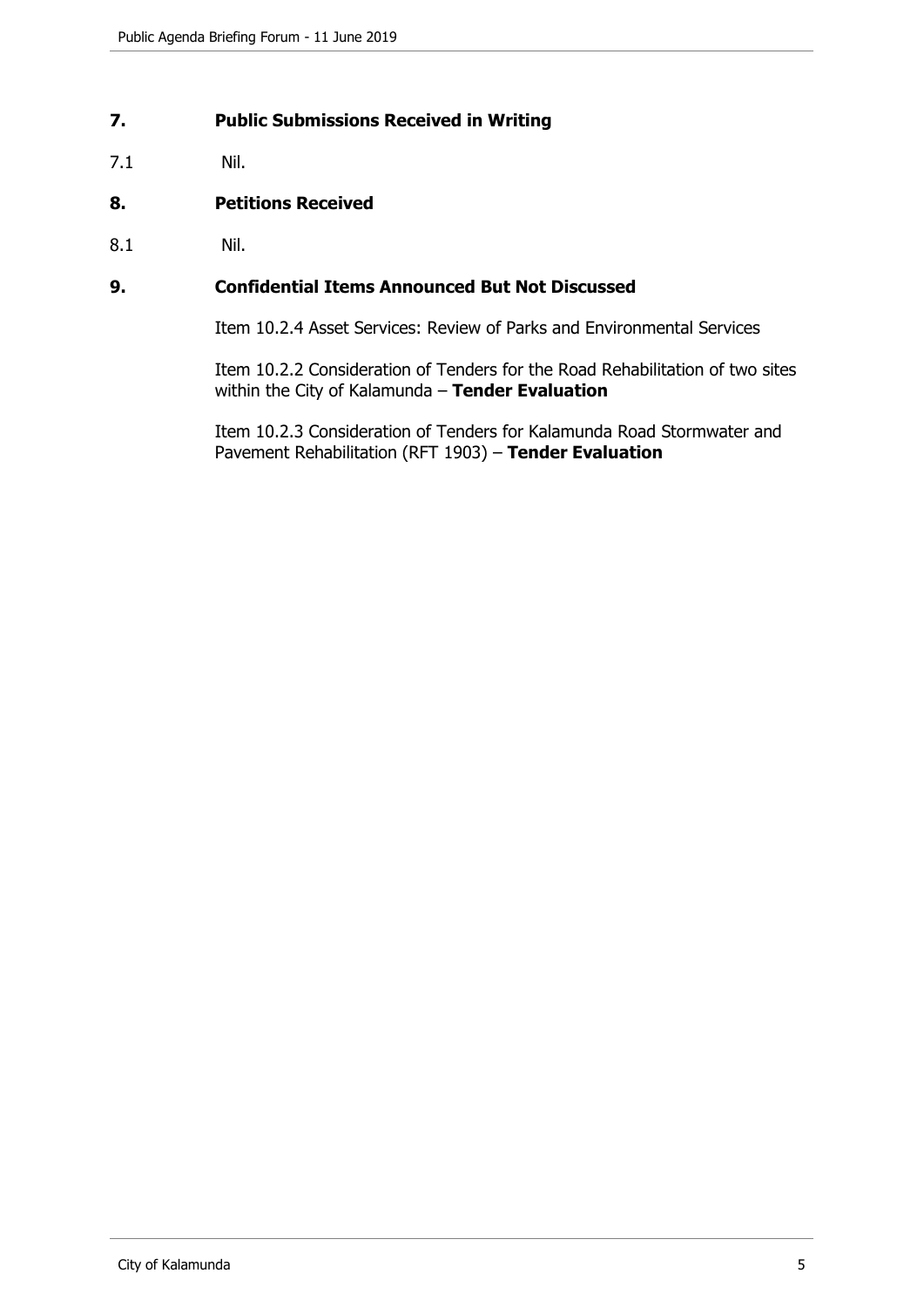## **10. Reports to Council**

## **10.1. Development Services Reports**

# **10.1.1. City of Kalamunda - Revocation to Local Planning Policy P-DEV 23 - Pergolas**

The Director Development Services gave a presentation on this item.

#### **Declaration of financial / conflict of interests to be recorded prior to dealing with each item.**

| <b>Previous Items</b><br>Directorate<br><b>Business Unit</b><br>File Reference<br>Applicant<br>Owner | Nil<br>3.009297<br>N/A<br>N/A | <b>Development Services</b><br><b>Approval Services</b>  |
|------------------------------------------------------------------------------------------------------|-------------------------------|----------------------------------------------------------|
| Attachments                                                                                          |                               | Local Planning Policy P- DEV 23 - Pergolas<br>[10.1.1.1] |

## **EXECUTIVE SUMMARY**

- 1. The purpose of this report is for Council to consider the revocation of Local Planning Policy P-DEV 23 – Pergolas (Policy).
- 2. This Policy has been superseded given it does not meet the requirements of a contemporary local planning policy. Furthermore, the intent and purpose of the Policy have been superseded by the provisions of the *Building Regulations* 2012, and therefore is not legally enforceable. On this basis it is recommended that Council revoke the Policy.

## **BACKGROUND**

3. The City periodically reviews, revokes and adds new policies to its register. Local building policies are used to ensure consistency and transparency in decision making as well as adding clarity to and intent to existing legislation.

## **DETAILS**

4. The Policy was written as a guide to the definition of a pergola and what would exempt them from building approval. As the Policy reiterates the requirements of the *Building Regulations 2012*, there is no need for such a policy.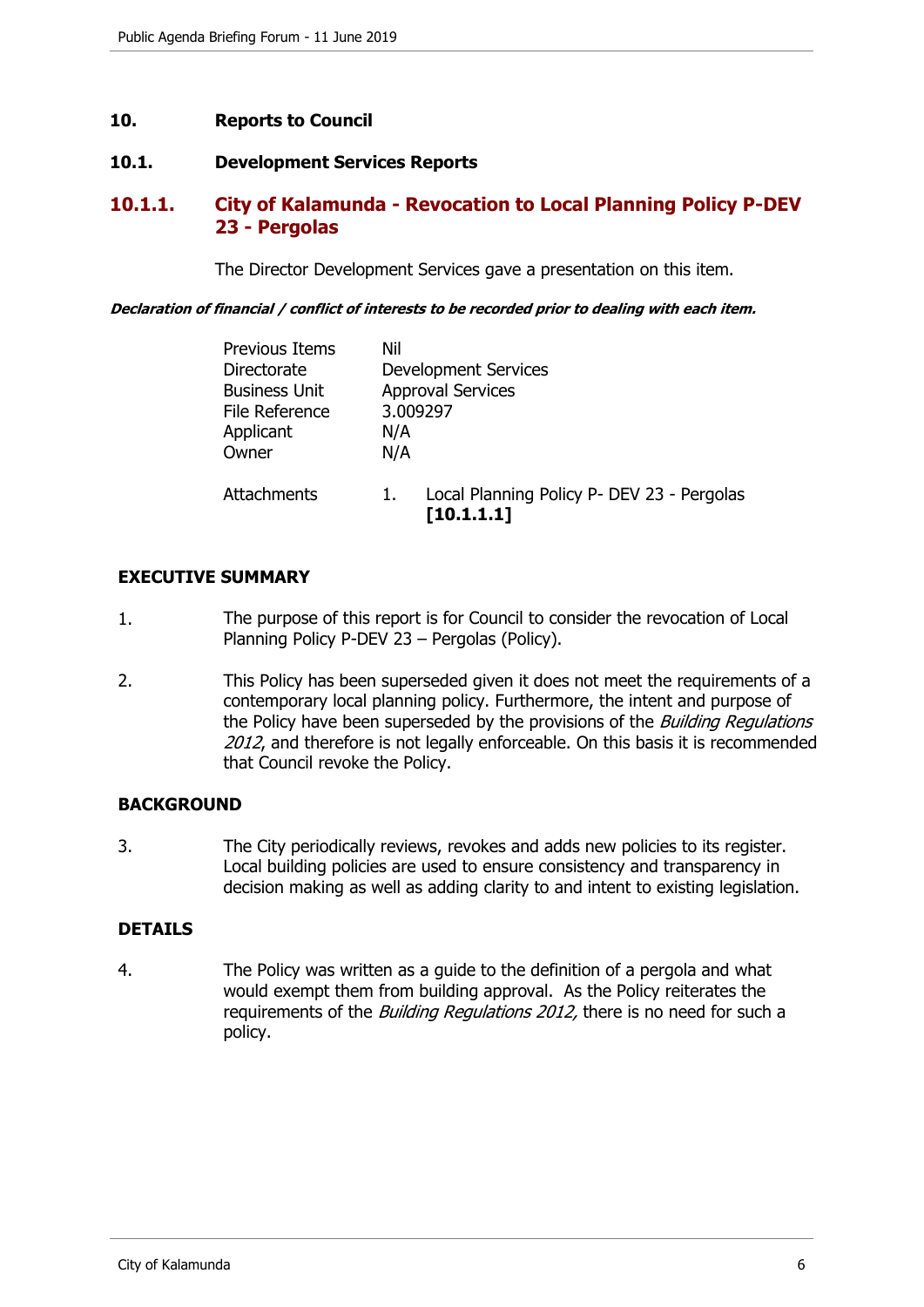# **STATUTORY AND LEGAL CONSIDERATIONS**

#### **Planning and Development (Local Planning Schemes) Regulations 2015**

- 5. Under Schedule 2, Part 2, Clause 3(1) of the *Planning and Development (Local* Planning Schemes) Regulations 2015 (Regulations), the local government may prepare a Local Planning Policy in respect to any matter related to the planning and development of the City.
- 6. Under Schedule 2, Part 3, Clause 6(b)(i)(ii) of the Regulations, a local planning policy may be revoked through a notice prepared by the local government; and published in a newspaper circulating in the area.

#### **POLICY CONSIDERATIONS**

7. Should Council resolve to revoke the Policy, the Policy will be removed from the Policies and Procedures Register and will no longer be given any regard.

#### **COMMUNITY ENGAGEMENT REQUIREMENTS**

#### **Internal Referrals**

8. Given the technical planning nature of the proposal, there was no requirement to seek comment from internal service areas.

#### **External Referrals**

9. If Council resolves to revoke the Policy, notice of revocation is required to be published in a local newspaper.

## **FINANCIAL CONSIDERATIONS**

10. Nil.

## **STRATEGIC COMMUNITY PLAN**

#### **Strategic Planning Alignment**

11. Kalamunda Advancing Strategic Community Plan to 2027

#### **Priority 4: Kalamunda Leads**

**Objective 4.1** - To provide leadership through transparent governance. **Strategy 4.1.1** - Provide good governance.

#### **SUSTAINABILITY**

#### **Social Implications**

12. Nil.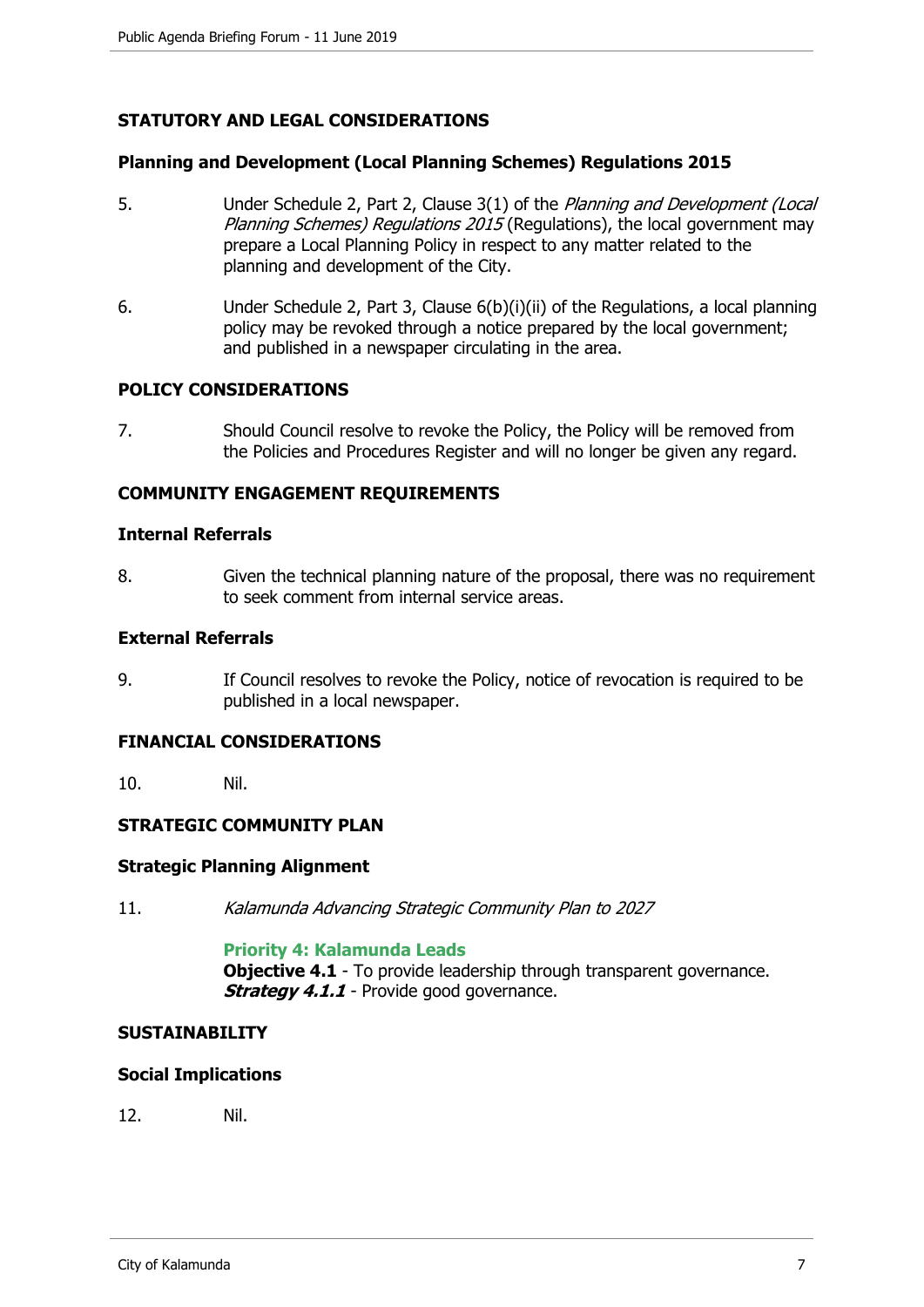## **Economic Implications**

13. Nil.

## **Environmental Implications**

14. Nil.

## **RISK MANAGEMENT CONSIDERATIONS**

15. **Risk**: The Policy is not revoked, creating uncertainty about whether the Policy is relevant and in line with contemporary planning practice/policy.

| <b>Likelihood</b>                                                                                           | <b>Consequence</b> | <b>Rating</b> |  |  |
|-------------------------------------------------------------------------------------------------------------|--------------------|---------------|--|--|
| Unlikely                                                                                                    | Moderate           | Low           |  |  |
| <b>Action/Strategy</b>                                                                                      |                    |               |  |  |
| Outline the rationale for revoking the Policy and identify the current<br>operating issues with the Policy. |                    |               |  |  |

## **OFFICER COMMENT**

16. The Policy is adequately controlled by the provisions of the *Building* Regulations 2011 and therefore the Policy can be revoked.

## **Voting Requirements: Simple Majority**

## **RECOMMENDATION**

That Council REVOKE Local Planning Policy P-DEV 23 – Pergolas, Pursuant to Schedule 2, Part 3, Clause 6 of the Planning and Development (Local Planning Schemes) Regulations 2015.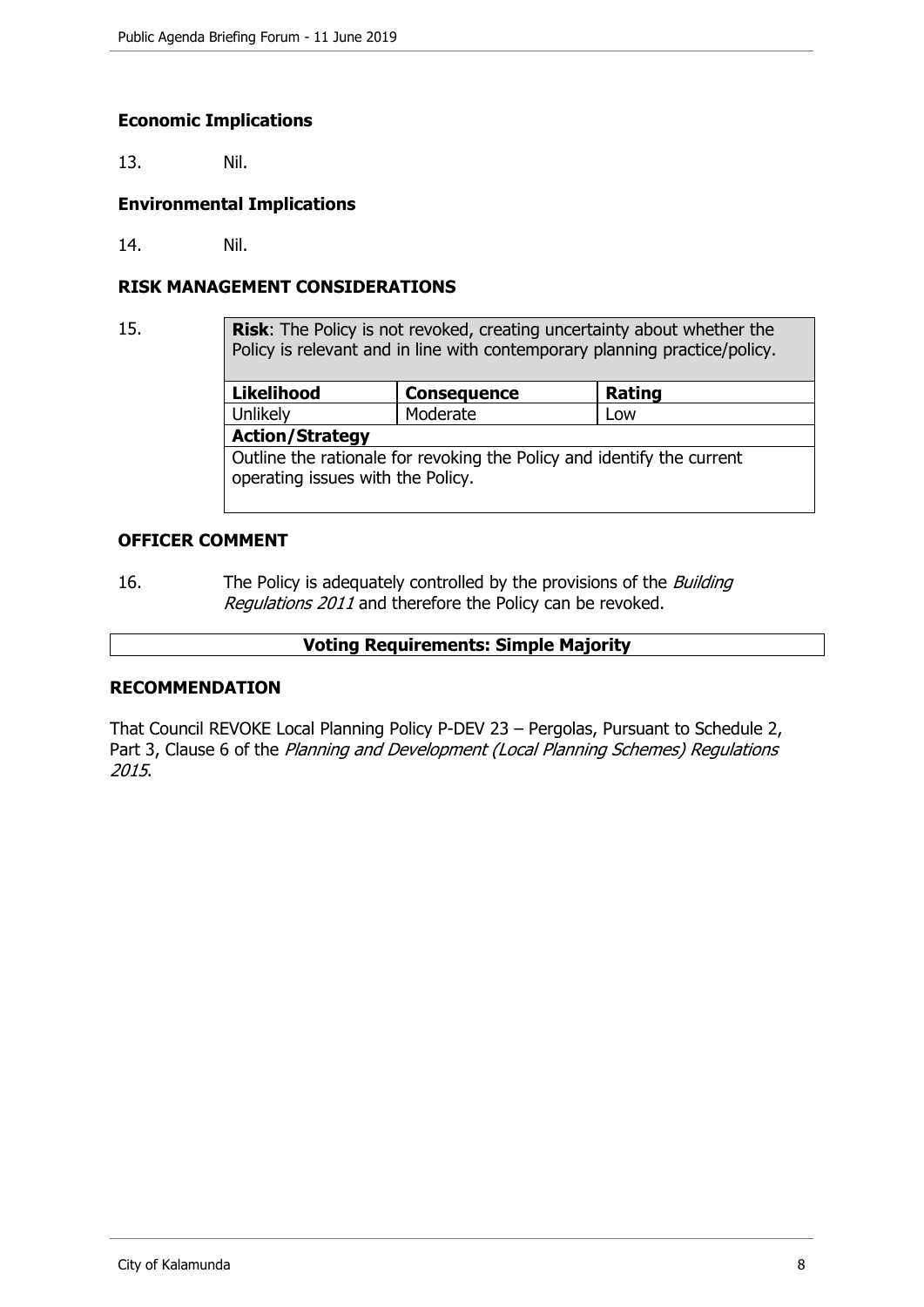# **10.1.2. Proposed Amendment No.102 - Lot 4 (51) Canning Road, Kalamunda - Additional Use of Shop (Pharmacy) to Existing Medical Centre - For the Purposes of Public Advertising**

The Director Development Services gave a presentation on this item.

Cr Fernie asked a question of clarification regarding paragraph 40. The Director Development Services provided a response.

Cr Ritchie asked a question of clarification regarding use. The Director Development Services provided a response.

## **Declaration of financial / conflict of interests to be recorded prior to dealing with each item.**

| Previous Items       | Nil                                                      |  |
|----------------------|----------------------------------------------------------|--|
| Directorate          | <b>Development Services</b>                              |  |
| <b>Business Unit</b> | <b>Statutory Planning</b>                                |  |
| File Reference       | PG-LPS-003/102                                           |  |
| Applicant            | Planning Horizons Development Solutions                  |  |
| Owner                | K & J Puttappa Bare Pty Ltd Atf The K & J Puttappa Super |  |
|                      | Pty Ltd ABN 40 035 172 483                               |  |
| <b>Attachments</b>   | Scheme Amendment Request & Applicant Report<br>1.        |  |
|                      | [10.1.2.1]                                               |  |
|                      | Schama Amandmant [10 1 2 2]                              |  |

## 2. Scheme Amendment **[10.1.2.2]**

# **EXECUTIVE SUMMARY**

- 1. The purpose of this report is for Council to consider the adoption of Local Planning Scheme Amendment No.102 (Amendment No.102) to Local Planning Scheme No.3 (Scheme) for the purposes of public advertising.
- 2. Amendment No.102 proposes the additional use of 'Shop', specifically for a pharmacy, to be placed on Lot 4 (51) Canning Road, Kalamunda (site).
- 3. It is recommended that Council adopt Amendment No.102 for the purposes of public advertising.

## **BACKGROUND**

## 4. **Land Details:**

| Land Area:                         | 1457.000 m <sup>2</sup>   0.14570 ha |
|------------------------------------|--------------------------------------|
| Local Planning Scheme Zone:        | Mixed Use                            |
| Metropolitan Regional Scheme Zone: | Urban                                |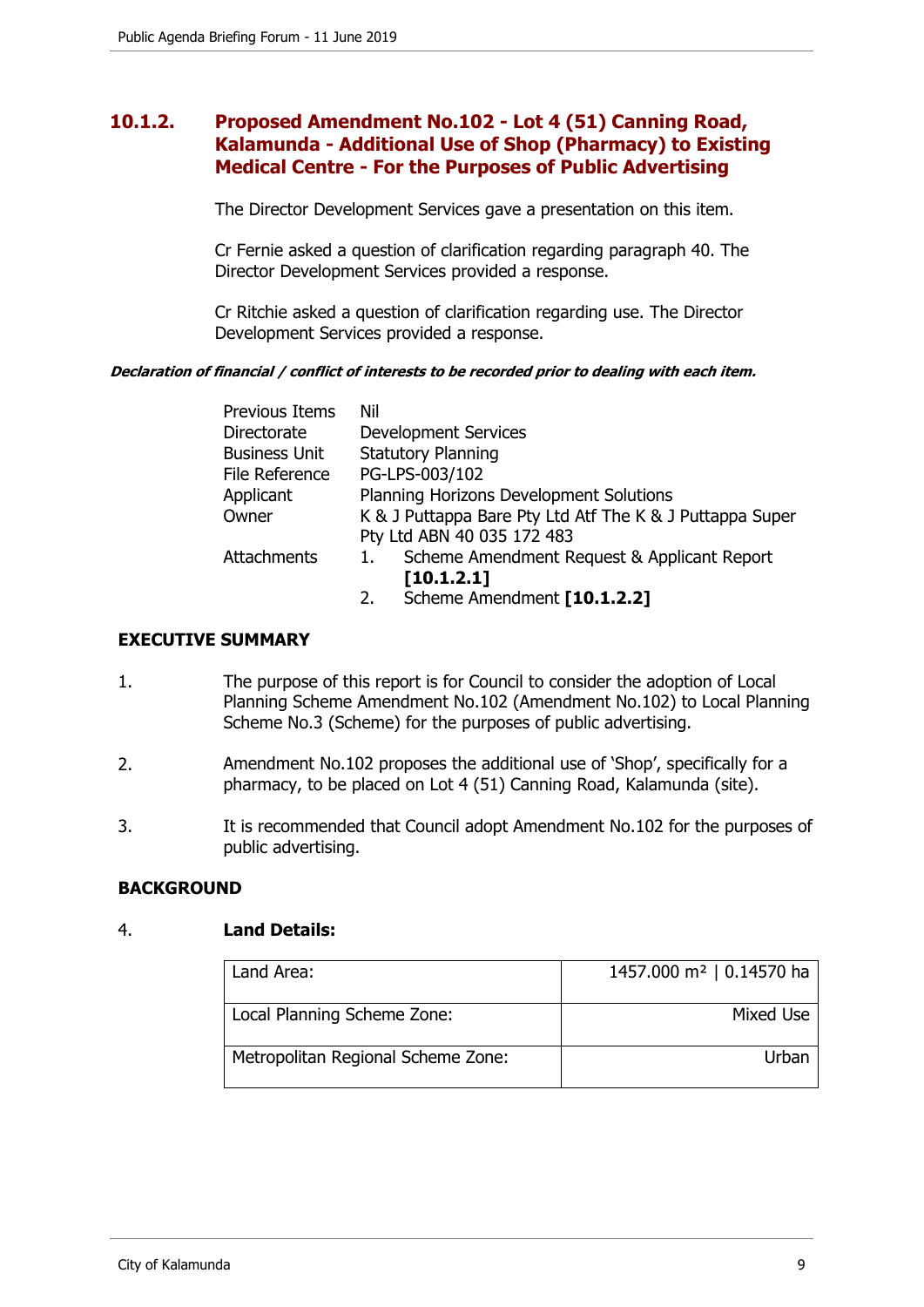

- 7. The site is located approximately 1 kilometre from the Kalamunda Town Centre. The site fronts Canning Road, with the land immediately surrounding the site being predominantly coded 'Mixed Use' with an applicable R-code of R20/40.
- 8. The site currently contains and operates as a Medical Centre with an incidental Pharmacy which was approved by the City of Kalamunda (City) in December 2017. As part of the development application, a pharmacy was proposed within the medial centre development. The pharmacy was approved as an incidental use with restrictions.
- 9. The following condition on the original development approval is pertinent to this amendment:

# **Condition No. 3** which states:

'The incidental pharmacy is to be utilised by the patrons of the Medical Centre only. Entrance to the pharmacy shall be maintained via a common foyer area only.'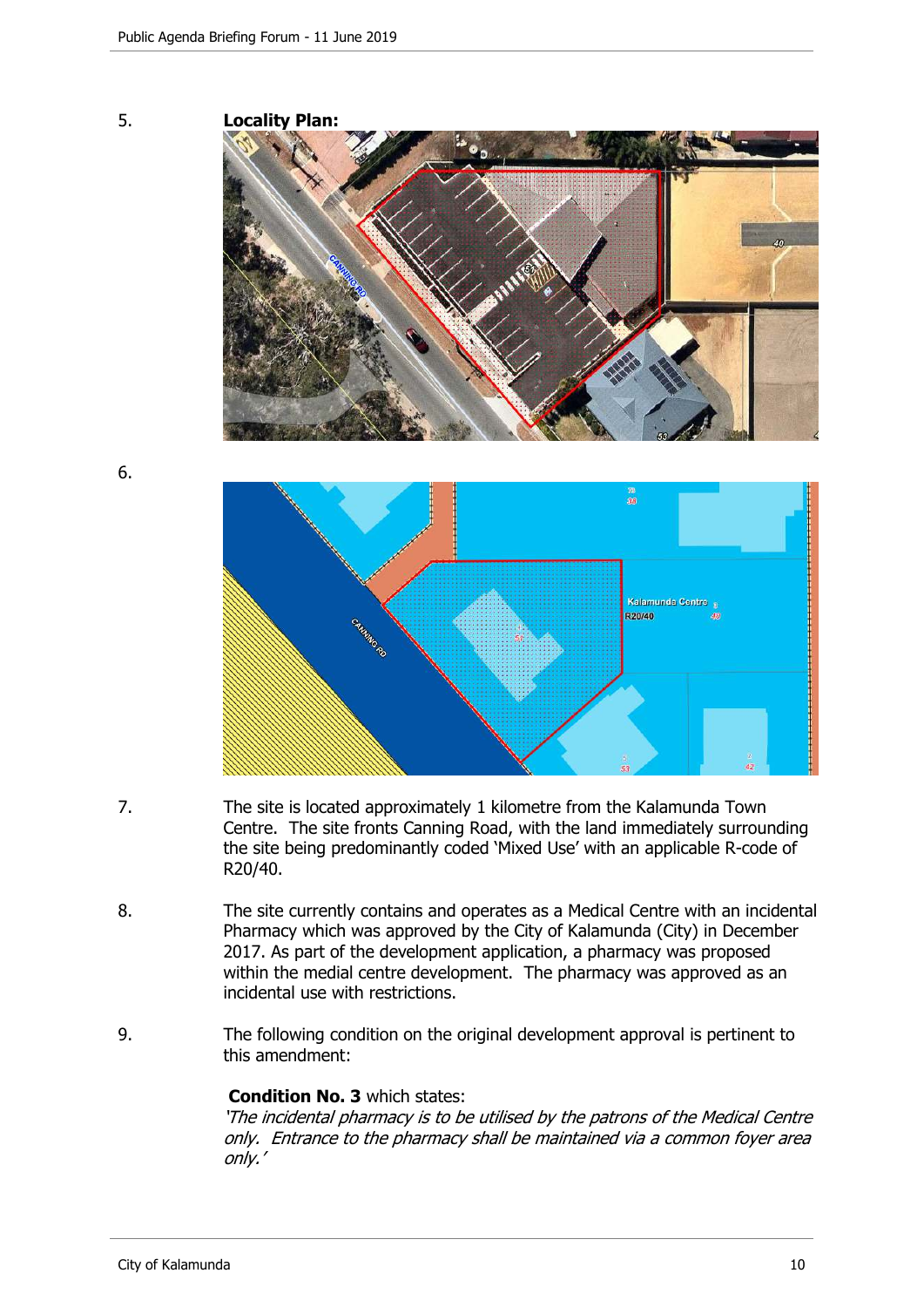10. The above condition restricts the use of the pharmacy to an incidental use to serve patients/ patrons of the medical centre only. As a consequence, the pharmacy is currently not available to the general public outside of the medical centre.

# **DETAILS**

- 11. The Applicant is seeking Council approval to adopt Amendment No.102 for the purpose of public advertising. The amendment proposes the additional use of 'Shop', specifically for a pharmacy, to be placed on the subject site (Attachment 1).
- 12. No structural or layout modifications are proposed for the existing incidental pharmacy at this point in time. The Applicant has, however, advised that should the amendment be approved, an external access point will be sought for the pharmacy to allow direct access to patrons.
- 13. The proposed additional use would allow for the restrictions on the pharmacy to be removed. The pharmacy would then be able to be utilised by patrons of the medical centre as well as the general public.
- 14. The Applicant's justification in support of the proposed Amendment No.102, includes the following summarised points:
	- a) the pharmacy will appeal primarily to those patrons visiting the medical centre, however it will also attract patrons passing by, which is unlikely to generate a notable increase in traffic along Canning Road;
	- b) there will be no detrimental impact on existing pharmacies in the locality, with the closest pharmacy being located approximately 1.2 kilometres from the medical centre;
	- c) there is no change to the existing built form and car parking proposed as part of the amendment;
	- d) the amendment will allow the pharmacy to be open to the broader community benefitting the significant elderly members of the community with accessibility issues and disabilities; and
	- e) the amendment will have no detrimental impact on the amenity of the locality.

# **STATUTORY AND LEGAL CONSIDERATIONS**

## 15. **Metropolitan Region Scheme**

The subject site is classified 'Urban' under the Metropolitan Region Scheme (MRS). The proposal is therefore consistent with the zoning classification under the MRS.

## 16. **City of Kalamunda Local Planning Scheme No. 3**

Under the provisions of the Scheme, the subject site is currently zoned Mixed Use. Under Table 1 – Zoning Table of the Scheme, Pharmacy ('Shop') is a 'Xprohibited use' in the Mixed Use Zone.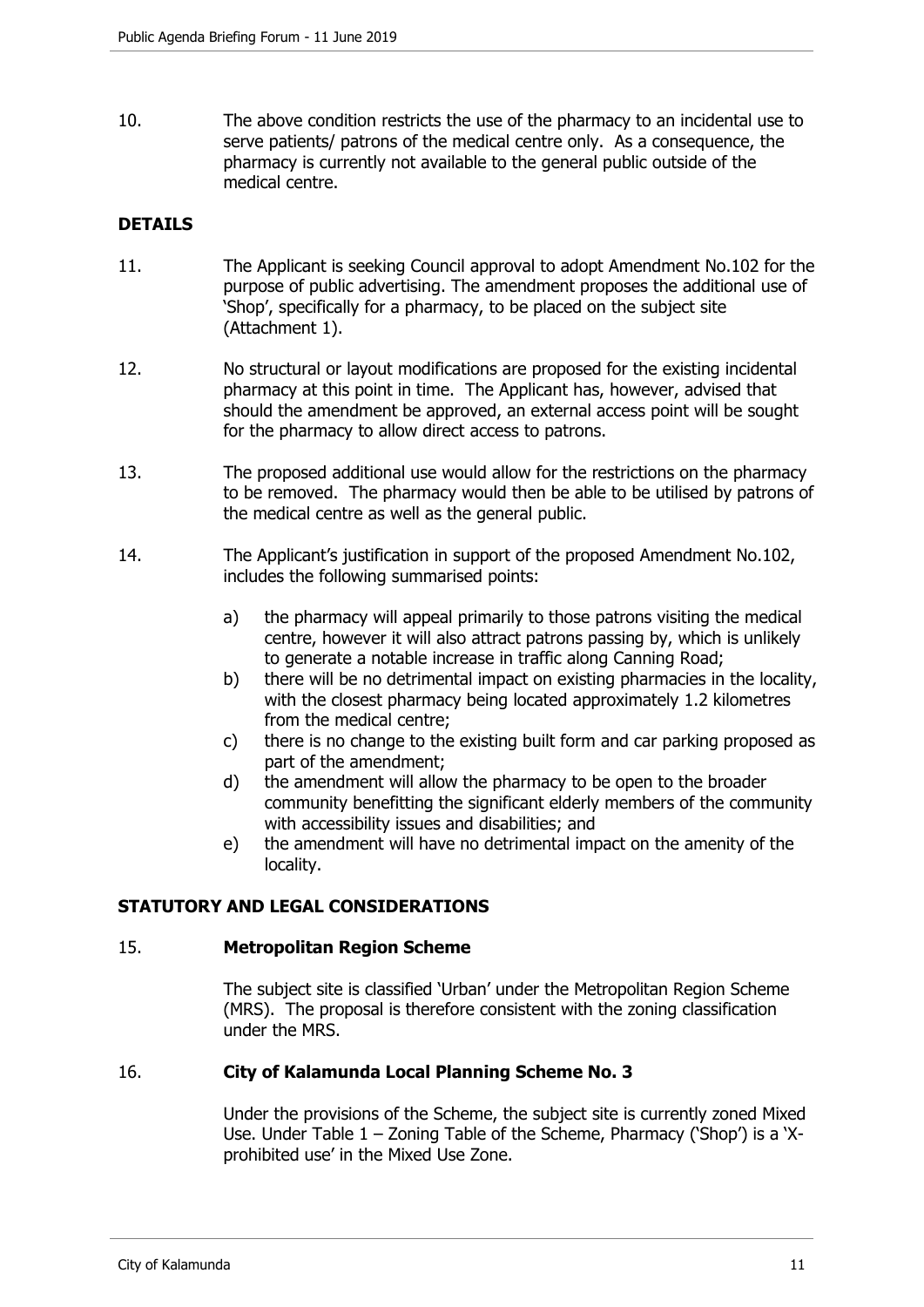- 17. The objectives of the current zoning of 'Mixed Use' are outlined in Part 4.2.5 (Objectives of the Zones: Other Zones) of the Scheme as follows:
	- 1. To provide for business and other commercial uses, but excluding shopping.
	- 2. To provide for and encourage residential uses, but on the basis of recognition that the zone allows for considerably more non-residential activities than does a Residential zone.
	- 3. To provide for professional, civic uses, medical and health related uses.
	- 4. To provide for leisure and entertainment uses on a small scale so as not to unduly impinge on the amenity of the residential component of the zone.
	- 5. To ensure that the development in the zone is of such design, size, scale and appearance to be compatible with nearby uses or zones, particularly the Residential zones.
- 18. Schedule 1 of the scheme defines 'shop' as follows:

"shop" means premises other than a bulky goods showroom, a liquor store – large or a liquor store –small used to sell goods by retail, to hire goods, or to provide services of a personal nature, including hairdressing or beauty therapy services; AMD 85 GG 25/08/17.

19. Schedule 1 of the scheme defines 'incidental use' as follows:

"*incidental use*" means a use of premises which is ancillary and subordinate to the predominant or primary use;

## 20. **Planning and Development (Local Planning Schemes) Regulations 2015 (WA)**

Regulation 35 cl(1) of the Planning and Development (Local Planning Schemes) Regulations 2015 (WA) (Regulations), requires a resolution of the local government to adopt or refuse to adopt the proposed Local Planning Scheme Amendment. Regulation 35 cl (2)(a)(b) requires the resolution to specify and provide justification for the type of amendment (basic, standard or complex) proposed.

- 21. Pursuant to Regulation 34 of the Regulations, the proposed Amendment is considered to be a standard amendment as it:
	- a) is consistent with the objectives identified in the Scheme for the Mixed Use zone;
	- b) is consistent with the City of Kalamunda Local Planning Strategy;
	- c) is consistent with the MRS zoning that applies to the site, and the applicable strategic planning framework;
	- d) is considered to have a minimal impact upon the land within the City of Kalamunda; and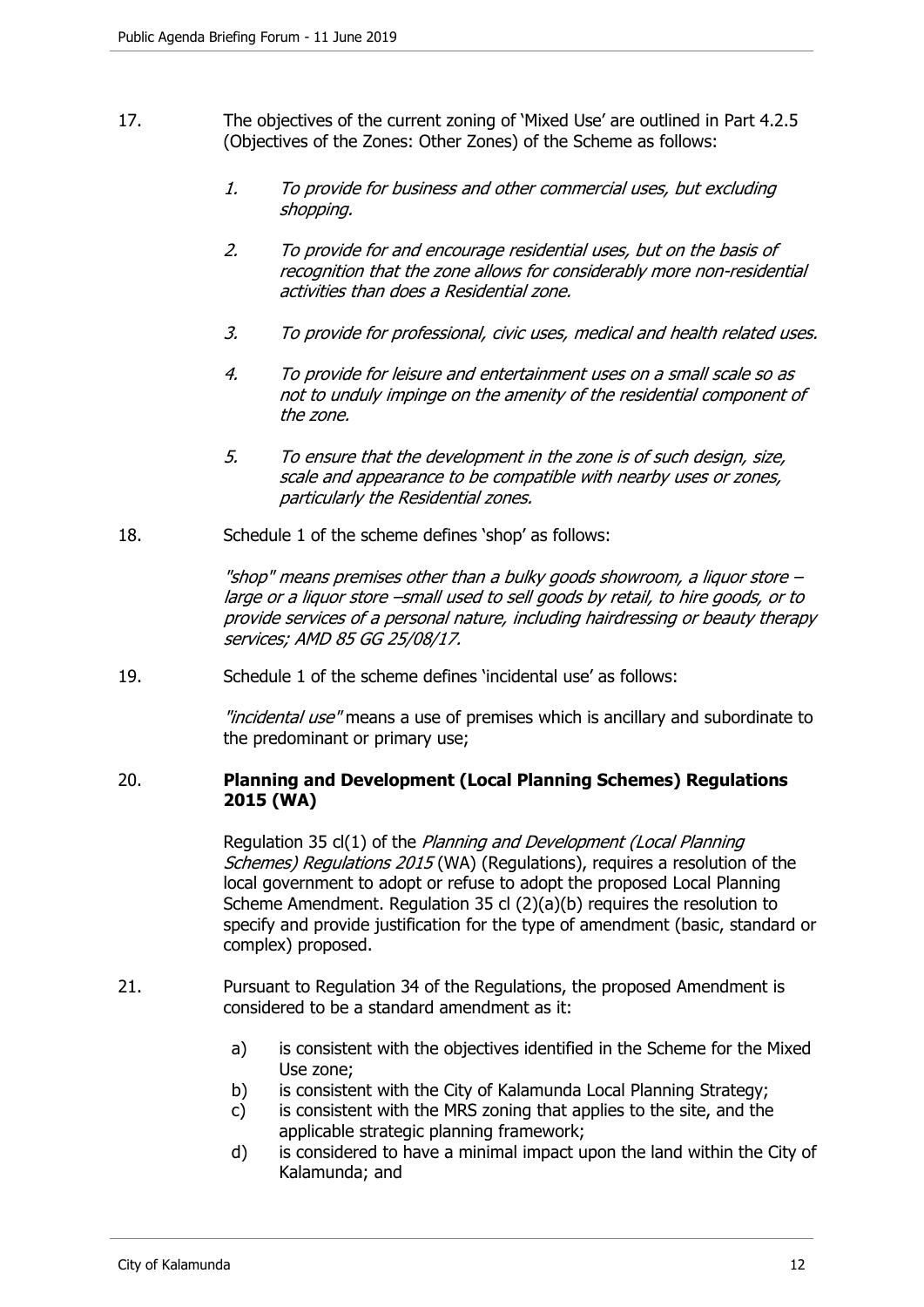e) will not result in any significant environmental, social, economic or governance impacts within the surrounding local area.

# **POLICY CONSIDERATIONS**

## 22. **City of Kalamunda Local Planning Strategy**

The City's Local Planning Strategy (Strategy) was adopted by Council in October 2011 and endorsed by the Western Australian Planning Commission in February 2013. The purpose of the Strategy is to enable Council to determine the vision and strategic planning direction for the City for the next 20 years, to coincide with Directions 2031.

- 23. Clause 2.4.5. Retail and Commerce (outside of Kalamunda Town Centre) of the Local Planning Strategy states the following vision statements:
	- Activity centres will be attractive, economically successful places, accessible and well connected to residents.
	- Develop centres in accordance with the hierarchy of centres.
	- Ensure centres are capable of meeting a range of local community needs and are appropriately integrated with local community facilities.
	- Have regard to the interface between centres and adjoining communities in regard to design, traffic, parking, noise and lighting.
- 24. The proposed Amendment is consistent with the intent of the Strategy.

## 25. **State Planning Policy 3.7 – Planning for Bushfire Prone Areas**

Given that no changes to the site have occurred since the original BAL assessment was prepared and the development on site complies with the bushfire requirements, no further bushfire mitigation measures are required at this time.

## **COMMUNITY ENGAGEMENT REQUIREMENTS**

## **Internal Referrals**

26. The proposed amendment involves a technical planning matter, with no development aspect proposed. Consequently, the proposal was only assessed from a planning perspective.

## **External Referrals**

- 27. In accordance with Regulation 47 of the Regulations and Local Planning Policy P-DEV 45 – Public Notifications of Planning Proposals the advertising processes will include but not be limited to:
	- a) issuing letters to landowners affected by the Amendment and those within a 100-metre radius of the subject site;
	- b) a notice on the City's media platform;
	- c) a notice in the local newspaper;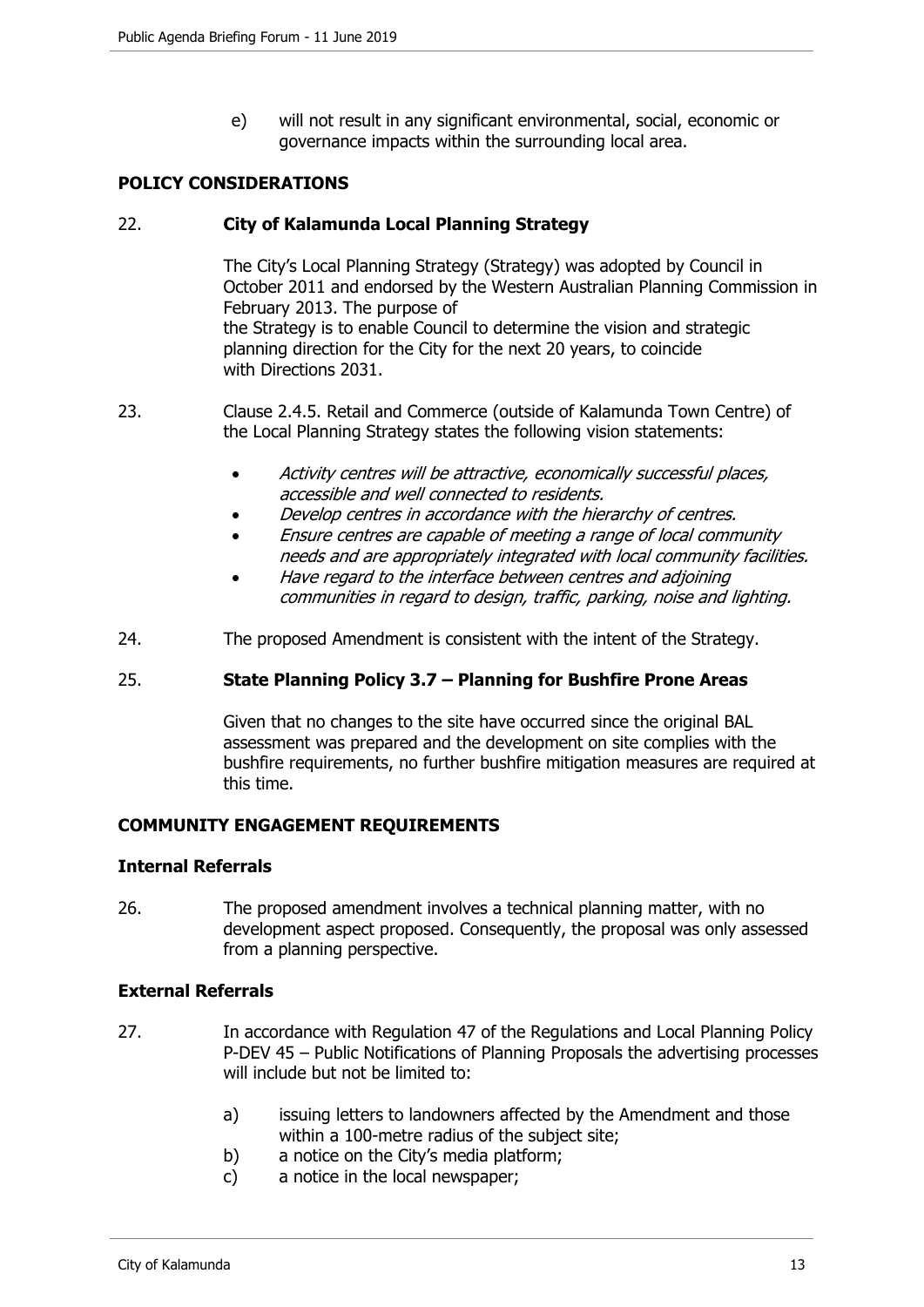- d) display of the Amendment at the City's Administrative Centre;
- e) letters to relevant public and service authorities; and
- f) signage on site.

## **FINANCIAL CONSIDERATIONS**

28. All costs associated with advertising and assessment of the Scheme Amendment are to be borne by the Applicant.

## **STRATEGIC COMMUNITY PLAN**

#### **Strategic Planning Alignment**

29. Kalamunda Advancing Strategic Community Plan to 2027

#### **Priority 3: Kalamunda Develops**

**Objective 3.1** - To plan for sustainable population growth. **Strategy 3.1.1** - Plan for diverse and sustainable housing, community facilities and industrial development to meet changing social and economic needs.

## **Priority 3: Kalamunda Develops**

**Objective 3.3** - To develop and enhance the City's economy. **Strategy 3.3.1** - Facilitate and support the success and growth of industry and businesses.

#### **SUSTAINABILITY**

#### **Social Implications**

30. The proposed additional use would be of community benefit in allowing for the pharmacy to be utilised by patrons of the medical centre as well as the general public.

#### **Economic Implications**

31. The incidental land use classification does not allow for passer-by trade to the pharmacy. The additional use of 'shop' would allow for greater economic viability.

## **Environmental Implications**

32. Nil.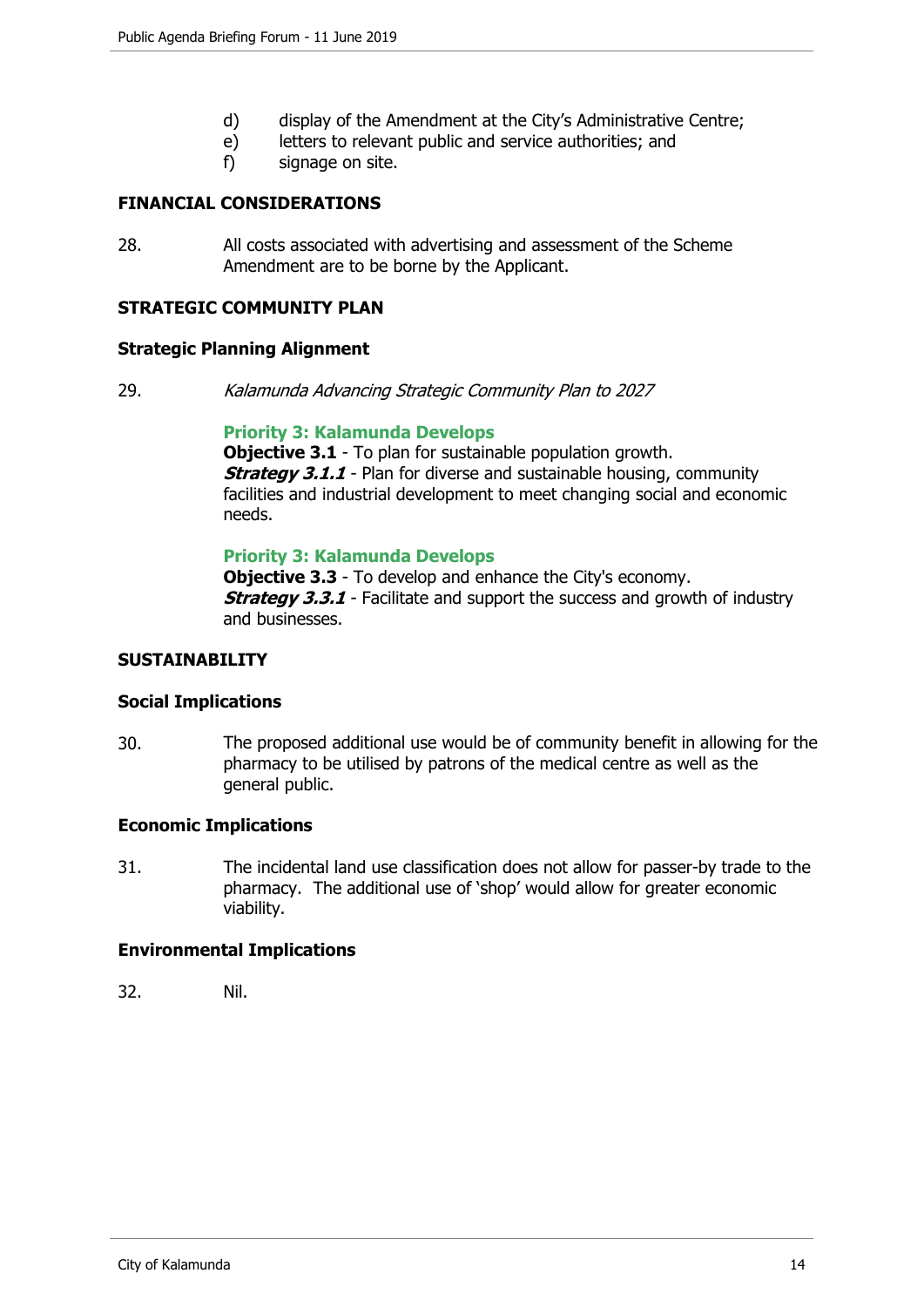## **RISK MANAGEMENT CONSIDERATIONS**

33. **Risk**: The Amendment is not adopted for the purposes of public advertising and does not proceed. Likelihood **Consequence** Rating Unlikely Moderate Low **Action/Strategy** 

If the amendment does not proceed, use of the pharmacy will remain restricted to patrons of the medical centre only and not for the broader benefit of the community.

#### **OFFICER COMMENT**

- 34. The purpose of the amendment is to allow for the additional use of 'Shop', specifically for a pharmacy, to be placed on the subject site. The existing pharmacy on the site is classified as an 'incidental use' which means its operation is limited to patrons of the medical centre only. The proposed additional use would allow for the restrictions on the existing pharmacy to be removed.
- 35. It should be noted that incidental uses are considered appropriate when it is clear the incidental use is ancillary and subordinate to the predominant land use, which in this instance was 'Medical Centre'.
- 36. The subject site is located outside the Kalamunda Town Centre, but within close proximity (approximately 1km). The land use is therefore appropriately located in context to the Activity Centre and is not of a scale that would detract from the retail functions of the Activity Centre.
- 37. No structural or layout modifications are proposed for the existing incidental pharmacy at this point in time. The Applicant has however advised that should the amendment be approved; an external access point will be sought for the pharmacy. In accordance with Condition No.3 of the original DA approval, the pharmacy is currently accessed via the common foyer area within the medical centre.
- 38. The original DA proposal incorporated an excess number of parking bays. The proposed amendment, additional use of Shop (pharmacy) would be compliant with regard to the parking requirements outlined within Table 3 of the Scheme.
- 39. It is considered the proposed Amendment will have a minimal impact upon the amenity within the area, particularly as the pharmacy currently operates on site, albeit with restricted patronage.
- 40. With regard to the provisions of Local Planning P-DEV 64 Requirements for Local Planning Scheme Amendments, the applicant was not required to provide a Land Use Scoping Statement and Concept Master Plan on the basis the proposed amendment did not propose any new built form and was considered unlikely to impact on the amenity of the surrounding area.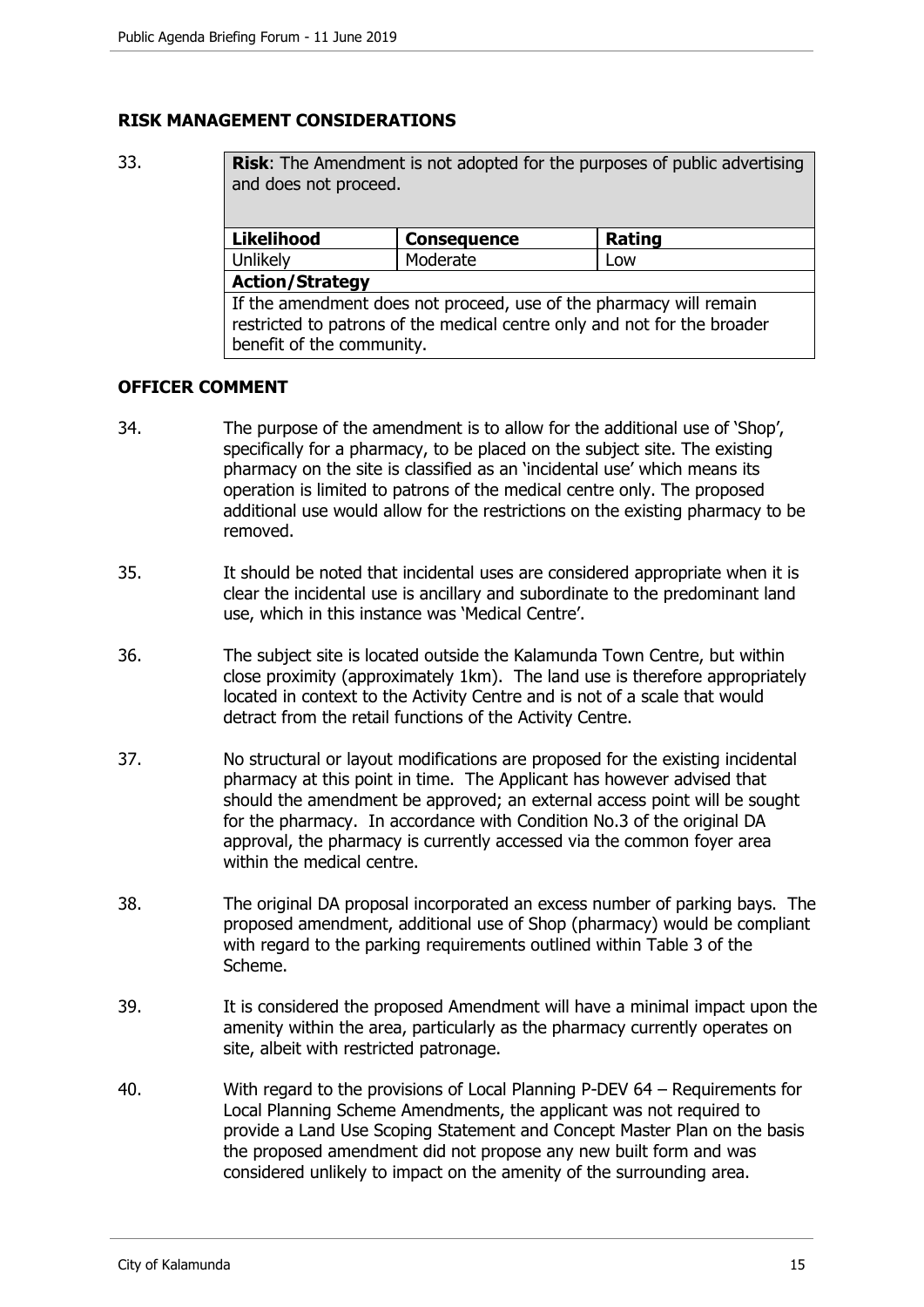- 41. The proposed Amendment is consistent with the applicable strategic and statutory planning framework and is considered to be consistent with orderly and proper planning.
- 42. Having regard to the above, it is recommended that Council adopts Scheme Amendment No. 102 for the purpose of public advertising.

## **Voting Requirements: Simple Majority**

## **RECOMMENDATION**

That Council:

- 1. ADOPT, proposed Scheme Amendment No.102 to Local Planning Scheme No.3 for Lot 4 (51) Canning Road, Kalamunda in accordance with Attachment 2, pursuant to Section 75 of the Planning and Development Act 2005.
- 2. CONSIDER Local Planning Scheme Amendment No.102 to Local Planning Scheme No.3 as a Standard Amendment under Regulation 35(2) of the Planning and Development (Local Planning Schemes) Regulations 2015 for the following reasons:
	- a) the Amendment is consistent with the objectives identified in the Scheme for the mixed zone;
	- b) the Amendment is consistent with the City of Kalamunda Local Planning Strategy;
	- c) the Amendment is consistent with the Metropolitan Region Scheme zoning that applies to the scheme area, and the applicable strategic planning framework;
	- d) the Amendment is consistent with The Kalamunda Town Centre Special Control Area;
	- e) the Amendment is considered to have a minimal impact upon the land within the City of Kalamunda;
	- f) the Amendment will not result in any significant environmental, social, economic or governance impacts within the surrounding local area; and
	- g) the Amendment is neither a complex or basic amendment as defined under Part 5 the Planning and Development (Local Planning Schemes) Regulations 2015 (WA).
- 3. FORWARD proposed Local Planning Scheme Amendment No.102 to Local Planning Scheme No.3 to the Environmental Protection Authority pursuant to sec 81 of the Planning and Development Act 2005.
- 4. ADVERTISE Local Planning Scheme Amendment No.102 to Local Planning Scheme No.3 for a period of 42 days in accordance with Regulation 47 of the Planning and Development (Local Planning Schemes) Regulations 2015 and Local Planning Policy P-DEV 45 – Public Notification of Planning Proposals, subject to Sections 81 and 82 of the Planning and Development Act 2005.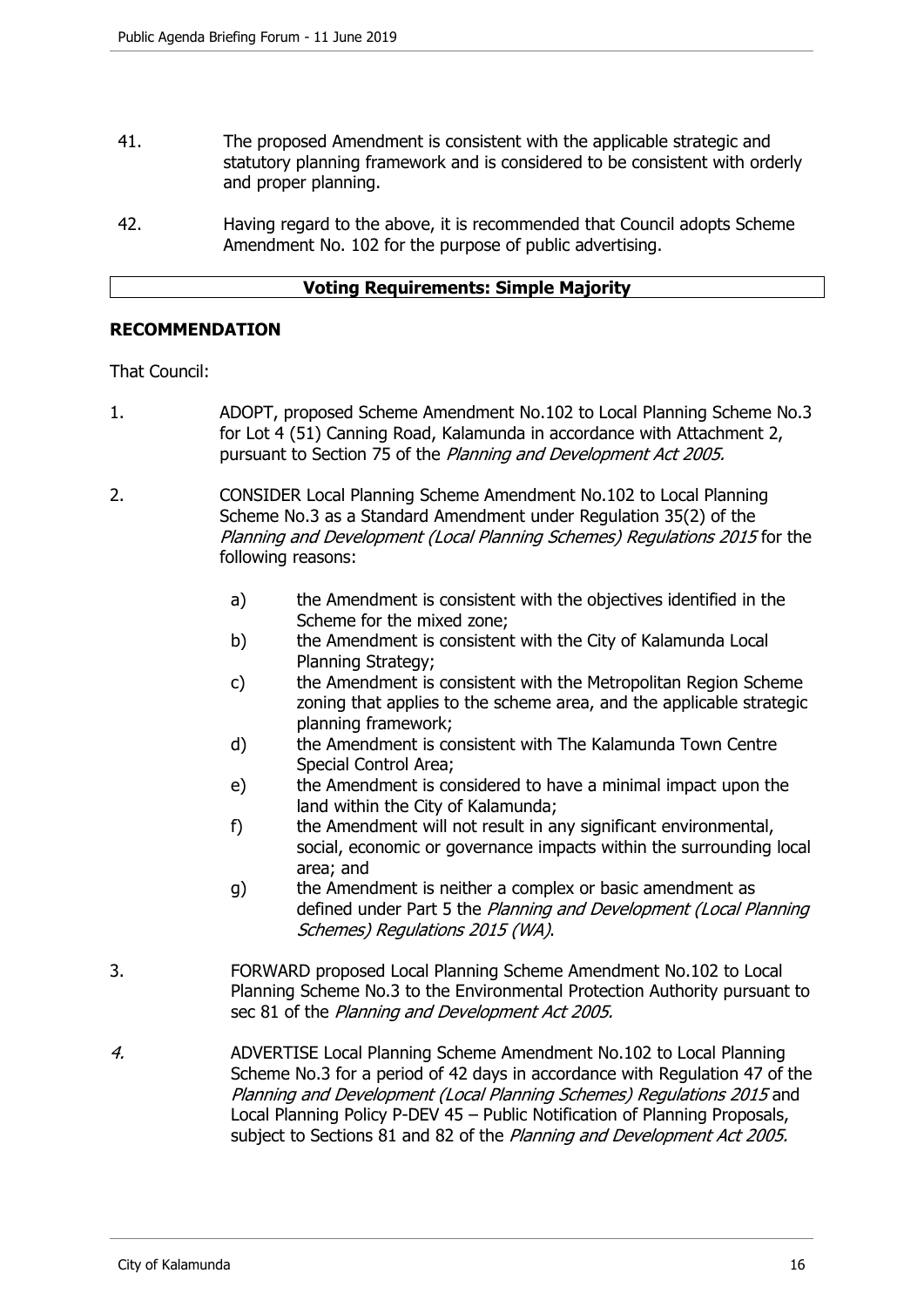# **10.1.3. City of Kalamunda - Draft Local Planning Policy: Public Art Contributions - Adoption for the Purposes of Public Advertising**

Andy Farrant - 60 John Farrant Drive Gooseberry Hill gave a Public Statement on this item.

The Director Development Services presented on this item.

Cr Stallard asked a question of clarification; the Director Development Services clarified the points raised.

Peter Forrest gave a Public Statement on this item..

**Declaration of financial / conflict of interests to be recorded prior to dealing with each item.** 

| Previous Items       | OCM 31/2019                                                                     |
|----------------------|---------------------------------------------------------------------------------|
| Directorate          | <b>Development Services</b>                                                     |
| <b>Business Unit</b> | <b>Strategic Planning</b>                                                       |
| File Reference       | 3.010173                                                                        |
| Applicant            | N/A                                                                             |
| Owner                | N/A                                                                             |
| Attachments          | Draft Local Planning Policy - P-DEV 63 - Public Art<br>Contributions [10.1.3.1] |

# **EXECUTIVE SUMMARY**

- 1. The purpose of this report is for Council to consider the adoption of the Public Art Contributions Local Planning Policy (Policy) for the purpose of advertising.
- 2. The Policy has been prepared to facilitate the provision of public art through development proposals and provides guidance on the format of public art contributions within the City of Kalamunda (City).
- 3. It is recommended Council adopts the Policy for the purposes of public advertising.

# **BACKGROUND**

- 4. The City periodically reviews, revokes and adds new policies for the purpose of ensuring consistency and transparency in decision making and to ensure Council has a clear and defensible position in making planning decisions.
- 5. The State Government encourages the inclusion of art in the built environment though the Percent for Art Scheme. Local governments have adopted this Scheme as a model of best practice for the inclusion of public art.
- 6. The Policy has been prepared in the context of the State Government's Percent for Art Scheme, which encourages art in the built environment through a percent of a development's overall budget to commission public artworks.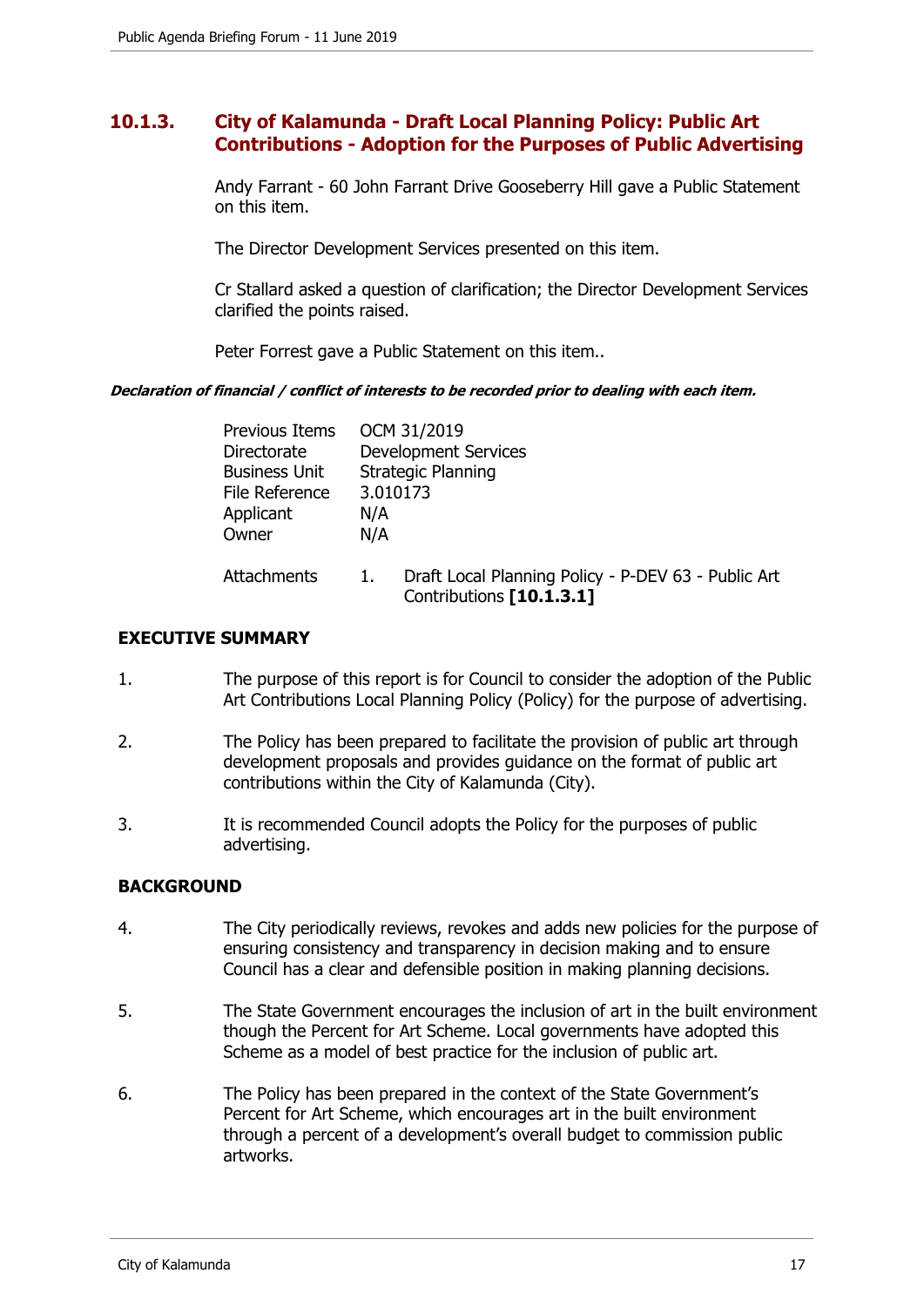- 7. On 26 February 2019 Council adopted a Draft Public Art Policy for the purpose of public advertising. This Policy was prepared with the assistance and advice of the Kalamunda Arts Advisory Committee (KAAC). The KAAC policy provides advice to the City for the purpose of decision making in relation to the arts.
- 8. The reason a Local Planning Policy is required is because contributions to public art through development applications can only be levied through conditions of planning approval. The development of a Local Planning Policy in accordance with the Planning and Development Act 2005 and Planning and Development (Local Planning Scheme) Regulations 2015 will provide a statutory basis for the imposition of public art contributions from planning approvals.
- 9. A summary policy comparison is shown below:

| <b>Draft Public Art Policy</b>                                                              | <b>P-DEV Public Art Contributions</b><br><b>Policy</b>                                                  |
|---------------------------------------------------------------------------------------------|---------------------------------------------------------------------------------------------------------|
| <b>Council Policy</b>                                                                       | <b>Local Planning Policy</b>                                                                            |
| Prepared in accordance with the<br>Local Government Act 1995                                | Prepared in accordance with the<br>Planning and Development (Local<br>Planning Scheme) Regulations 2015 |
| Provides guidance on how<br>contributions are expended                                      | Identifies the contribution threshold                                                                   |
| Identifies the process for identifying<br>locations and allocating funds to art<br>projects | Identifies the process for receiving<br>and processing funds                                            |
| Implemented in conjunction with the<br><b>Public Art Strategy</b>                           | Implemented in conjunction with the<br><b>Public Art Strategy</b>                                       |

10. A number of local government authorities have adopted Public Art Contribution Policies including, but not limited to, City of Bayswater, City of Armadale, Town of Bassendean, City of Cockburn, Town of East Fremantle, City of Fremantle, City of Gosnells and City of Kwinana.

# **DETAILS**

- 11. The intent of the Policy is to guide the provision of public art for development proposals to improve the quality of the City's built environment and enhance amenity for both residents and visitors and provide opportunities for local artists within the City.
- 12. The Policy provides two options for public art contributions including coordinating the public art project with a professional artist, or paying a cash in lieu contribution to the City for public art.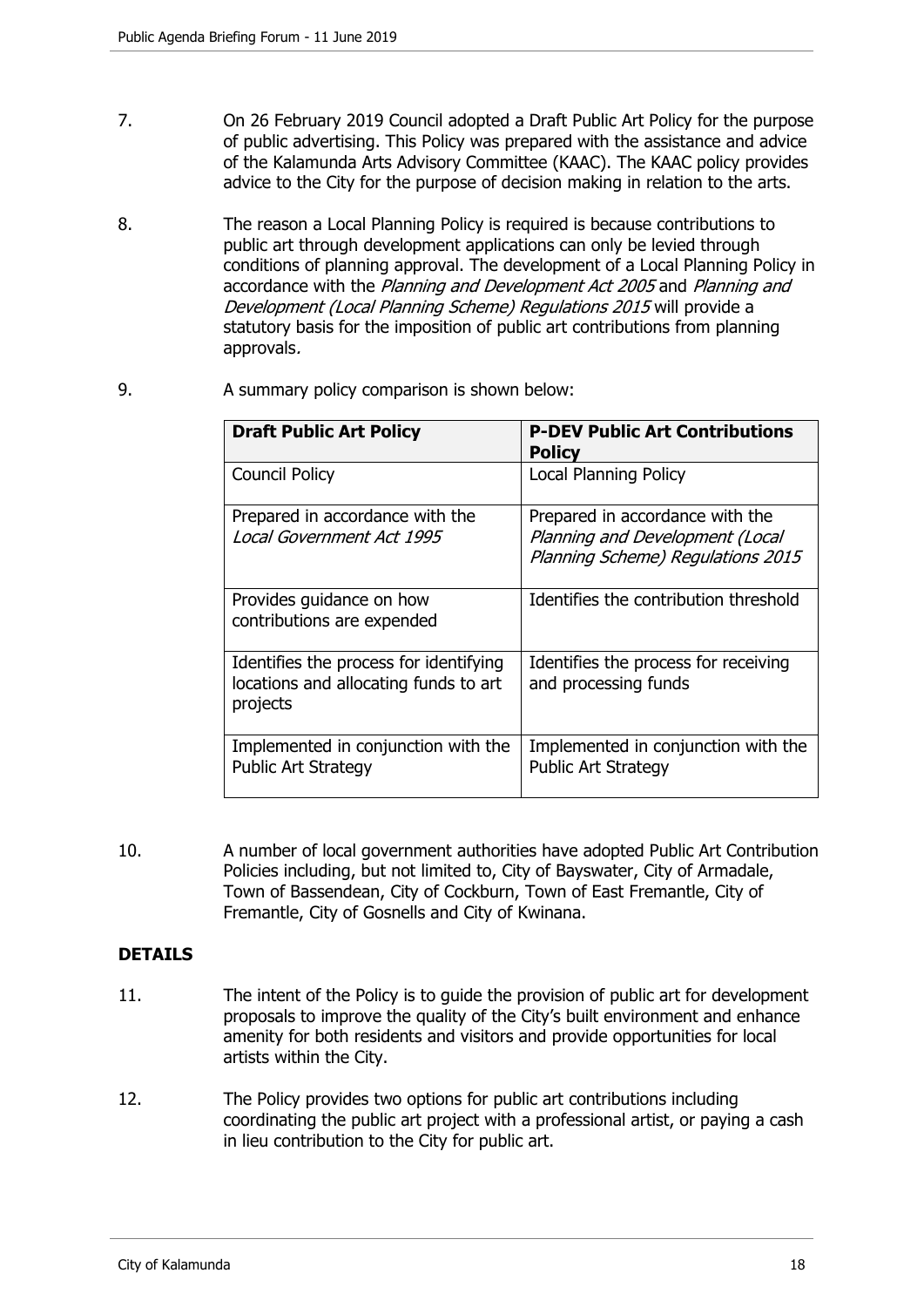- 13. The primary objectives of the Policy are to:
	- a) Facilitate the provision of public art through development proposals.
	- b) Develop and promote community identity.
	- c) Improve the quality of the City's built environment.
	- d) Inform the procurement, siting, commissioning and installation of art into public places.
	- e) Include elements of design that reflect unique aspects of the area (history, natural environment).
	- f) Enhance the amenity and activity options available to local residents and visitors.
	- g) Enhance the provision of public art for the enjoyment of residents and visitors.
	- h) Provide opportunities for local artists.
- 14. The Policy applies to all applications for development approval where the estimated cost of development exceeds one million dollars, with the exception of a single house, grouped dwelling, ancillary dwelling or any ancillary structures. It also covers City projects such as Buildings or Streetscape Enhancements (which may not require Development Approval)
- 15. The draft KAAC Policy proposed that a contribution to Public Art should be no less than 1% of all private developments, including extensions and upgrades over the total project cost of \$250,000.
- 16. An audit of other Local Government Authority Public Art Policy's was undertaken which identified that this type of Policy generally applies to all developments over the total project cost of \$1,000,000 as opposed to \$250,000 proposed in the KAAC Policy. The table below outlines the public art contribution requirements of other LGA Policies:

| <b>Local</b><br>Government<br>Area | <b>Policy Name</b>                       | Development Subject to the<br><b>Public Art Contribution</b>                                                                                                                                                                                                                                 |
|------------------------------------|------------------------------------------|----------------------------------------------------------------------------------------------------------------------------------------------------------------------------------------------------------------------------------------------------------------------------------------------|
| City of<br>Armadale                | <b>Percent of Public</b><br>Art          | 1% of total development cost on<br>developments between \$1 million and<br>\$2 million. \$2 million and greater<br>contribute 1% and provide public<br>artwork to the value of 1% of the total<br>development cost and maintain the<br>artwork. Excludes single residential<br>developments. |
| Town of<br>Bassendean              | LPP No. 15:<br>Percent for Art<br>Policy | Developments over \$1 million must<br>contribute to public art funding.<br>Developments within the Bassendean<br>Town Centre requires a public realm<br>contribution of 2% of the construction<br>value. Excludes single residential<br>developments.                                        |
| City of<br><b>Bayswater</b>        | Percent for<br><b>Public Art Policy</b>  | No less than 1% of the development<br>cost on developments with a<br>construction value of \$1 million or<br>greater. Excludes any residential                                                                                                                                               |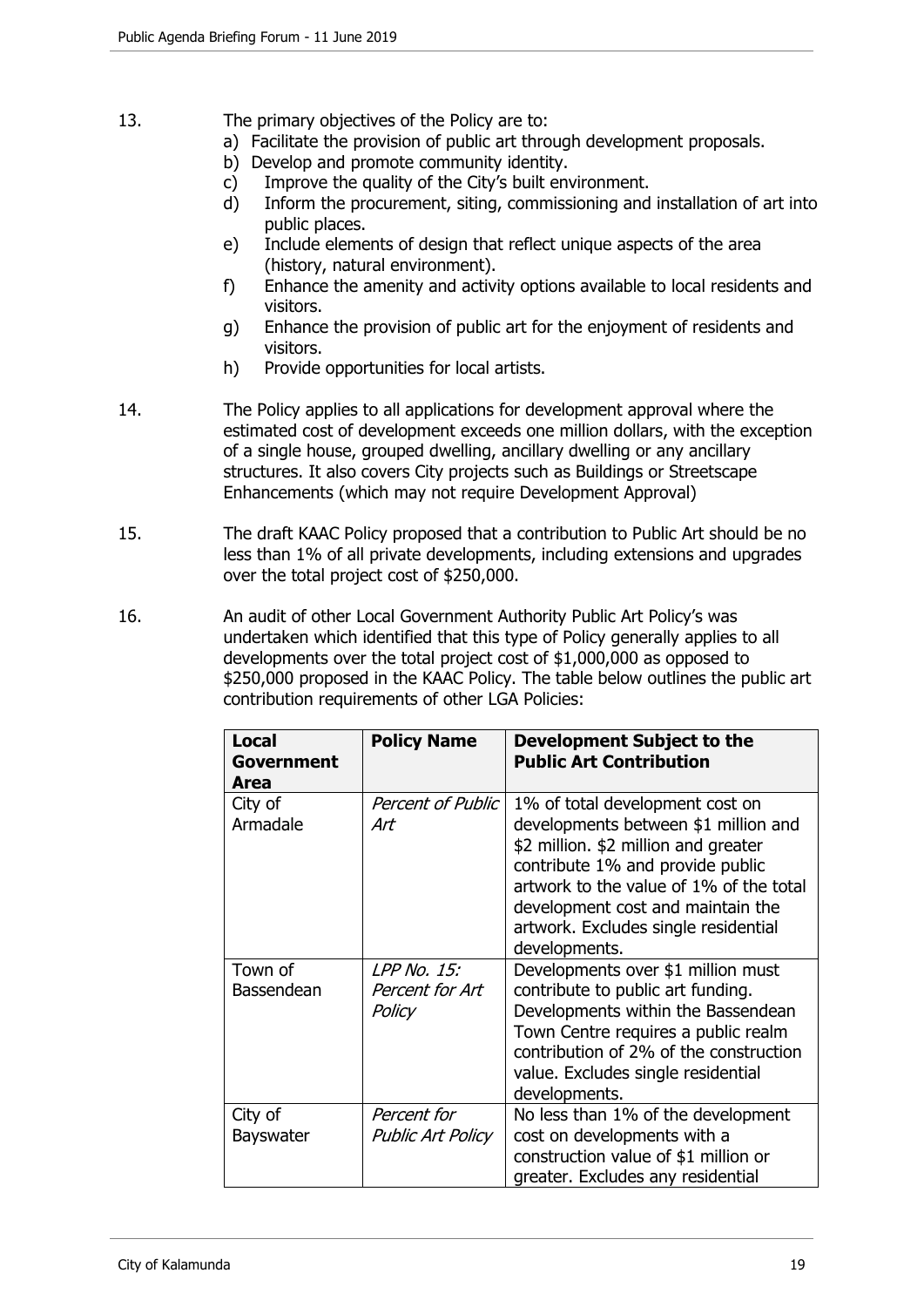|                                       |                                                                                                             | development and development on<br>public property.                                                                                                                                                                                                                                                                                                                                                                                            |
|---------------------------------------|-------------------------------------------------------------------------------------------------------------|-----------------------------------------------------------------------------------------------------------------------------------------------------------------------------------------------------------------------------------------------------------------------------------------------------------------------------------------------------------------------------------------------------------------------------------------------|
| City of Canning                       | Developer<br><b>Funded Public</b><br>Art                                                                    | 1% of the development cost on<br>developments exceeding \$4 million<br>with a maximum contribution of<br>\$250,000. Excludes any residential<br>development.                                                                                                                                                                                                                                                                                  |
| City of<br>Cockburn                   | Percent for Art<br>Policy                                                                                   | 1% of the development cost on<br>developments exceeding \$1 million<br>with a maximum contribution of<br>\$250,000. Excludes industrial uses and<br>single residential developments.                                                                                                                                                                                                                                                          |
| Town of East<br>Fremantle             | Local Planning<br>Policy 3.1.9 -<br>Percent for<br>Public Art.                                              | 1% of the development cost on<br>developments exceeding \$3 million.<br>The contribution cost depreciates to<br>0.75% once the total cost of<br>development reaches \$100 million.<br>Excludes demolition, single residential<br>developments, grouped dwelling<br>developments, multiple dwellings less<br>than 15 dwellings, State and Federal<br>projects where an equivalent public art<br>contribution is applies and heritage<br>works. |
| City of<br>Fremantle                  | Local Planning<br>Policy 2.19:<br>Contributions for<br><b>Public Art</b><br>and/or Heritage<br><b>Works</b> | Development within subject site areas<br>must provide 1% of the development<br>cost on developments \$1 million or<br>over. Excludes single and grouped<br>dwellings, industrial class uses,<br>developments with a GLA less than<br>1000sqm and refurbishments or<br>change of use of existing buildings<br>larger than 100sqm.                                                                                                              |
| City of Gosnells                      | Local Planning<br>Policy 6.0:<br><b>Public Art Policy</b>                                                   | 1% of the development cost on<br>developments exceeding \$2 million<br>with a maximum contribution of<br>\$250,000. Excludes industrial<br>developments.                                                                                                                                                                                                                                                                                      |
| City of Kwinana                       | Local Planning<br>Policy No. 5:<br>Development<br>Contribution<br><b>Towards Public</b><br>Art              | 1% recommended of total<br>development cost over \$1 million.<br>Excludes developments within general<br>industry zones, refurbishments, or<br>upgrades of existing infrastructure.                                                                                                                                                                                                                                                           |
| City of Melville                      | Provision of<br>Public Art in<br>Development<br>Proposals                                                   | 1% of the development cost with a<br>project cost exceeding \$1 million.<br>Excludes non-residential<br>developments.                                                                                                                                                                                                                                                                                                                         |
| Shire of<br>Serpentine-<br>Jarrahdale | Local Planning<br>Policy No. 59:<br><b>Public Art Policy</b>                                                | 1% of the development cost on<br>developments between \$1 million and<br>\$50 million. Developments with a                                                                                                                                                                                                                                                                                                                                    |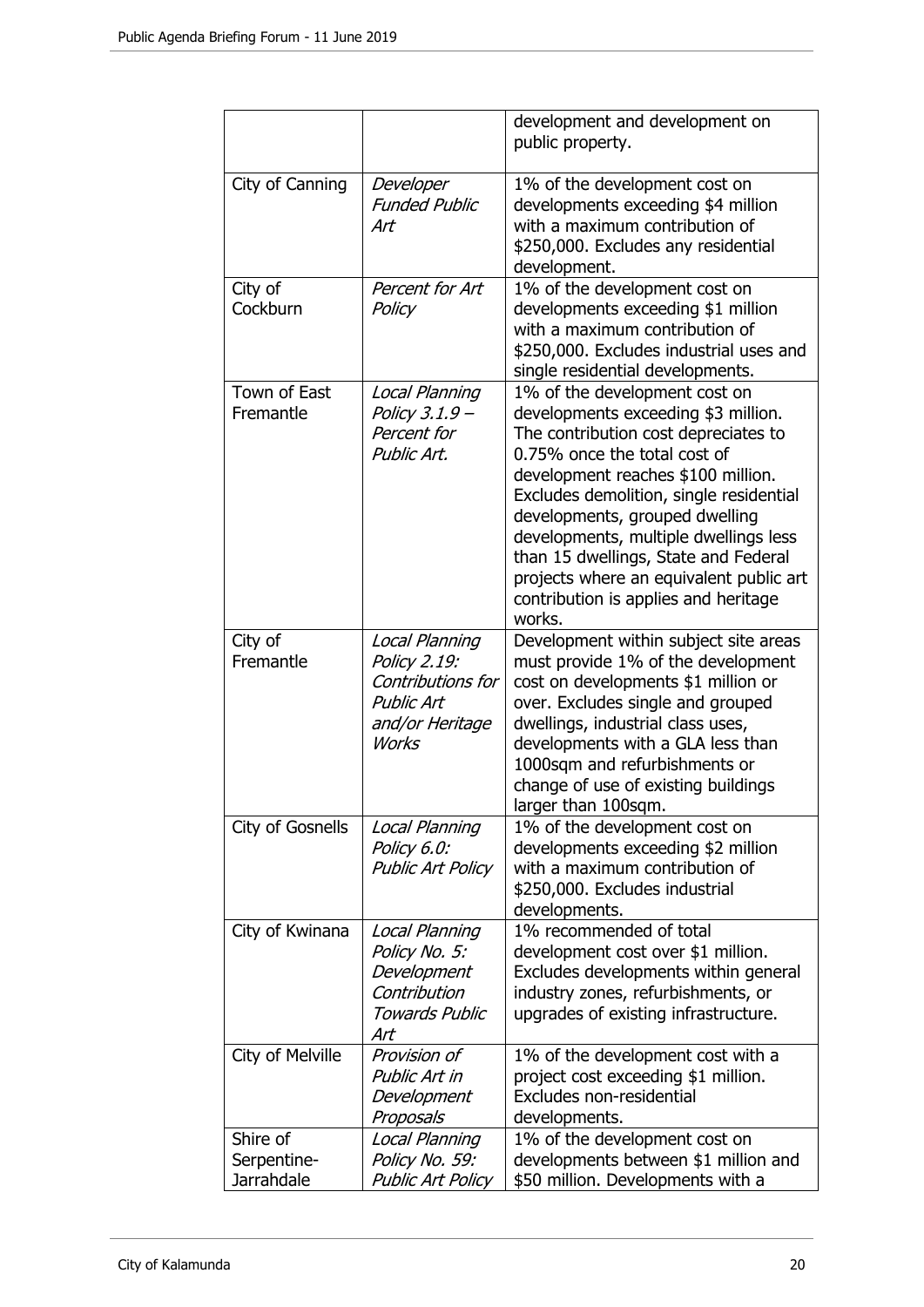|                        | for Major<br>Developments                                                               | construction cost greater than \$50<br>million must contribute \$500,000.<br>Excludes development applications<br>relating to site preparation such as<br>bulk earthworks or landscaping.                                                           |
|------------------------|-----------------------------------------------------------------------------------------|-----------------------------------------------------------------------------------------------------------------------------------------------------------------------------------------------------------------------------------------------------|
| City of South<br>Perth | Policy P101:<br><b>Public Art</b>                                                       | 2% of the City's development project<br>cost where the cost is greater than \$2<br>million.                                                                                                                                                         |
| City of South<br>Perth | Policy P316:<br>Developer<br>Contribution for<br>Public Art and<br>Public Art<br>Spaces | 1% of the development cost with a<br>project cost of \$4 million or greater.                                                                                                                                                                        |
| City of Swan           | POL-LP-1.10<br>Provision of<br><b>Public Art</b>                                        | 1% of the development cost with a<br>project cost of \$2 million or greater<br>with a maximum contribution of<br>\$500,000. Excludes site works,<br>infrastructure works, single dwelling or<br>less than 10 grouped or multiple<br>dwellings.      |
| City of Vincent        | Percent for Art                                                                         | 1% of the development cost for<br>developments over the Threshold<br>Value determined by the City's Council.<br>Excludes residential developments<br>zoned below R60, comprising of less<br>than 10 dwellings and have a height<br>below 3 storeys. |

Other LGAs including the Shire of Peppermint Grove, City of Nedlands and Town of Cottesloe were also audited, but currently do not have a Public Art Policy.

## **STATUTORY AND LEGAL CONSIDERATIONS**

## **Planning and Development (Local Planning Schemes) Regulations 2015**

- 17. Local Planning Policies are created under Clause 3 (1) of the Planning and Development (Local Planning Scheme) Regulations 2015 (the Regulations).
- 18. Under Schedule 2 Clause 3(1) of the Regulations states 'the local government may prepare a local planning policy in respect to any matter related to the planning and development of the Scheme area.'
- 19. Under Schedule 2 Clause 4(1) of the Regulations the City's Scheme and Local Planning Policies are required to be approved for advertising and then adopted by Council at the end of the advertising period have regard to any submissions received.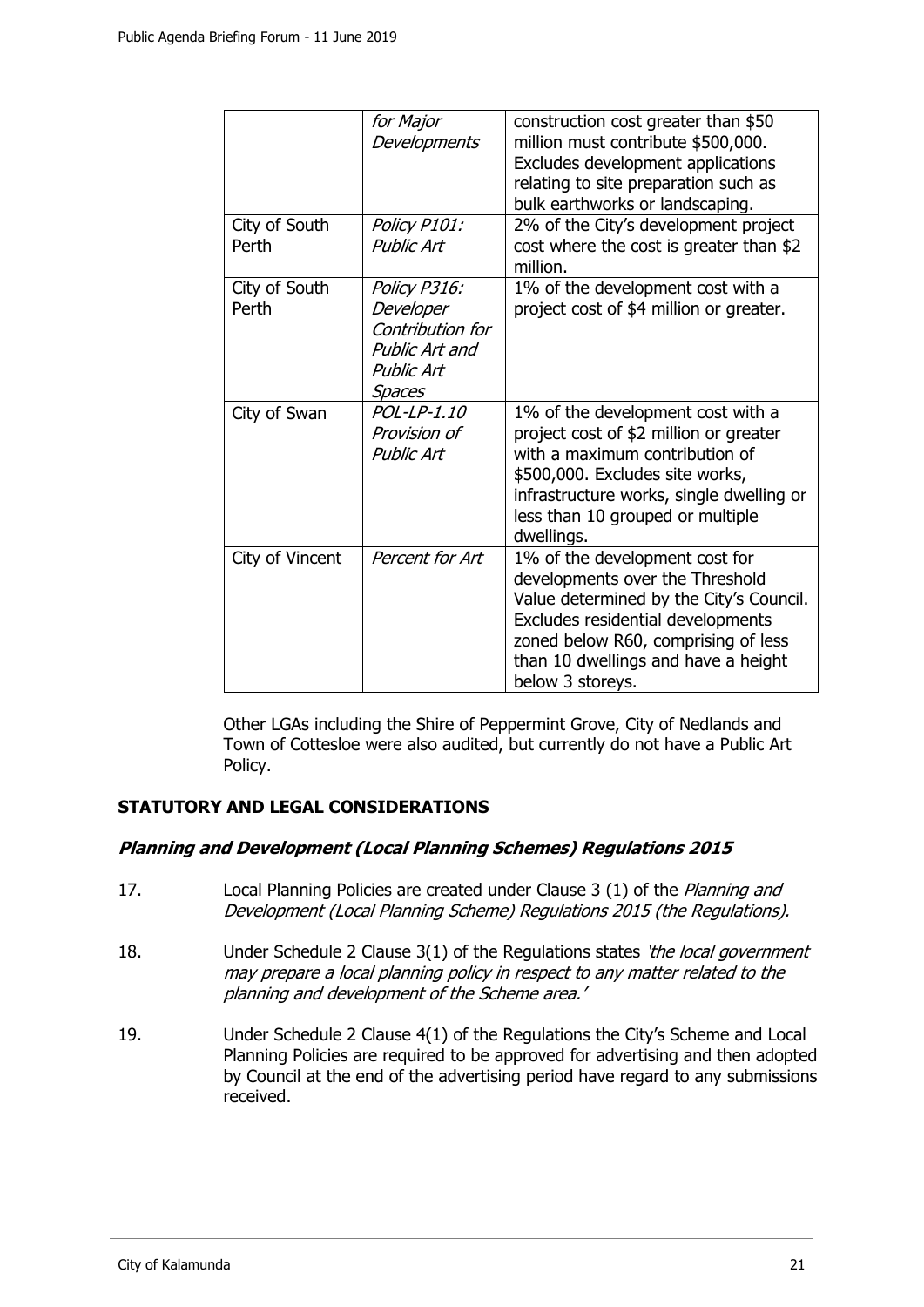20. Under Schedule 2 Clause 5 of the Regulations a Local Planning Policy does not bind the City in its application of discretion but must be given due regard. If a Local Planning Policy is inconsistent with the Regulations and the Scheme provisions, then the Regulations and the Scheme prevails.

## **POLICY CONSIDERATIONS**

21. The Policy follows the adopted Council template with some small modifications for improved structure, legibility and clarity as it relates specifically to the Policy.

## **COMMUNITY ENGAGEMENT REQUIREMENTS**

## **Internal Referrals**

- 22. The Policy has been prepared by the City, with input from relevant internal planning and economic development disciplines. Further input will be required from these disciplines as part of advertising and finalisation process.
- 23. The KAAC provided a strategic basis for preparation of the Policy through the draft City of Kalamunda Arts Strategy.
- 24. The City's officers met with representatives of the KAAC with a view of ensuring consistency between the Draft Arts Strategy and this draft Policy. The following table summarises the key recommendations from representatives of the KAAC and officer comment on the recommendations that have been adopted or not adopted:

| <b>Policy Section</b>                 | <b>KAAC</b>                                                                                                                                                                                                | <b>Officer</b>                                                                                                                                                                                                                                                                         |
|---------------------------------------|------------------------------------------------------------------------------------------------------------------------------------------------------------------------------------------------------------|----------------------------------------------------------------------------------------------------------------------------------------------------------------------------------------------------------------------------------------------------------------------------------------|
| 5.1 Public Art<br>Contribution<br>(b) | Recommendation<br>Contribution required for<br>all public work undertaken<br>by the City of Kalamunda<br>at a rate of 2% of the<br>estimated cost of<br>development (including<br>costs for contingencies) | <b>Recommendation</b><br>Relates to significant<br>community facility or<br>streetscape improvement<br>projects with approved<br>budget exceeding one<br>million dollars (excl GST &<br>City overheads). The<br>contribution is 1% with a<br>maximum contribution cap<br>of \$250,000. |
| 5.1 Public Art<br>Contribution<br>(c) | Remove the 10% discount<br>incentive for a developer<br>making a cash-in-lieu<br>contribution in lieu of<br>coordinating the public art<br>project.                                                        | Modification accepted.                                                                                                                                                                                                                                                                 |
| 5.1 The Artwork<br>(b)                | Include a requirement for<br>an attribution plaque to<br>recognise the developer's<br>contribution.                                                                                                        | Made reference to a<br>"plaque or similar item<br>installed on or nearby the<br>public art" for this<br>purpose.                                                                                                                                                                       |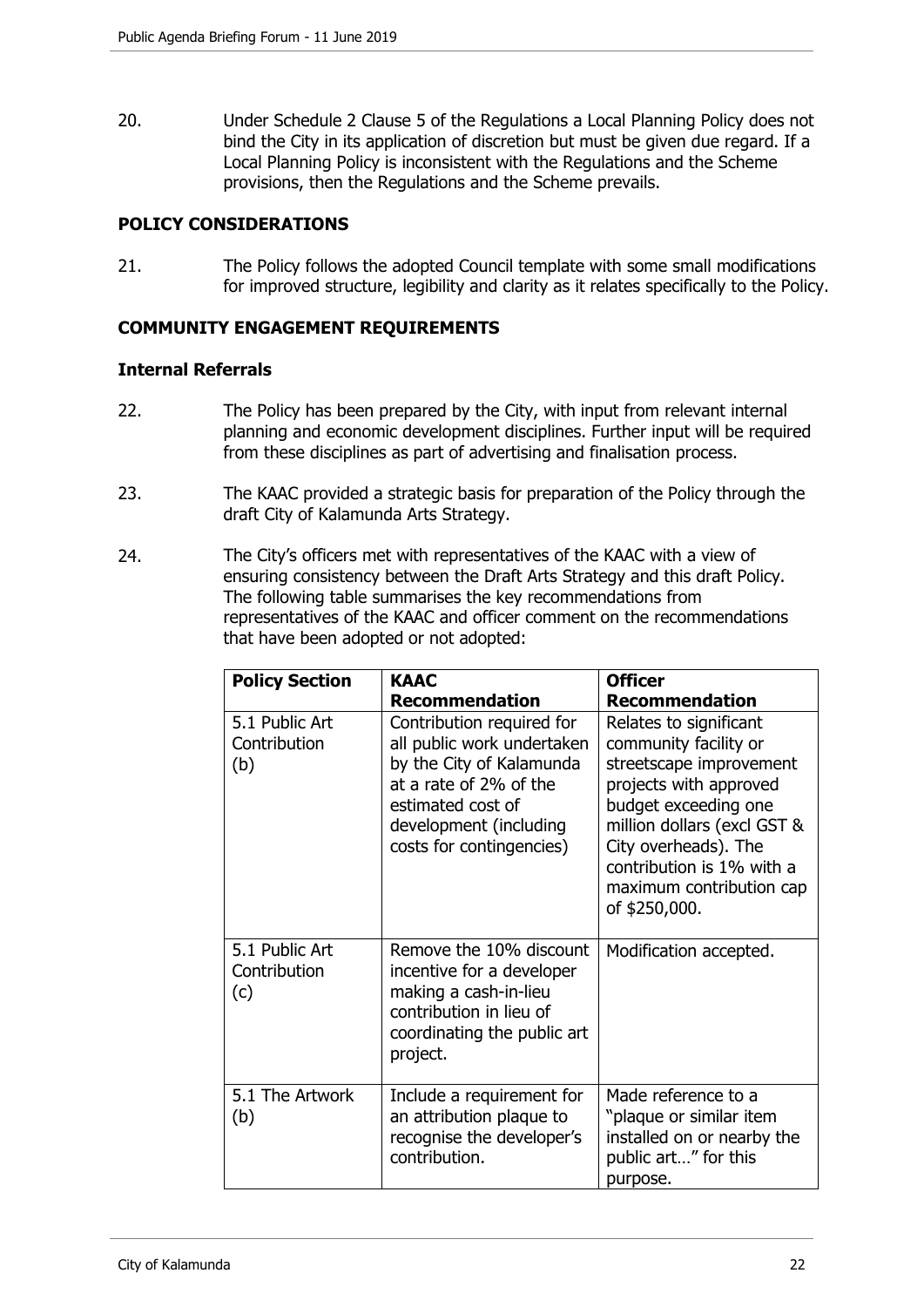| 5.3 Types of<br><b>Public Art</b><br>$(a)$ $(xi)$ | Removal of reference to<br>"lighting" and "signage" in<br>an infrastructure or<br>capital works project, as a<br>type of public art that<br>may be considered. | Modification accepted. |
|---------------------------------------------------|----------------------------------------------------------------------------------------------------------------------------------------------------------------|------------------------|
| 5.5 Kalamunda Art<br>Advisory<br>Committee        | Include reference to<br>Public Art Master Plan.                                                                                                                | Modification accepted. |
| 6.2 Estimated<br>Cost of<br>Development           | Include 'budgeted project<br>and contingency costs'.                                                                                                           | Modification accepted. |
| 6.6 Public Art<br>Fund                            | Include reference to the<br>Public Arts Master Plan<br>guiding selection, review<br>and delivery process for<br>use of the accumulated<br>funds.               | Modification accepted. |

25. The KAAC will have further opportunity to provide advice on the proposed Policy during the formal advertising period.

## **External Referrals**

- 26. The Regulations require that a local government must advertise the proposed policy as follows:
	- a) Publish a notice of the proposed policy in a newspaper circulating in the Scheme area, giving details of the subject and nature of the proposed policy, the objectives of the policy and to whom, what form and during what period, submissions in relation to the proposed policy may be made.
	- b) If the opinion of the local government is that the policy is inconsistent with any state planning policy must give notice of the proposed policy to the commission.
	- c) Give notice of the proposed policy in any other way and carry out any other consultation that the local government deems appropriate.

# **FINANCIAL CONSIDERATIONS**

27. All costs incurred during the advertising of the Policy will be met through the Approval Services or Strategic Planning Services budget.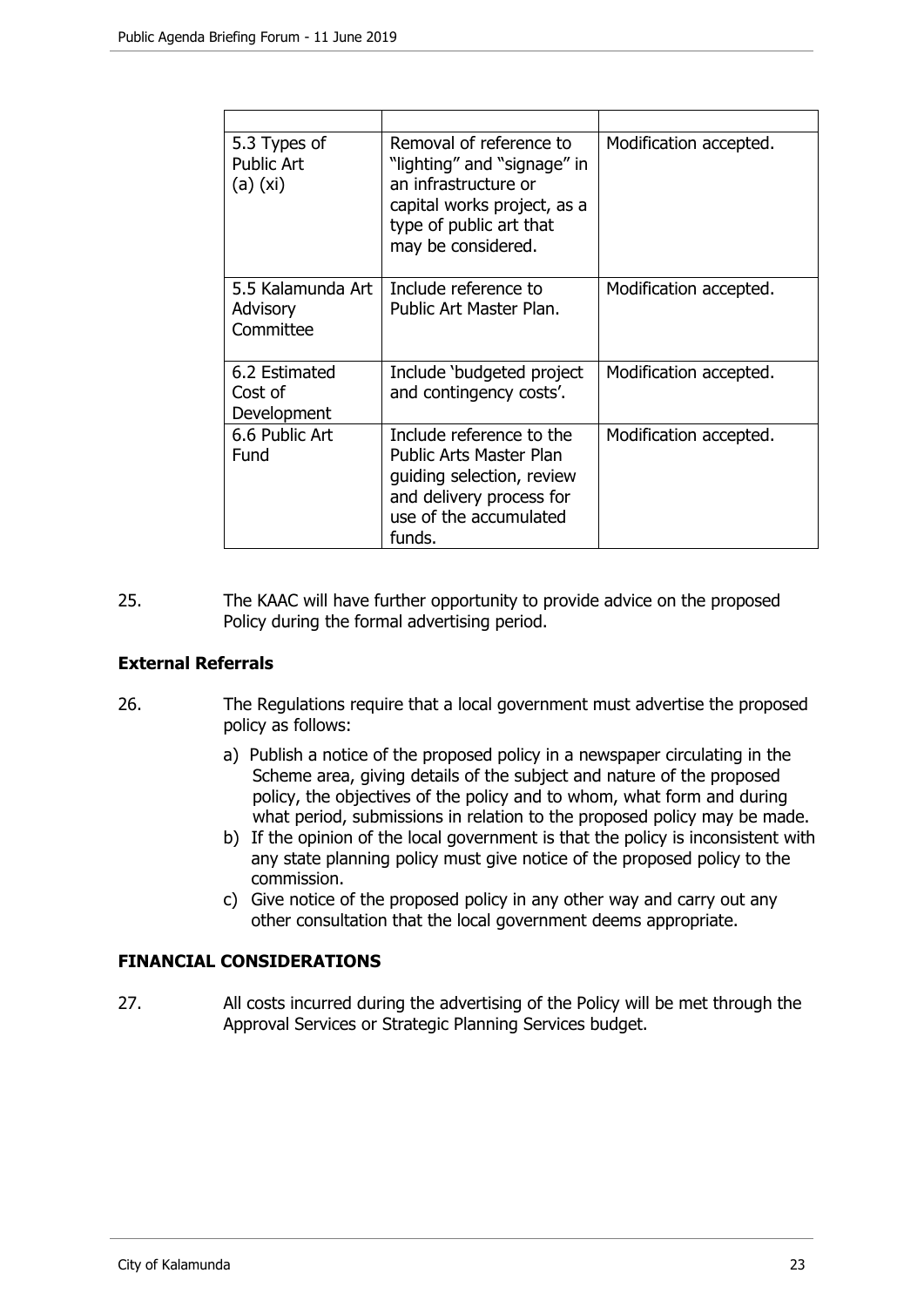## **STRATEGIC COMMUNITY PLAN**

#### **Strategic Planning Alignment**

28. Kalamunda Advancing Strategic Community Plan to 2027

**Priority 1: Kalamunda Cares and Interacts**

**Objective 1.1** - To be a community that advocates, facilities and provides quality lifestyles choices.

**Strategy 1.1.3** - Facilitate opportunity to pursue learning.

#### **Priority 3: Kalamunda Develops**

**Objective 3.1** - To plan for sustainable population growth. **Strategy 3.1.1** - Plan for diverse and sustainable housing, community facilities and industrial development to meet changing social and economic needs.

## **SUSTAINABILITY**

#### **Social Implications**

- 29. If the Policy is adopted, the City and Council will be provided with guidance in the provision of public art in development proposals.
- 30. Local artists may have greater opportunity to showcase their artwork through development proposals to the community.

#### **Economic Implications**

31. Public art can encourage economic activity by providing a focal point and enhancing the way in which residents, employers and investors engage with a place.

## **Environmental Implications**

32. Public art can decorate and enhance the natural environment of a public space.

## **RISK MANAGEMENT CONSIDERATIONS**

33. **Risk**: The Policy is not adopted resulting in the City not having a formal process or approach to the provision of public art for developments.

| <b>Consequence</b>                                                       | <b>Likelihood</b> | <b>Rating</b> |
|--------------------------------------------------------------------------|-------------------|---------------|
| Significant                                                              | Unlikely          | Medium        |
| <b>Action/Strategy</b>                                                   |                   |               |
| The Policy has been formed in line with best practice industry standards |                   |               |
| which encourages the provision of public art for developments over       |                   |               |
| \$1,000,000.                                                             |                   |               |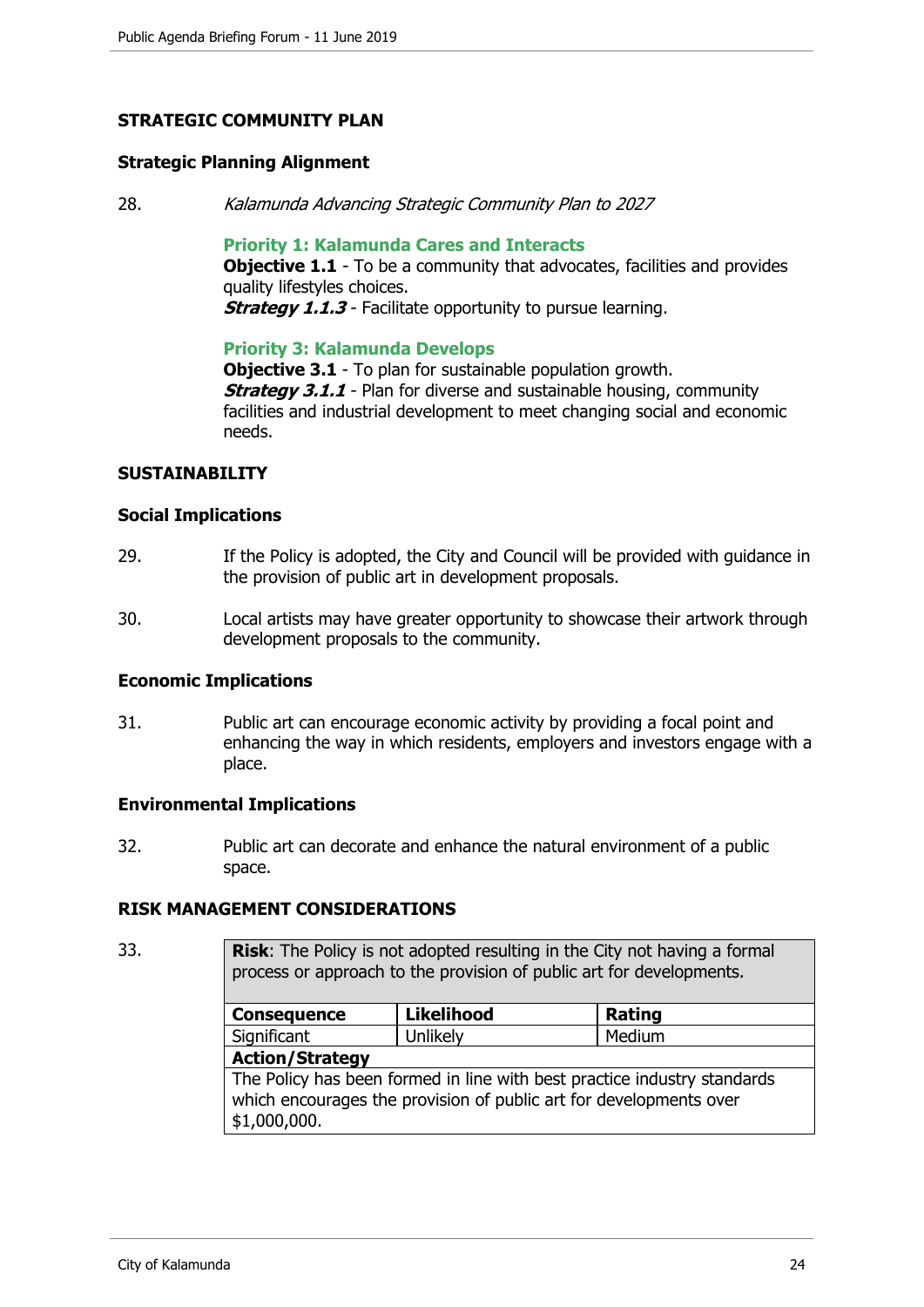34. **Risk**: The Policy does not meet the objectives stated.

| <b>Consequence</b>                                                                                                                                                                                                                                                                                                              | <b>Likelihood</b> | Rating |
|---------------------------------------------------------------------------------------------------------------------------------------------------------------------------------------------------------------------------------------------------------------------------------------------------------------------------------|-------------------|--------|
| Significant                                                                                                                                                                                                                                                                                                                     | Possible          | High   |
| <b>Action/Strategy</b>                                                                                                                                                                                                                                                                                                          |                   |        |
| The thresholds applied for public art contributions are in line with other<br>relevant Local Government Authorities. However, a broader strategy to<br>facilitate developments which meet the threshold for public art<br>contributions within the City will be progressed in line with the City's<br>Strategic Community Plan. |                   |        |

35. **Risk**: The policy introduces unacceptable levels of increased costs to developers.

| <b>Consequence</b>     | <b>Likelihood</b> | Rating |  |
|------------------------|-------------------|--------|--|
| Significant            | Unlikelv          | Medium |  |
| <b>Action/Strategy</b> |                   |        |  |

The threshold, which is in line with other Local Government areas (developments over \$1,000,000) targets larger developments. The 1% contribution for these developments is unlikely to result in undue impacts to project feasibility. It will be important to ensure developers are aware of the benefits of public art including that it can increase the value of a development, balancing the level of increased costs to developers.

## **OFFICER COMMENT**

- 36. The proposed Policy, which is in line with local government best practice, will ensure future developments worth over \$1,000,000 will provide a public art contribution of 1% of the total development cost, with a maximum cost of \$250,000. An applicant/owner may choose to make a public art contribution by coordinating the public art project with a professional artist or paying a cash-in-lieu contribution to the City for public art.
- 37. Based on the common practice of other LGAs adopting Public Art Contributions for 1% of the development cost for developments over \$1 million, it is recommended the City follows this practice, despite the draft KAAC Policy proposing a contribution to Public Art should be no less than 1% of the total project cost of developments over \$250,000.
- 38. The proposed LPP will ensure the KAAC Policy objectives can be met through a Local Planning Policy which will ensure contributions to public art can be made through development applications. The City will develop a procedure to guide the public art contributions processes, roles and responsibilities.
- 39. The adoption of the LPP will provide opportunities for local artists to showcase their artwork within their local community. The Policy will assist with facilitating the delivery of public art to enhance amenity and reflect the unique aspects of the City including history and natural environment.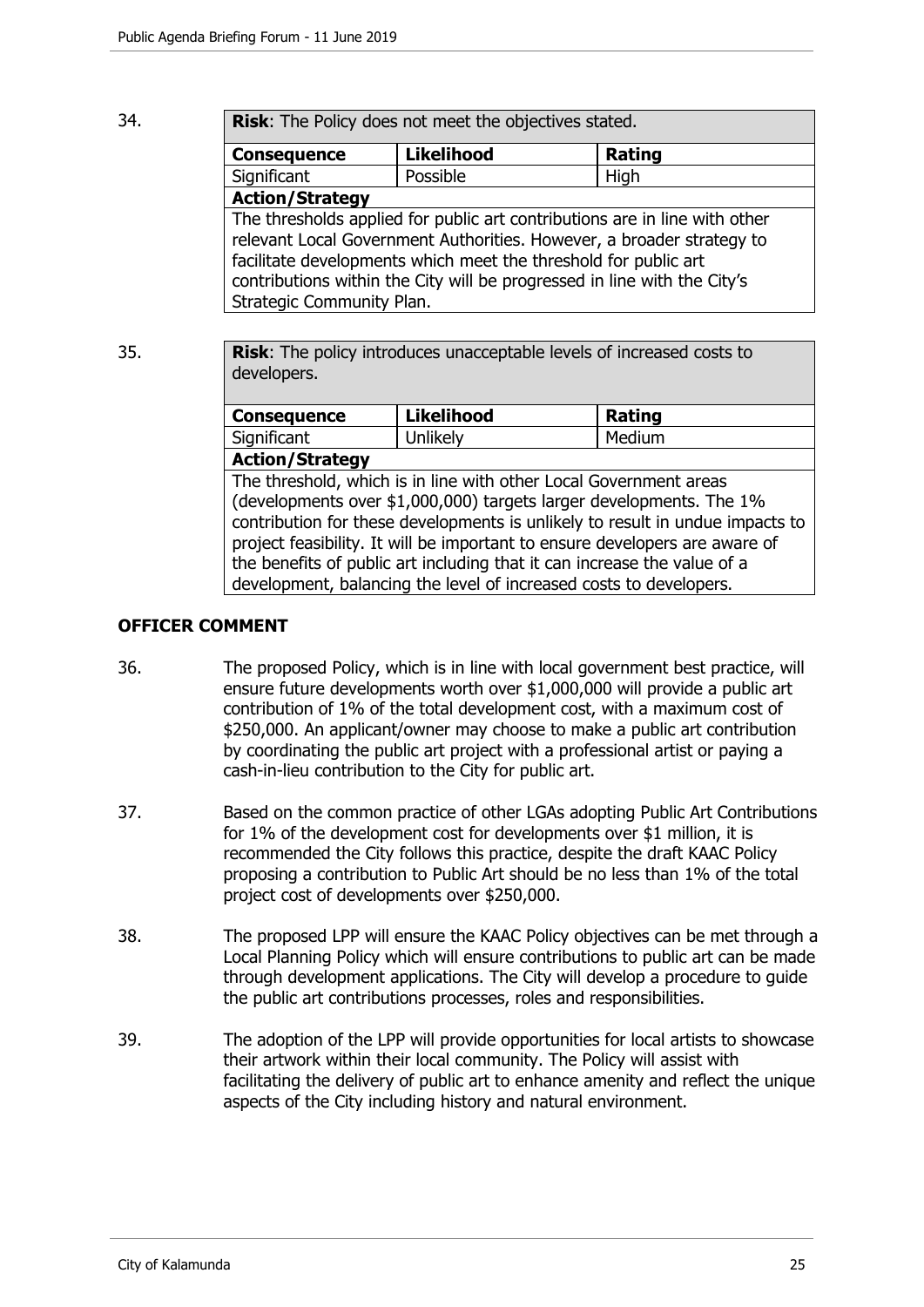# **Voting Requirements: Simple Majority**

# **RECOMMENDATION**

That Council ADOPT the Draft Public Art Contributions Local Planning Policy No. 22 for the purposes of advertising for a period of 21 days, pursuant to Clause  $\frac{4}{1}$  (1) of Schedule 2 of the Planning and Development (Local Planning Schemes) Regulations 2015.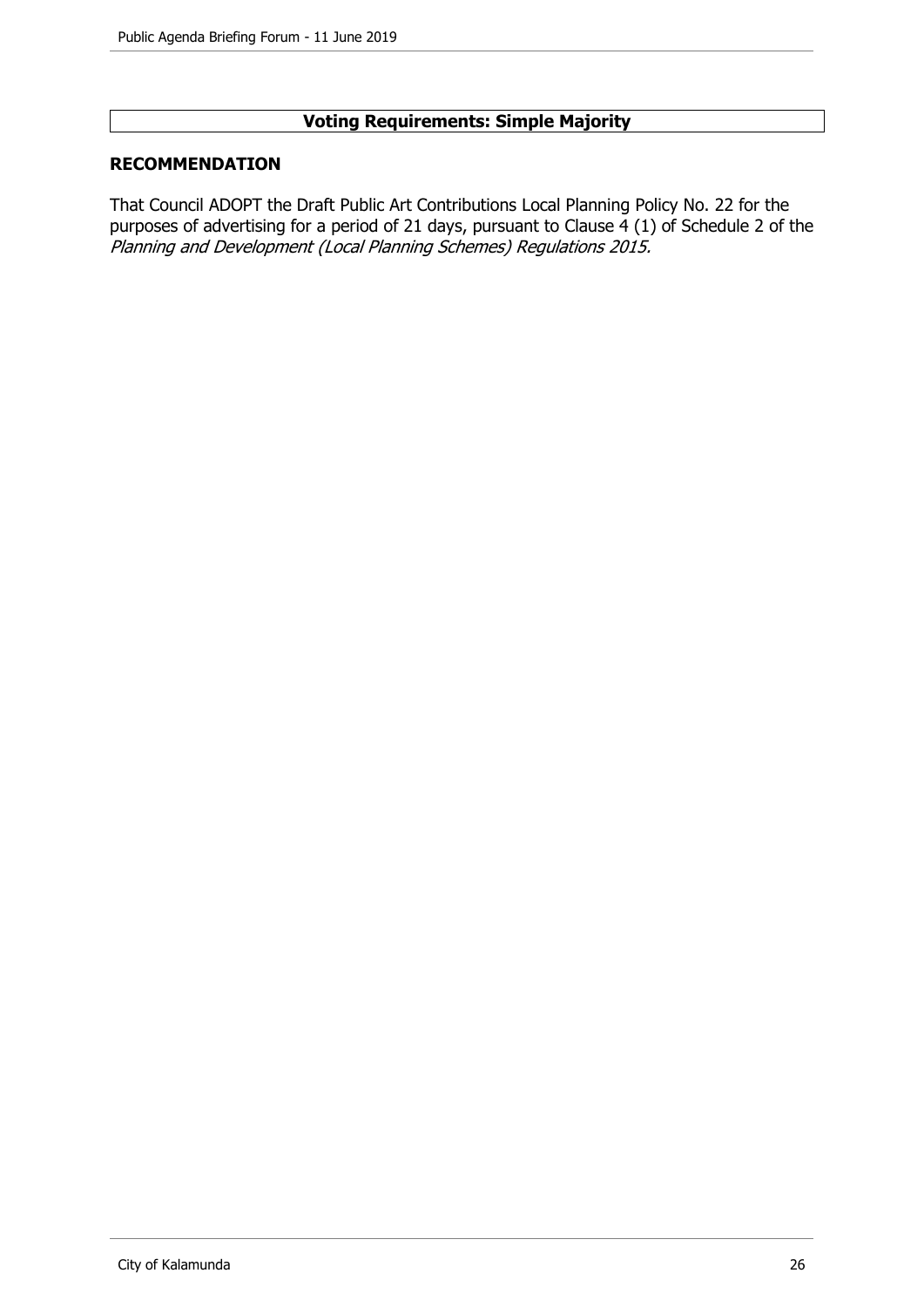# **10.1.4. Changes to City of Kalamunda - Local Planning Policy Numbering**

The Director Development Services provided a presentation on this item.

**Declaration of financial / conflict of interests to be recorded prior to dealing with each item.** 

| <b>Previous Items</b> | Nil                         |
|-----------------------|-----------------------------|
| Directorate           | <b>Development Services</b> |
| <b>Business Unit</b>  | <b>Approval Services</b>    |
| File Reference        | 3.00927                     |
| Applicant             | N/A                         |
| Owner                 | N/A                         |
|                       |                             |

Attachments 1. Matrix of Modifications **[10.1.4.1]**

# **EXECUTIVE SUMMARY**

- 1. The purpose of this report is to consider amending the titling and numbering conventions applied to the City of Kalamunda (City) Local Planning Policies.
- 2. The existing and proposed Planning Policies will be re-numbered chronologically; and re-titled from "P-DEV…" to "Local Planning Policy…".
- 3. The proposed re-titling is an update which reflects the titling conventions of the Planning and Development (Local Planning Schemes) Regulations 2015.

# **BACKGROUND**

4. The City's current Planning Policy convention reflect the nature of the policies as being for planning and development purposes, which is where "P-DEV" originates.

# **DETAILS**

- 5. The City's Planning Policies will be re-numbered to reflect original adoption dates.
- 6. The draft re-numbering hierarchy is Attachment 1 to this report.
- 7. The names of policies will be amended, with all Planning Policies referred to as a Local Planning Policy, then the number, then its topic.
- 8. For example, the current consultation policy is referred to as - Local Planning Policy P-DEV 45 - Public Notification of Planning Proposals, abbreviated to P-DEV 45

Under the proposed titling system, the same policy would be:

Local Planning Policy  $1$  – Public Notification of Planning Proposals, abbreviated to LPP1.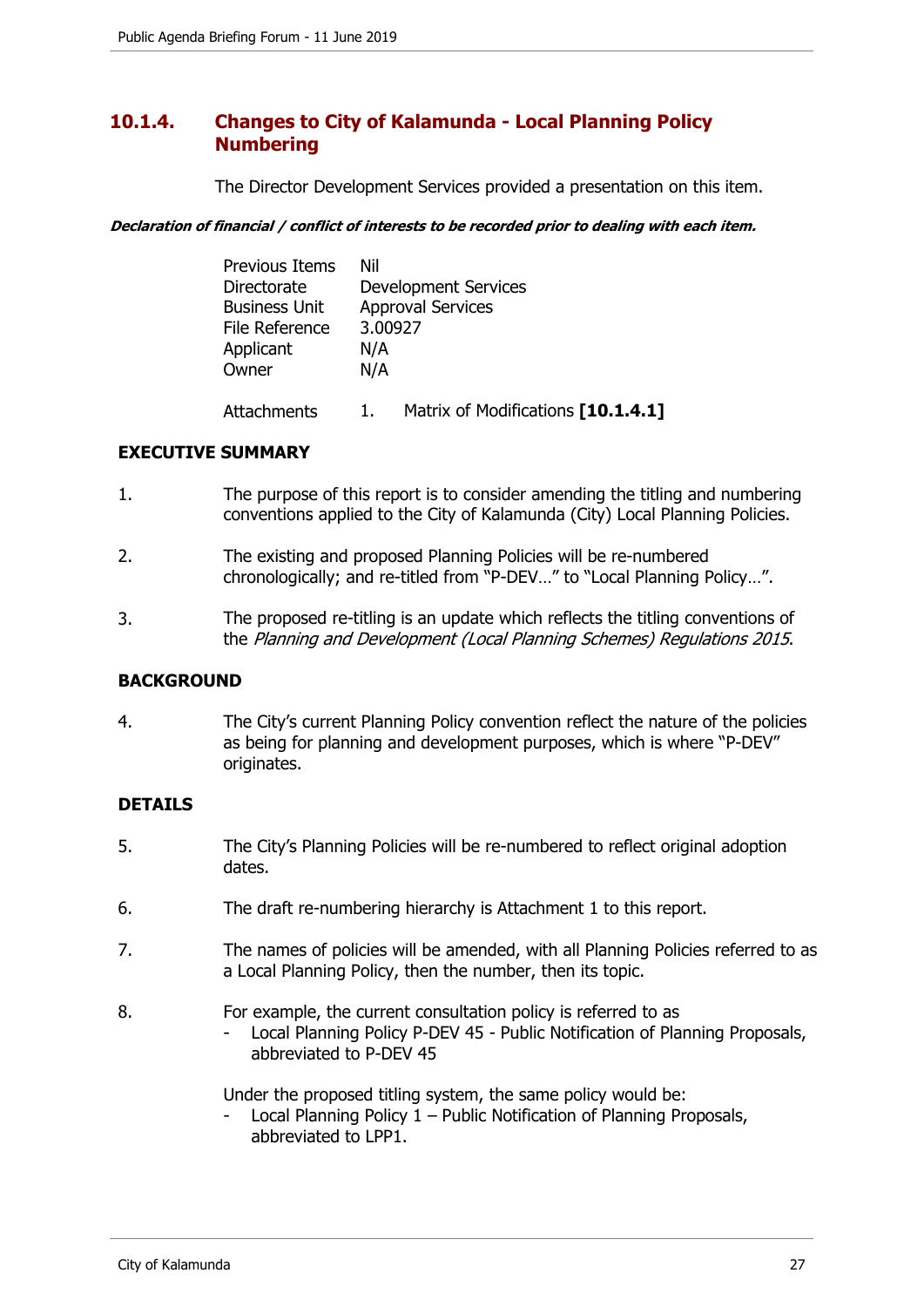## **STATUTORY AND LEGAL CONSIDERATIONS**

9. The local government may prepare a Local Planning Policy with regard to any matter related to the planning and development of the Scheme area.

> (Schedule 2 Clause 3(1) of the Planning and Development (Local Planning Schemes) Regulations 2015)

10. The local government may amend or repeal a local planning policy.

(Schedule 2 Clause 3(4) of the Planning and Development (Local Planning Schemes) Regulations 2015).

#### **POLICY CONSIDERATIONS**

11. The policies are not proposed to be amended in any manner other than renumbering and re-titling. Re-numbering will ensure policies are re-ordered to provide a descending hierarchy. This will make it easier for readers of the City's planning policies.

## **COMMUNITY ENGAGEMENT REQUIREMENTS**

## **Internal Referrals**

12. Nil.

#### **External Referrals**

13. A local government may make an amendment to a local planning policy without advertising the amendment if, in the opinion of the local government, the amendment is a minor amendment.

> (Schedule 2, Part 2 Clause 5(2) of the Planning and Development (Local Planning Schemes) Regulations 2015)

14. As the proposed changes to the planning policies are of an administrative nature, rather than altering the objectives or content of the policies, the amendments are considered to be minor amendments.

## **FINANCIAL CONSIDERATIONS**

15. All costs incurred by publishing a notice advising of the updated policies will be met through the Approval Services budget.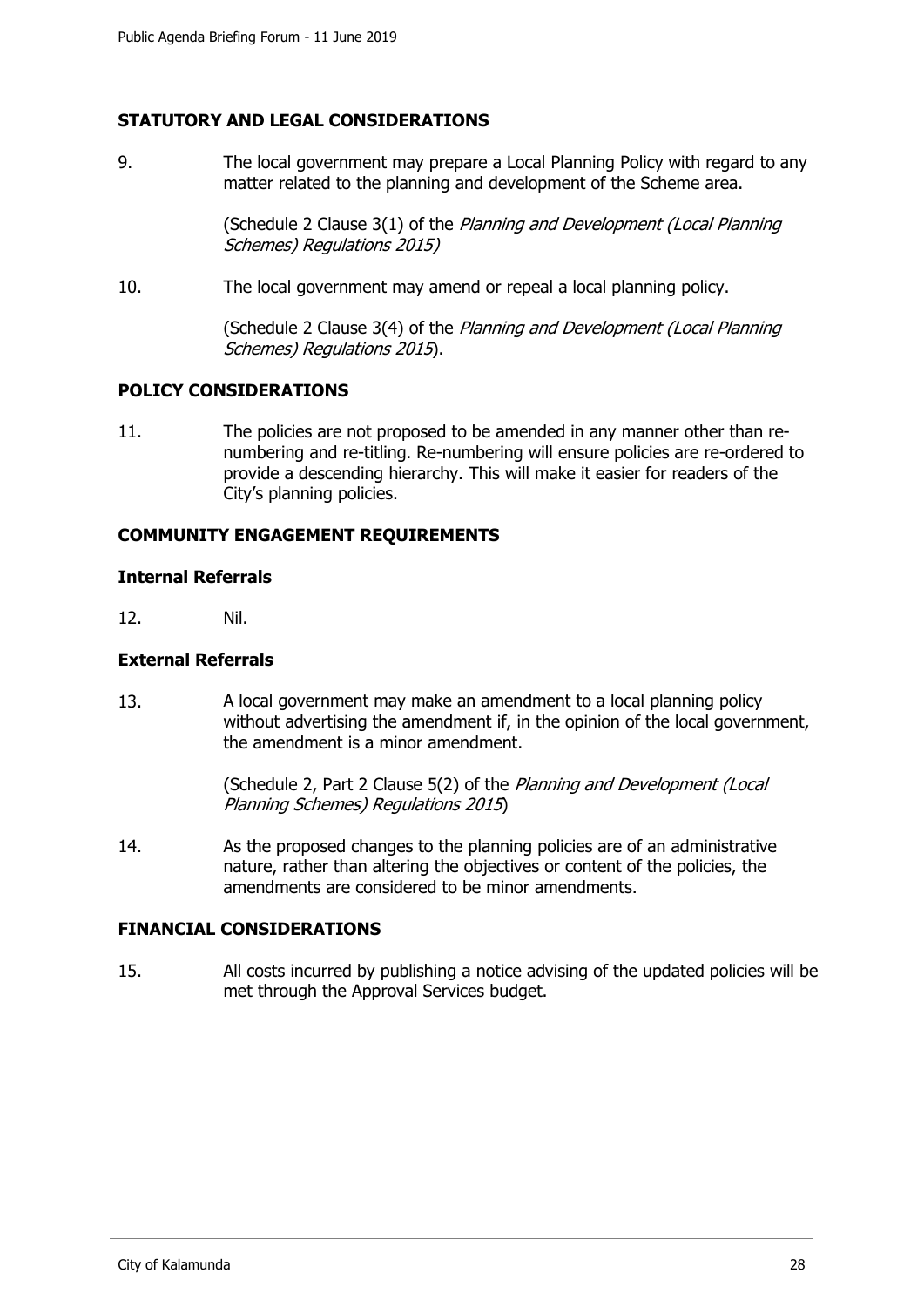## **STRATEGIC COMMUNITY PLAN**

#### **Strategic Planning Alignment**

16. Kalamunda Advancing Strategic Community Plan to 2027

#### **Priority 4: Kalamunda Leads**

**Objective 4.1** - To provide leadership through transparent governance. **Strategy 4.1.2** - Build an effective and efficient service based organisation.

## **SUSTAINABILITY**

#### **Social Implications**

17. Nil.

#### **Economic Implications**

18. Nil.

## **Environmental Implications**

19. Nil.

## **RISK MANAGEMENT CONSIDERATIONS**

20. **Risk**: The proposed re-numbering, re-ordering and re-titling of policies is not supported.

| <b>Likelihood</b>                                                                                                                             | <b>Consequence</b> | <b>Rating</b> |
|-----------------------------------------------------------------------------------------------------------------------------------------------|--------------------|---------------|
| Rare                                                                                                                                          | Insignificant      | Low           |
| <b>Action/Strategy</b>                                                                                                                        |                    |               |
| Ensure that Council is aware of the benefits of updating the City's planning<br>policy titling conventions to reflect contemporary practices. |                    |               |

## **OFFICER COMMENT**

- 21. Amending the numbering of planning policies is likely to have multiple benefits to staff and members of the public accessing and referencing the City's planning policies.
- 22. Re-numbering and re-titling will make referencing planning policies more efficient, succinct, and consistent with terminology used by local governments.

## **Voting Requirements: Simple Majority**

## **RECOMMENDATION**

That Council ADOPTS the proposed administrative changes to the suite of Local Planning Policies as outlined in Attachment 1, pursuant to Schedule 2, Clause 5(2) and Clause 4(4) of the Planning and Development (Local Planning Schemes) Regulations 2015.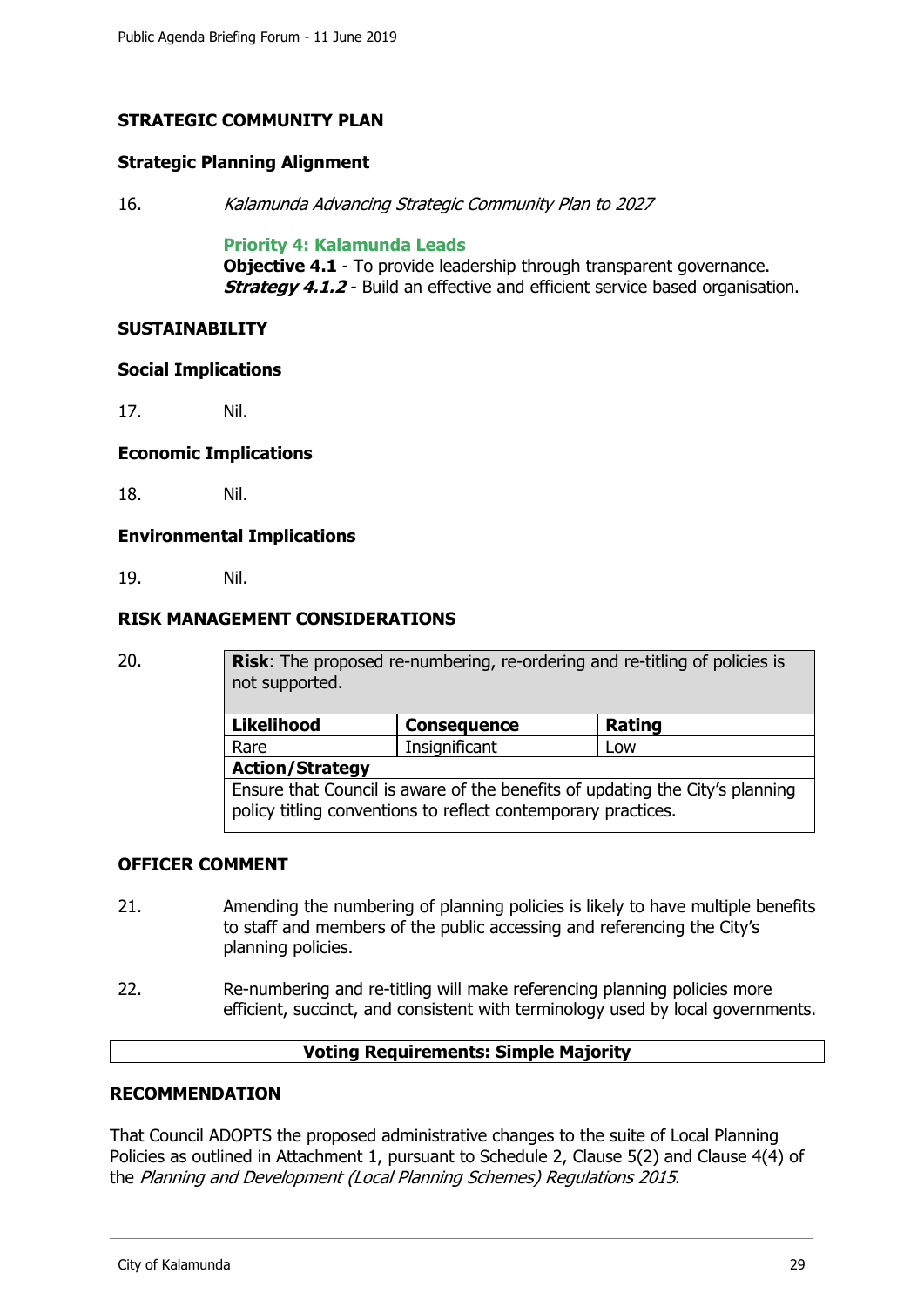# **10.1.5. City of Kalamunda: Draft Local Planning Policy 23 - Retaining Walls and Filling of Land - For the Purpose of Public Advertising**

The Director Development Services provided a presentation on this item.

**Declaration of financial / conflict of interests to be recorded prior to dealing with each item.** 

| Previous Items<br>Directorate<br><b>Business Unit</b><br>File Reference<br>Applicant<br>Owner | Nil<br><b>Development Services</b><br><b>Approval Services</b><br>3.00927<br>N/A<br>N/A                                                                     |
|-----------------------------------------------------------------------------------------------|-------------------------------------------------------------------------------------------------------------------------------------------------------------|
| <b>Attachments</b>                                                                            | Draft Local Planning Policy 23 - Retaining Walls and<br>1.<br>Filling of Land [10.1.5.1]<br>Local Planning Policy P-DEV 14 - Earthworks<br>2.<br>[10.1.5.2] |

# **EXECUTIVE SUMMARY**

- 1. The purpose of this report is for Council to consider the following:
	- a) the revocation of Local Planning Policy P-DEV 14 Earthworks (P-DEV 14); and
	- b) the adoption of draft Local Planning Policy 23 Retaining and Fill (Policy) for the purpose of public advertising.
- 2. The Policy has been prepared to provide an objective-based framework to streamline the assessment of development applications for retaining walls and filling of land. The Policy will replace the existing P-DEV 14.
- 3. The Policy will ensure retaining walls and filling of land occurs in a manner that maintains the amenity and character of the area while providing an opportunity for landowners to change the ground level and topography of their property.
- 4. P-DEV 14 has been superseded given it does not meet the requirements of a contemporary local planning policy, as such P-DEV 14 will be replaced by the proposed Policy.
- 5. It is recommended Council adopt the Policy for public advertising and revoke P-DEV 14 (Attachments 1 and 2).

# **BACKGROUND**

6. The City periodically reviews, revokes, and adds new policies to provide a level of consistency and transparency in decision-making and to ensure Council has a clear policy position regarding various planning matters.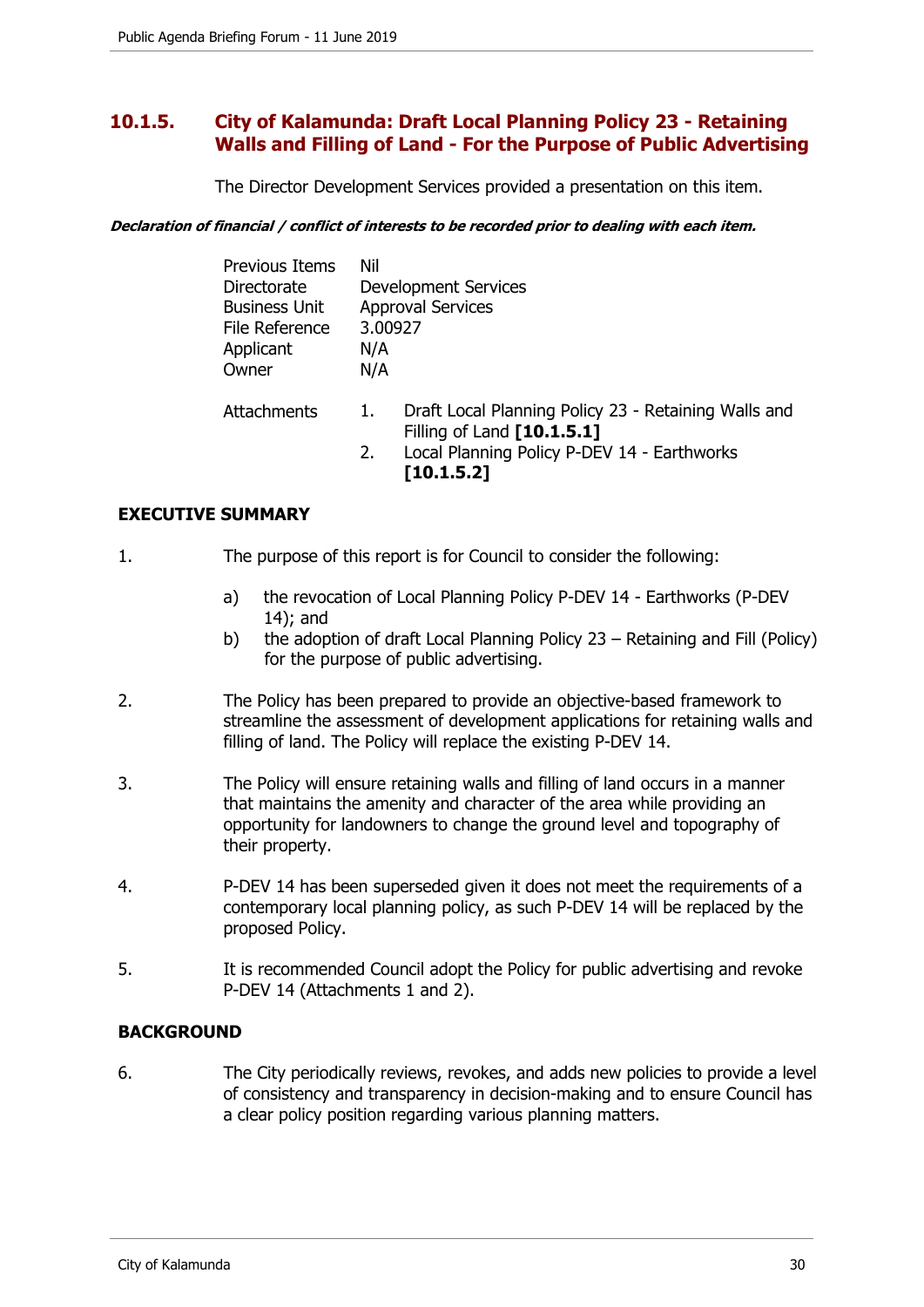# **DETAILS**

7. The primary objectives of the Policy are to:

- a) To ensure Retaining Walls and Filling of Land maintains the amenity and character of the areas where they are proposed;
- b) Minimise the impacts of retaining walls and fill on the natural environment and landscape; and
- c) To streamline the development approval and assessment process for Retaining Walls and Filling of Land.
- 8. The Policy states the following matters should be given due regard when considering retaining walls and filling of land:
	- a) Existing amenity;
	- b) Wall heights;
	- c) Landscaping; and
	- d) Fill.

# **STATUTORY AND LEGAL CONSIDERATIONS**

## **Planning and Development (Local Planning Schemes) Regulations 2015**

9. The local government may prepare a Local Planning Policy with regard to any matter related to the planning and development of the Scheme area.

> (Schedule 2, Part 2, Clause 3(1) of the Planning and Development (Local Planning Schemes) Regulations 2015)

10. The City's Scheme and Local Planning Policies are required to be approved for advertising and then adopted by Council at the end of the advertising period having regard to any submissions received.

> (Schedule 2 Clause 4(1) of the Planning and Development (Local Planning Schemes) Regulations 2015)

- 11. Under Schedule 2, Part 3, Clause 6(b)(i)(ii) of the Regulations, a local planning policy may be revoked through a notice prepared by the local government; and published in a newspaper circulating in the area.
- 12. A Local Planning Policy does not bind the City in its application of discretion but must be given due regard. If a Local Planning Policy is inconsistent with the Regulations and the Scheme provisions, the then Regulations and the Scheme prevail.

# **POLICY CONSIDERATIONS**

- 13. The Policy follows the adopted Council templates with some small modifications for improved structure, legibility and clarity.
- 14. Should Council resolve to revoke Local Planning Policy P-DEV 14 Earthworks, the Policy will be removed from the Policies and Procedures Register and will no longer be given any regard.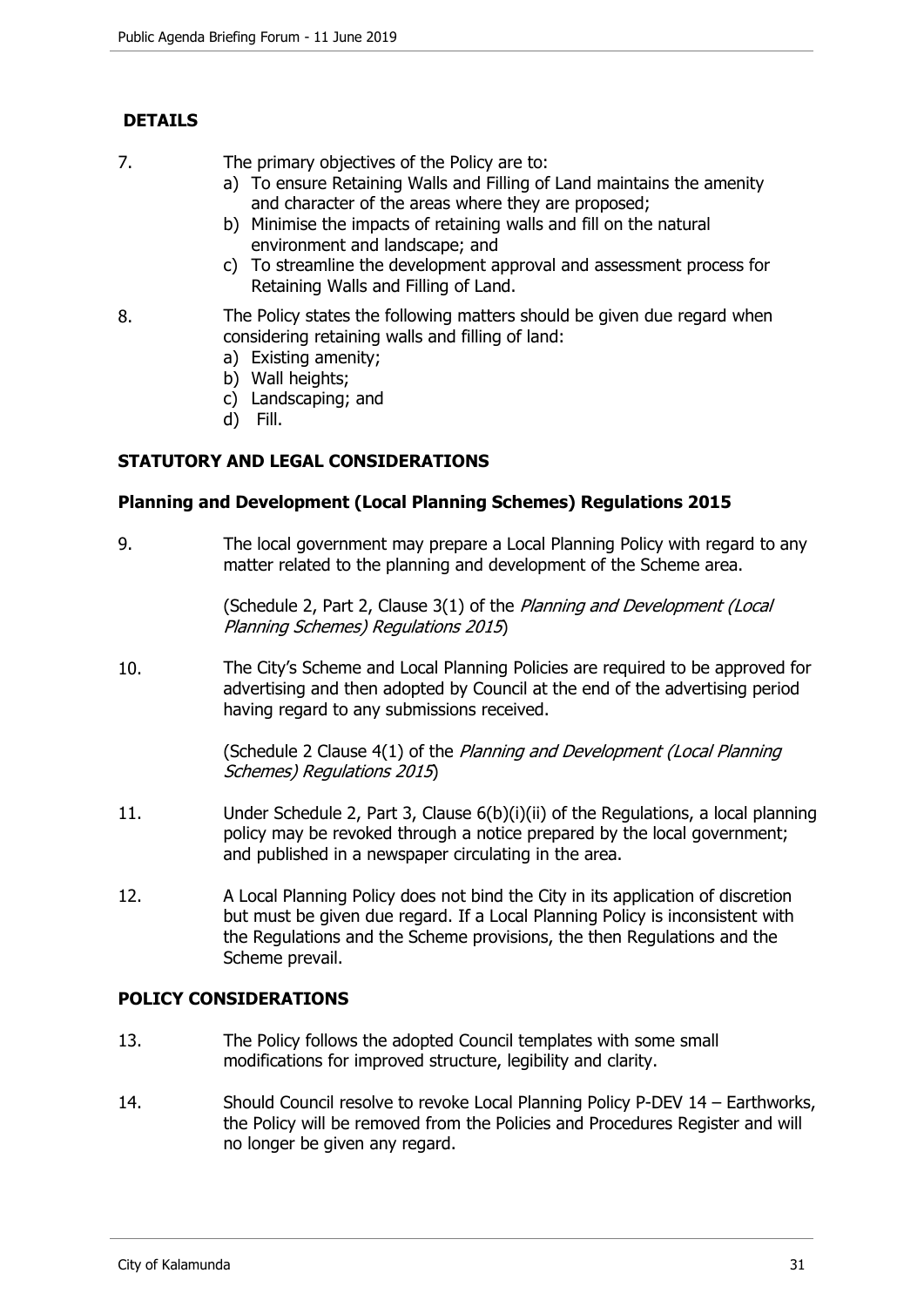# **COMMUNITY ENGAGEMENT REQUIREMENTS**

#### **Internal Referrals**

15. As the Policy specifically relates to statutory planning, the Policy was not required to be assessed from other disciplines. However, development applications will be required to be referred on a case by case basis.

#### **External Referrals**

- 16. Should Council resolve to adopt the Policy for the purposes of public advertising, the Policy will be advertised for public comment in accordance with Local Planning Policy P-DEV 45 – Public Notification of Planning Proposals for a period of 21 days, which is consistent with the period specified in Schedule 2, Part 2 Clause 4 (2) of the Regulations.
- 17. If Council resolves to revoke Local Planning Policy P-DEV 14 Earthworks, notice of revocation is required to be published in a local newspaper.

#### **FINANCIAL CONSIDERATIONS**

18. All costs incurred during the advertising of the Policy will be met through the Approval Services budget.

## **STRATEGIC COMMUNITY PLAN**

## **Strategic Planning Alignment**

19. Kalamunda Advancing Strategic Community Plan to 2027

#### **Priority 3: Kalamunda Develops**

**Objective 3.1** - To plan for sustainable population growth. **Strategy 3.1.1** - Plan for diverse and sustainable housing, community facilities and industrial development to meet changing social and economic needs.

## **SUSTAINABILITY**

#### **Social Implications**

20. If the Policy is adopted, the City and Council will be provided with guidance in the assessment and determination of retaining wall and filling of land proposals to ensure the amenity and character of the areas are maintained.

#### **Economic Implications**

21. Nil.

#### **Environmental Implications**

22. The Policy facilitates good planning outcomes, and the opportunity for landowners to retain vegetation and offset vegetation removal.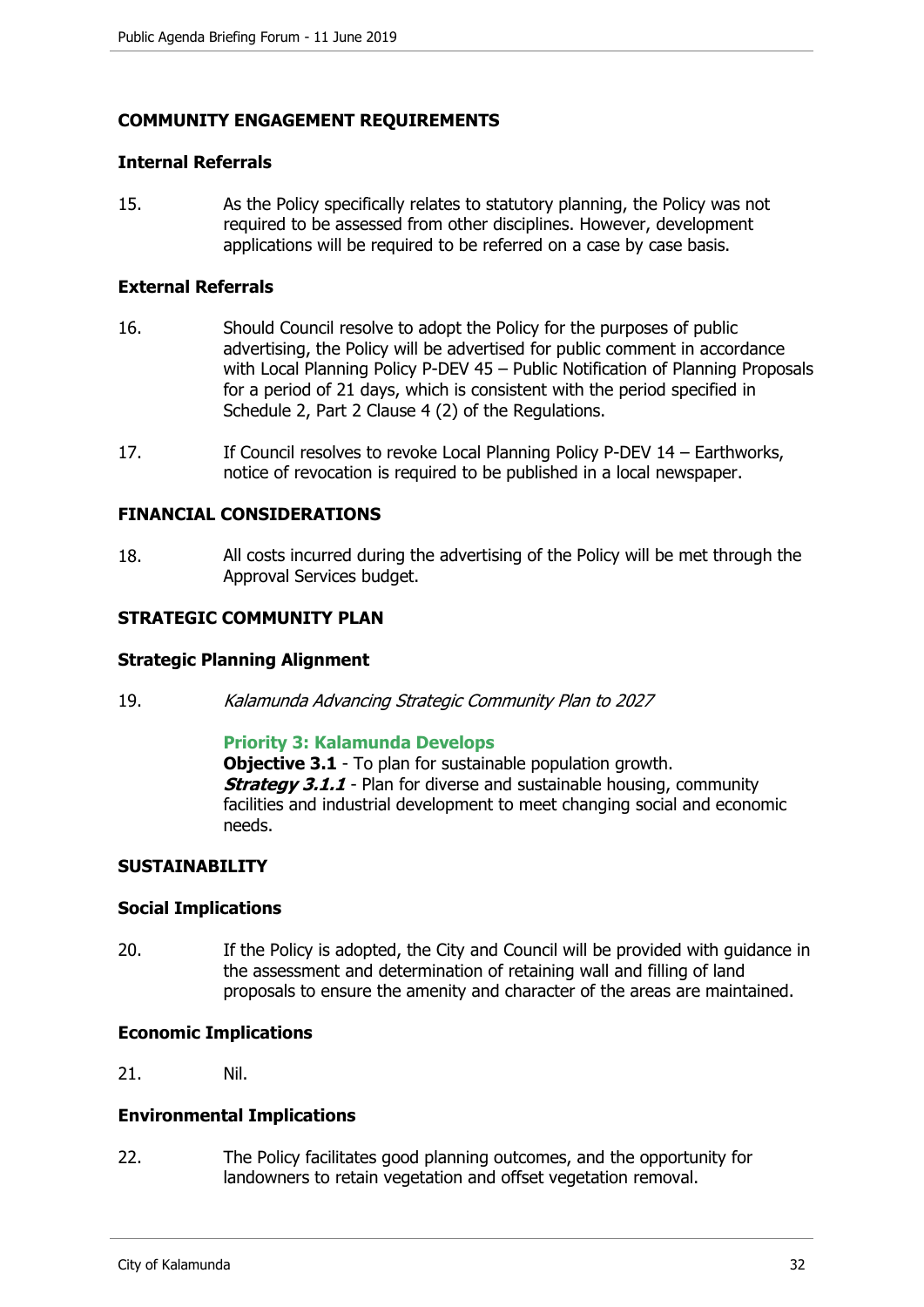# **RISK MANAGEMENT CONSIDERATIONS**

23. **Risk:** The Policy is not adopted resulting in inconsistent application of planning advice and decisions.

| <b>Likelihood</b>                                                                                                                            | <b>Consequence</b> | Rating |
|----------------------------------------------------------------------------------------------------------------------------------------------|--------------------|--------|
| <b>Unlikely</b>                                                                                                                              | Moderate           | Low    |
| <b>Action/Strategy</b>                                                                                                                       |                    |        |
| Ensure Council is aware of the importance of having sound and robust<br>planning policies to support the Scheme when assessing applications. |                    |        |

24. **Risk**: The Policy is not adopted resulting in a lack of guidance to assist Council in determining the merit of proposed retaining wall and filling of land applications. Likelihood Consequence **Rating** Unlikely Moderate Low **Action/Strategy** 

Ensure Council is aware of the importance of having sound and robust planning policies to support the Scheme when assessing applications.

25. **Risk**: The policy does not achieve its stated objectives.

| <b>Likelihood</b>                                                                                                                             | <b>Consequence</b> | Rating |
|-----------------------------------------------------------------------------------------------------------------------------------------------|--------------------|--------|
| Unlikely                                                                                                                                      | Moderate           | Low    |
| <b>Action/Strategy</b>                                                                                                                        |                    |        |
| Consider reviewing the Policy and/or undertaking education programs to<br>assist the community and applicants to better understand the stated |                    |        |

26. **Risk**: The current Policy is not revoked, creating uncertainty about whether the Policy is relevant and in line with contemporary planning practice/policy.

| <b>Likelihood</b>                                                                                                                                            | <b>Consequence</b> | <b>Rating</b> |
|--------------------------------------------------------------------------------------------------------------------------------------------------------------|--------------------|---------------|
| Unlikely                                                                                                                                                     | Moderate           | Low           |
| <b>Action/Strategy</b>                                                                                                                                       |                    |               |
| Consider reviewing the Policy and/or undertaking education programs to<br>assist the community and applicants to better understand the stated<br>objectives. |                    |               |

# **OFFICER COMMENT**

objectives.

27. P-DEV 14 has been superseded given it does not meet the requirements of a contemporary local planning policy with its focus on guiding the building permit process. Consequently P-DEV 14 is proposed to be revoked and replaced by the proposed Policy.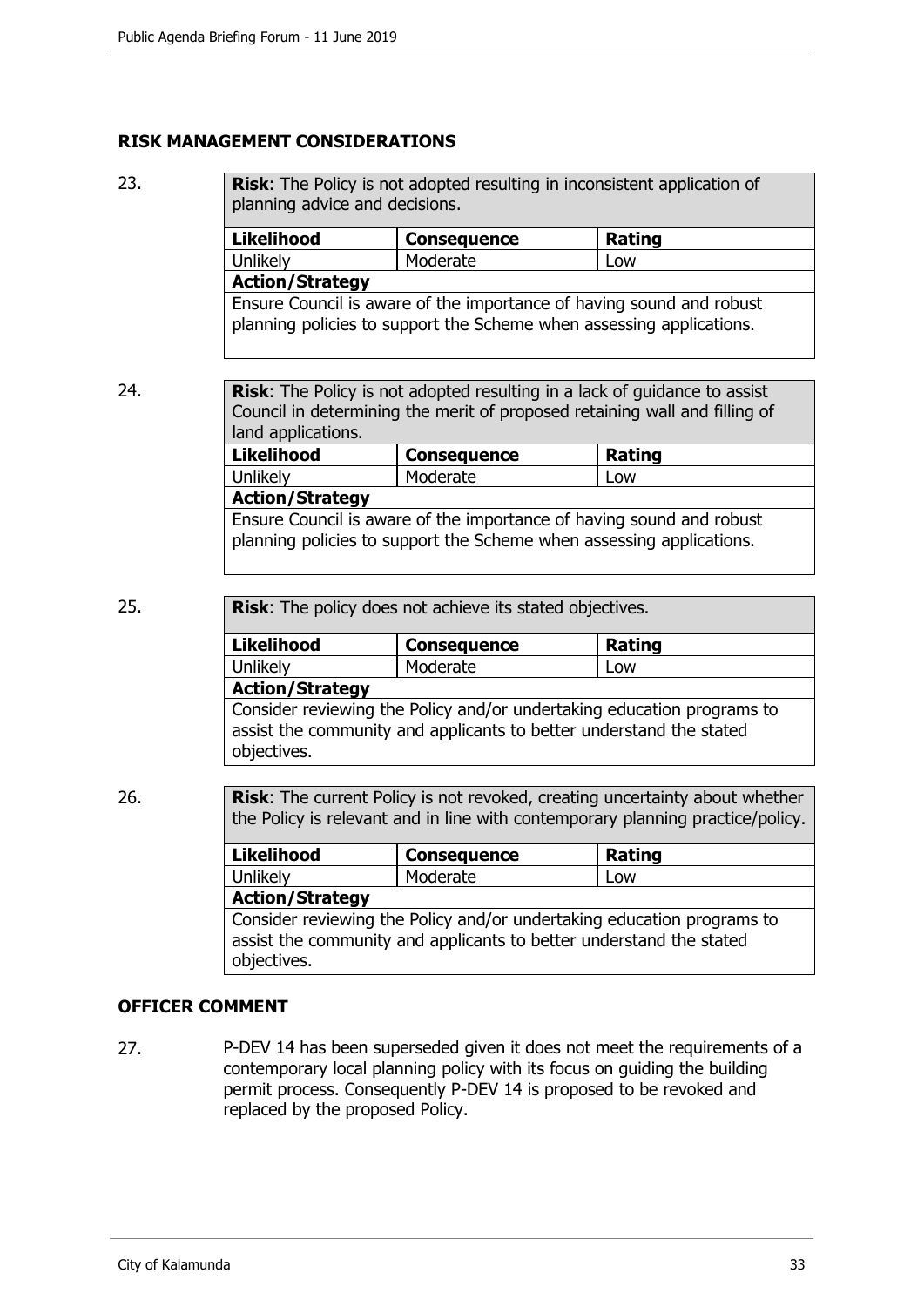- 28. Developers typically seek to maximise the development potential of a lot and reduce costs by constructing high retaining walls on lot boundaries which can impact on the amenity of adjoining landowners. The proposed Policy establishes appropriate criteria to ensure the amenity of residential areas is maintained and not adversely impacted by retaining walls and the filling of land.
- 29. The natural topography of the City, in particular the hills localities, present a number of challenges to land owners and developers. In order to create level sites, fill and retaining are a perquisite to development. The proposed Policy will assist in guiding appropriate development outcomes which minimise the impact on the natural environment and landscape.
- 30. As the proposed Policy will ensure future development is consistent with the provisions of the Residential Design Codes, there is no requirement to refer the document to the Western Australian Planning Commission.

# **Voting Requirements: Simple Majority**

## **RECOMMENDATION**

## That Council

- 1. ADOPT draft Local Planning Policy 23 Retaining Walls and Filling of Land, for the purposes of advertising for a period of 21 days, pursuant to Schedule 2, Part Clause 4 (1) of the Planning and Development (Local Planning Schemes) Regulation 2015.
- 2. REVOKE Local Planning Policy P-DEV 14 Earthworks, Pursuant to Schedule 2, Part 3, Clause 6 of the Planning and Development (Local Planning Schemes) Regulations 2015.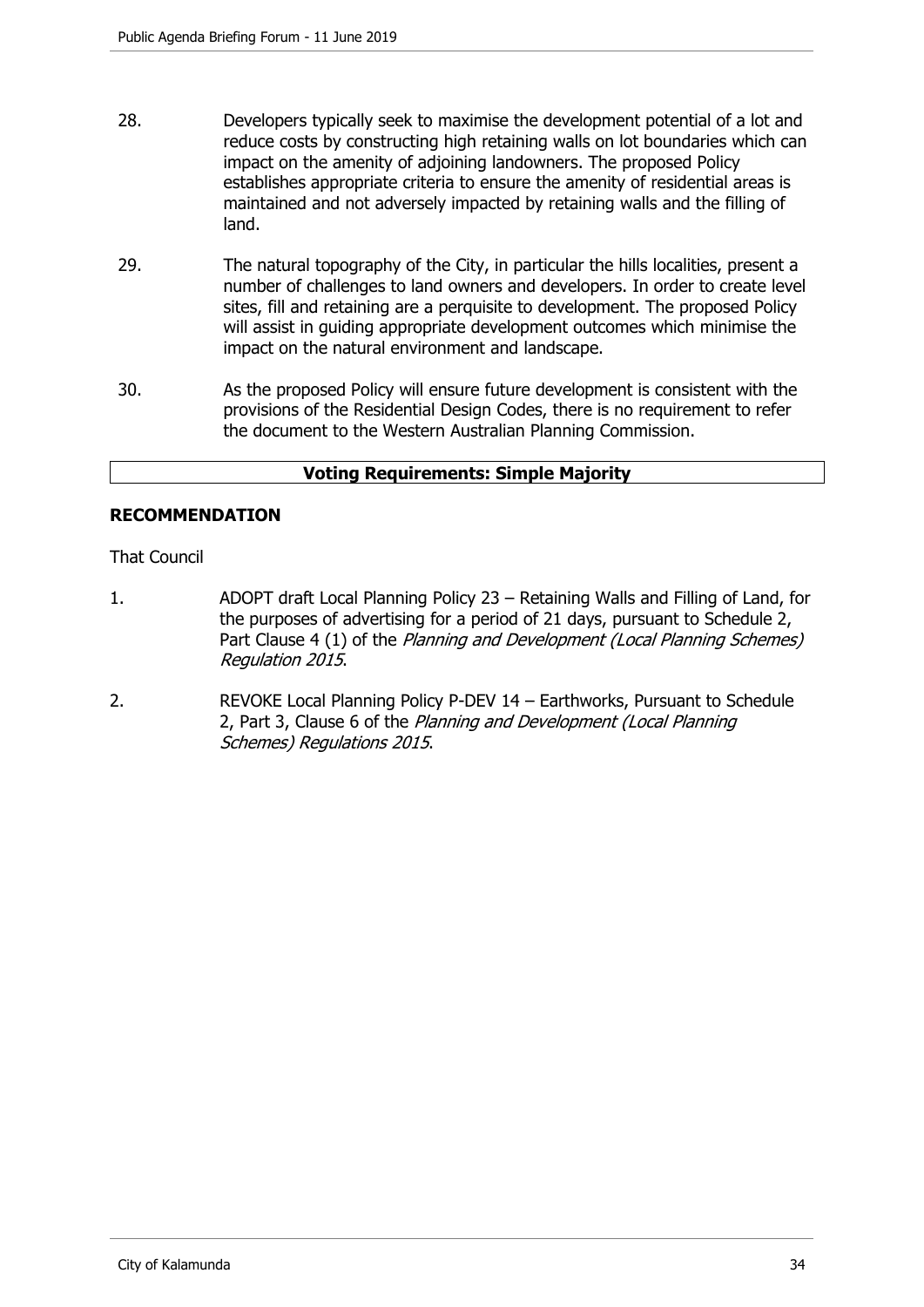# **10.2. Asset Services Reports**

# **10.2.1. City of Kalamunda Waste Avoidance and Resource Recovery Strategy 2030 - Project Plan**

The Manager Asset & Waste Operations provided a presentation on this item.

Cr Stallard asked a question of clarification around costs. The Director Asset Services responded to this query.

Cr Ritchie asked a question of clarification around container deposit scheme. The Director Asset Services clarified this matter.

Cr Giardina asked a question of clarification around FOGO. The Director Asset Services clarified this matter.

Cr Blair asked a question of clarification around FOGO plants. The Director Asset Services clarified this matter.

Cr Stallard asked a question of clarification around costs per tonne. The Director Asset Services responded to this query.

Vickie Laurie - 69 John Farrant Drive, Gooseberry Hill asked a question of clarification around recycling for road base. The Director Asset Services clarified this matter.

Peter Bolden - 55a Snowball Road, Kalamunda asked questions of clarification around where the recycling is going. The Manager Asset & Waste Operations and Director Asset Services clarified this matter.

Peter Bolden asked a further question regarding Councillors using bottles at each council meeting. Cr Fernie responded.

#### **Declaration of financial / conflict of interests to be recorded prior to dealing with each item.**

| Previous Items       | OCM 67/2011; OCM 20/2013   |
|----------------------|----------------------------|
| Directorate          | <b>Asset Services</b>      |
| <b>Business Unit</b> | Asset and Waste Operations |
| File Reference       | <b>EG-RLW-006</b>          |
| Applicant            | N/A                        |
| Owner                | N/A                        |
|                      |                            |

Attachments 1. Waste Plan - Project Plan **[10.2.1.1]**

# **EXECUTIVE SUMMARY**

- 1. The purpose of this report is to seek endorsement of a project plan for the development of a City of Kalamunda Waste Plan 2030 (Waste Plan).
- 2. Development of such a Plan will align with the State Government's Waste Avoidance and Resource Recovery Strategy 2030 (WARR Strategy). It is necessary to plan for the immediate long term needs of the City and the aspirations of the State in this regard.
- 3. It is recommended Council endorse the Project Plan (Attachment 1) that will allow the City to properly develop its Waste Plan in an orderly fashion, cognisant of the multiple issues that need to be identified and dealt with in developing such a Waste Plan.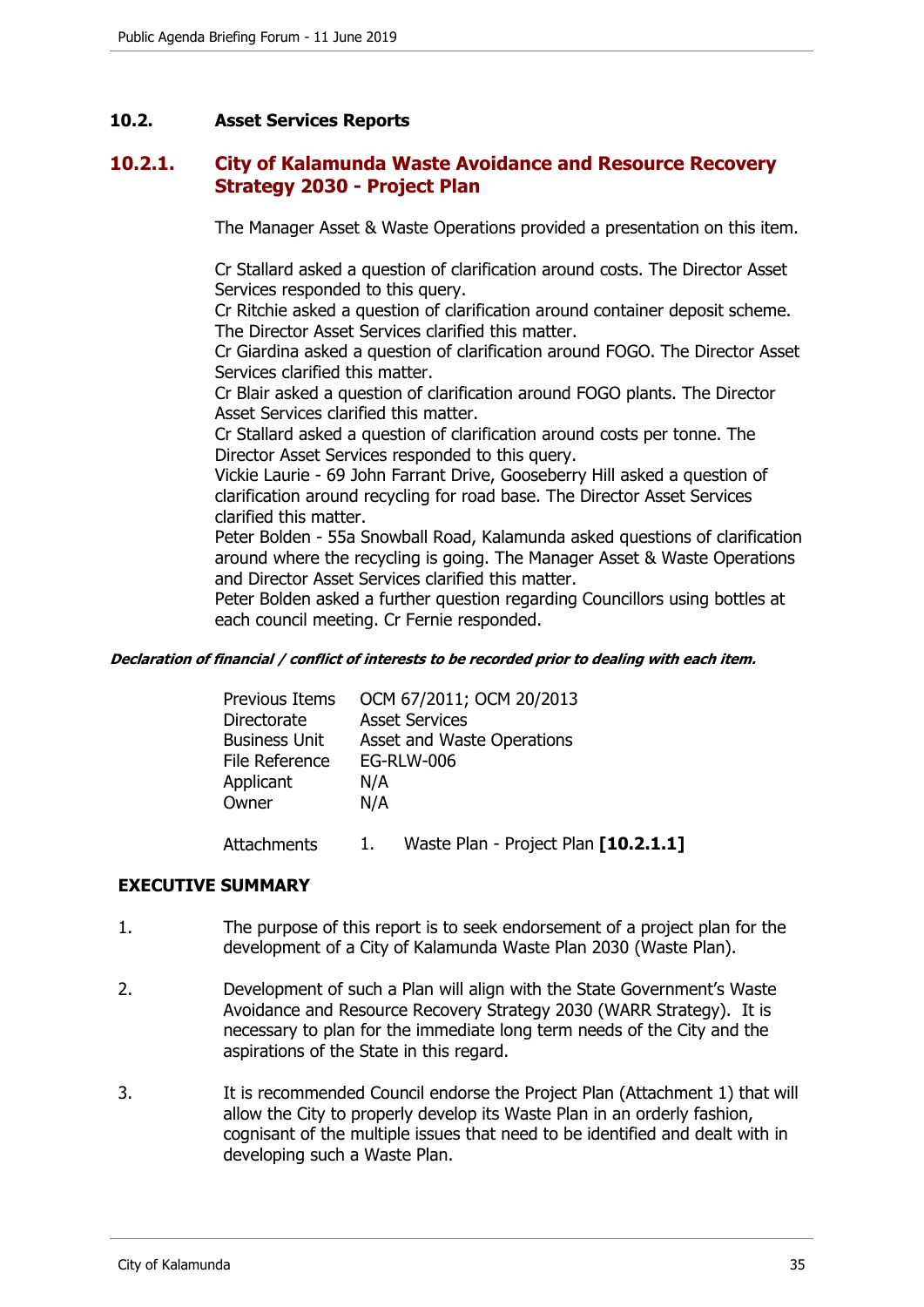# **BACKGROUND**

- 4. Within the Western Australian Waste Avoidance and Resource Recovery Act 2007 (WARR Act), provisions are made for the creation of the Waste Authority and for the development of a waste strategy.
- 5. The State Government released in late February 2019 its WARR Strategy which will necessitate fundamental changes to how the City is involved. impacted and impacts others on waste.
- 6. Underpinning the WARR Strategy is the State Government's Waste Avoidance and Resource Recovery Strategy Action Plan (Action Plan) which sets out the blueprint for how the State views the rollout of the WARR Strategy to occur.
- 7. The new Waste Strategy aims to make Western Australia (WA) a sustainable, low-waste, circular economy in which human health and the environment are protected from the impacts of waste.
- 8. The Action Plan focuses on eight key elements of the WARR Strategy:
	- a) state wide consistent communications and messaging;
	- b) a consistent three-bin kerbside collection system in the Perth and Peel region by 2025;
	- c) implement sustainable procurement practices within State Government;
	- d) implement local government waste plans aligned to the WARR Strategy;
	- e) review of the waste levy to meet the objectives of the WARR Strategy;
	- f) a strategic review of WA's waste infrastructure (including landfill);
	- g) data collection systems to allow timely assessment of performance; and
	- h) funding support for resource recovery.
- 9. Whilst the headline item is the roll out by 2025 of three-bin systems (which includes the introduction of a Food Organic, Garden Organic ('FOGO' bin)) for kerbside collection, there are many other factors to be considered and dealt with. It is necessary to develop and implement a project plan such that the City has in place its waste strategy and action plans that are consistent with the WARR Act as well as the City's Strategic Community Plan.

## **DETAILS**

- 10. A key deliverable of the WARR Strategy is for each local government to prepare a 'Waste Plan' in accordance with section 40 of the WARR Act and regulation 20 of the *Waste Avoidance and Resource Recovery Regulations* 2008 (WARR Regulations).
- 11. This section and regulations prescribe the matters that may be included in Waste Plans.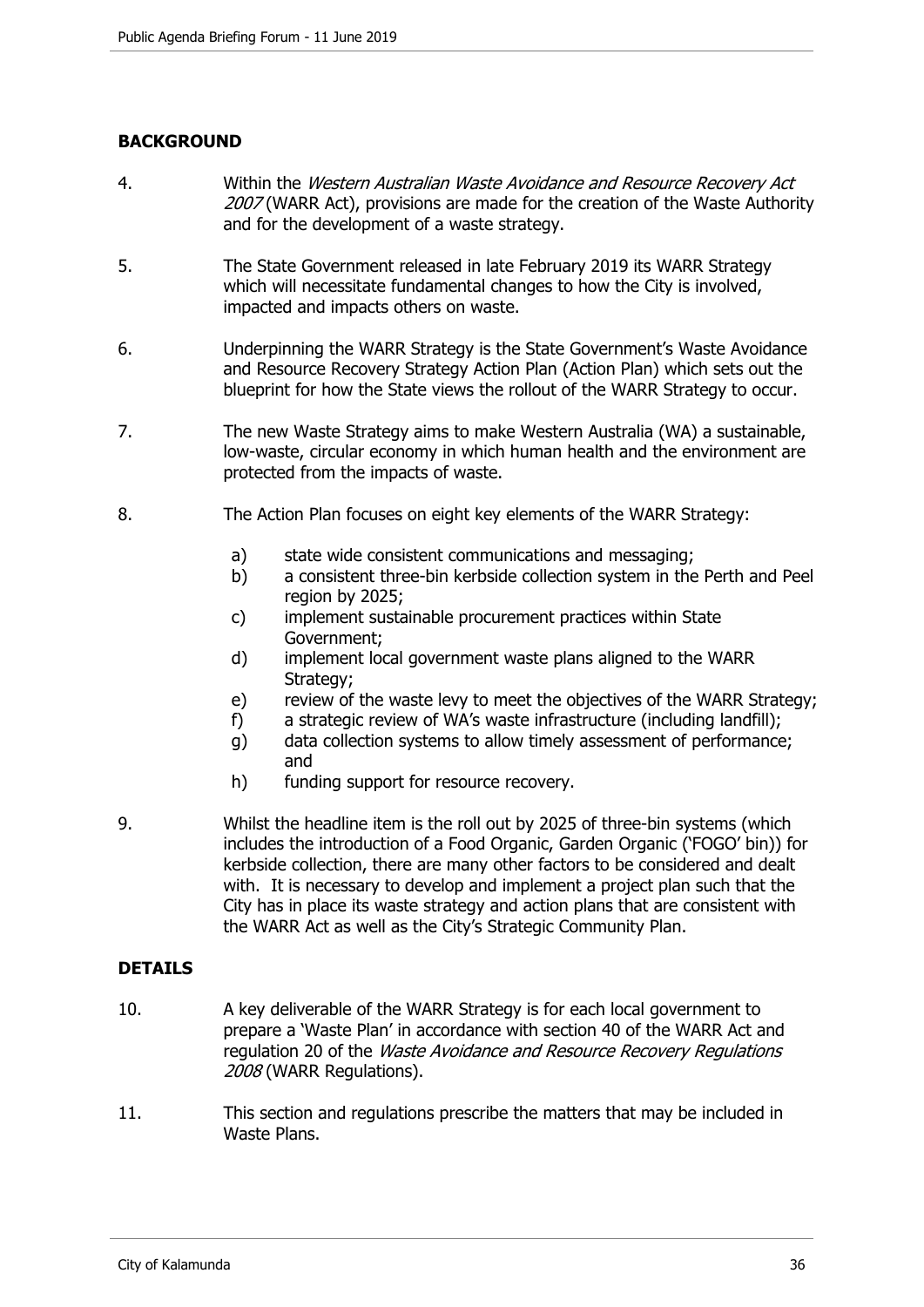- 12. The Department of Water and Environmental Regulation (DWER) has oversight over this legalisation and the requirements of Waste Plans prepared by local governments. DWER will be providing pre-populated template documents for local governments to use, however they will not be available until later this year.
- 13. The matters listed in the WARR Act and WARR Regulations are a useful guide and the basic approach for the content of Waste Plans is:
	- a) what is the current waste generation/recovery rate for all services and the City's activities;
	- b) what is the Target in the Strategy that needs to be achieved; and
	- c) what is the pathway/key actions to move from current performance to achieving the Targets.
- 14. A Project Plan (as detailed in Attachment 1) has been prepared to outline the requirements for developing a Waste Plan for the City of Kalamunda in accordance with the requirements of the WARR Strategy and WARR Act. It is proposed that Council endorse the attached Project Plan to allow the City to properly develop its Waste Plan in an orderly fashion, cognisant of the multiple issues that need to be identified and dealt with in developing the Waste Plan.
- 15. The WARR Strategy sets out a clear hierarchy of preferences in dealing with waste. These objectives are demonstrated diagrammatically in the following chart:



- 16. The City's Waste Plan will need to comply with this hierarchy.
- 17. There are two key approaches within Local Government that will need to be taken in achieving the outcomes of the WARR Strategy:
	- a) resident behaviours will need to change in generating less waste ('Avoidance'); and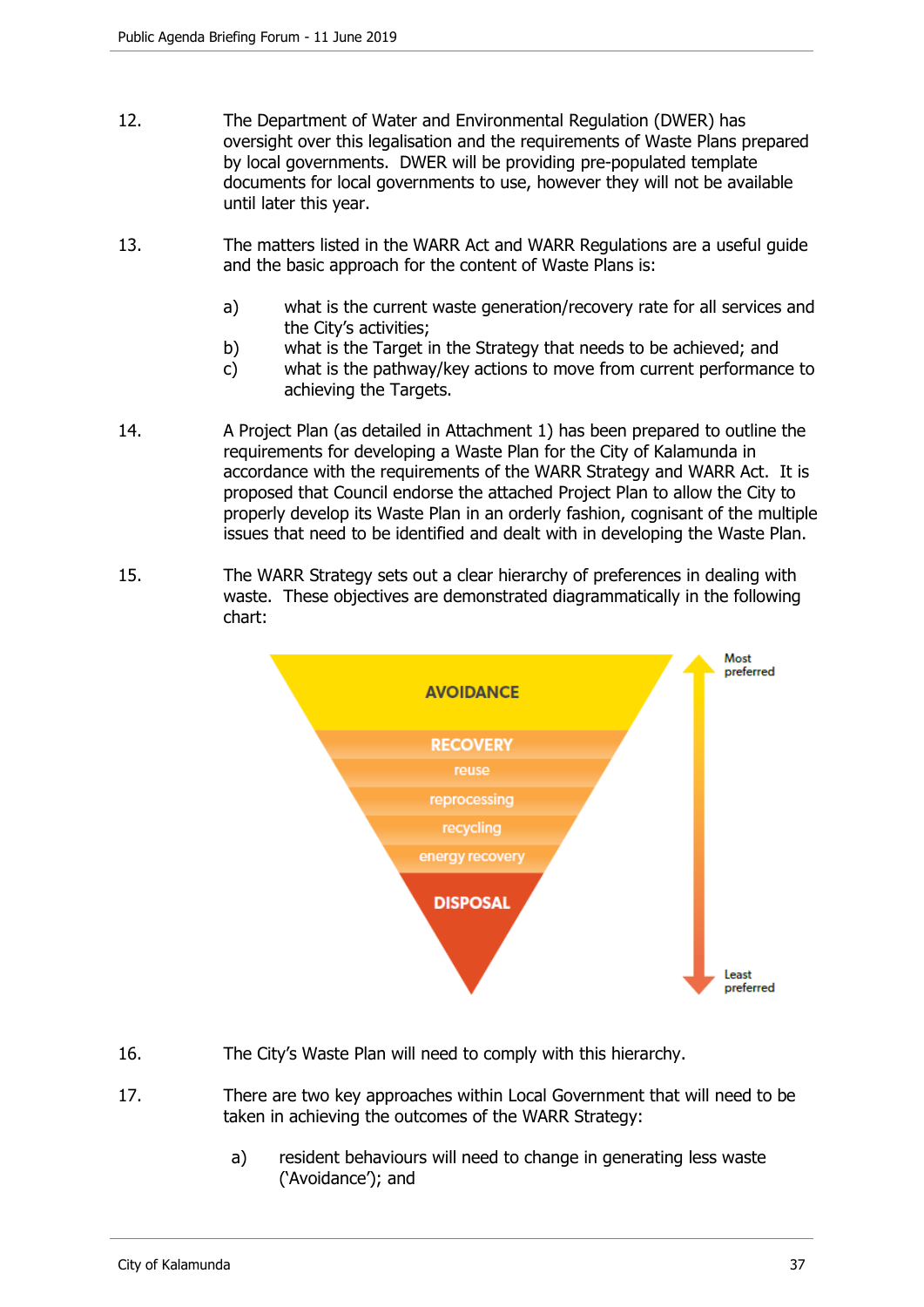b) the City will need to change the processes used in disposing of waste to maximise the 'Recovery' aspects shown above.

18. The objectives of the WARR Strategy are:

| <b>Objectives</b> |                                              |                            | Target 2025   | Target 2030      |
|-------------------|----------------------------------------------|----------------------------|---------------|------------------|
| 1.                | Avoid                                        | Generate less waste        | 10% reduction | 20% reduction    |
|                   |                                              |                            | per capita    | per capita       |
| 2.                | <b>Recover</b>                               | Recover more value and     | 70% material  | 75% material     |
|                   |                                              | resources from waste*      | recovery      | recovery         |
| 3.                | Protect the environment by<br><b>Protect</b> |                            |               | No more than 15% |
|                   |                                              | managing waste responsibly |               | landfilled       |

- \* A further specific target relating to Waste to Energy projects is that from 2020 energy is recovered only from residual waste.
- 19. It is noted that residents within the City of Kalamunda generate about 480 kg of waste per annum per resident, which is the seventh highest within the 32 Councils<sup>1</sup> that make up the Perth and Peel region. Of this 480 kg, only 22% of it is diverted from landfill. Measures to reduce the amount of waste per resident will go a long way to make significant environmental improvements for the City.
- 20. A key component of the WARR Strategy is the concept of a 'Circular Economy'. This is an alternative approach to a traditional linear economy (make, use, dispose) in which we keep resources in use as long as possible – extracting the maximum value from them while in use, then recovering and reusing products and materials.

Three core principles underpin a circular economy:

- a) design out waste and pollution;
- b) keep products and materials in use, and
- c) regenerate natural systems.
- 21. This concept is illustrated in the following diagram.



 $1$  The amount of waste per resident ranges from 500 kg to 288 kg within these 30 Councils

 $\overline{a}$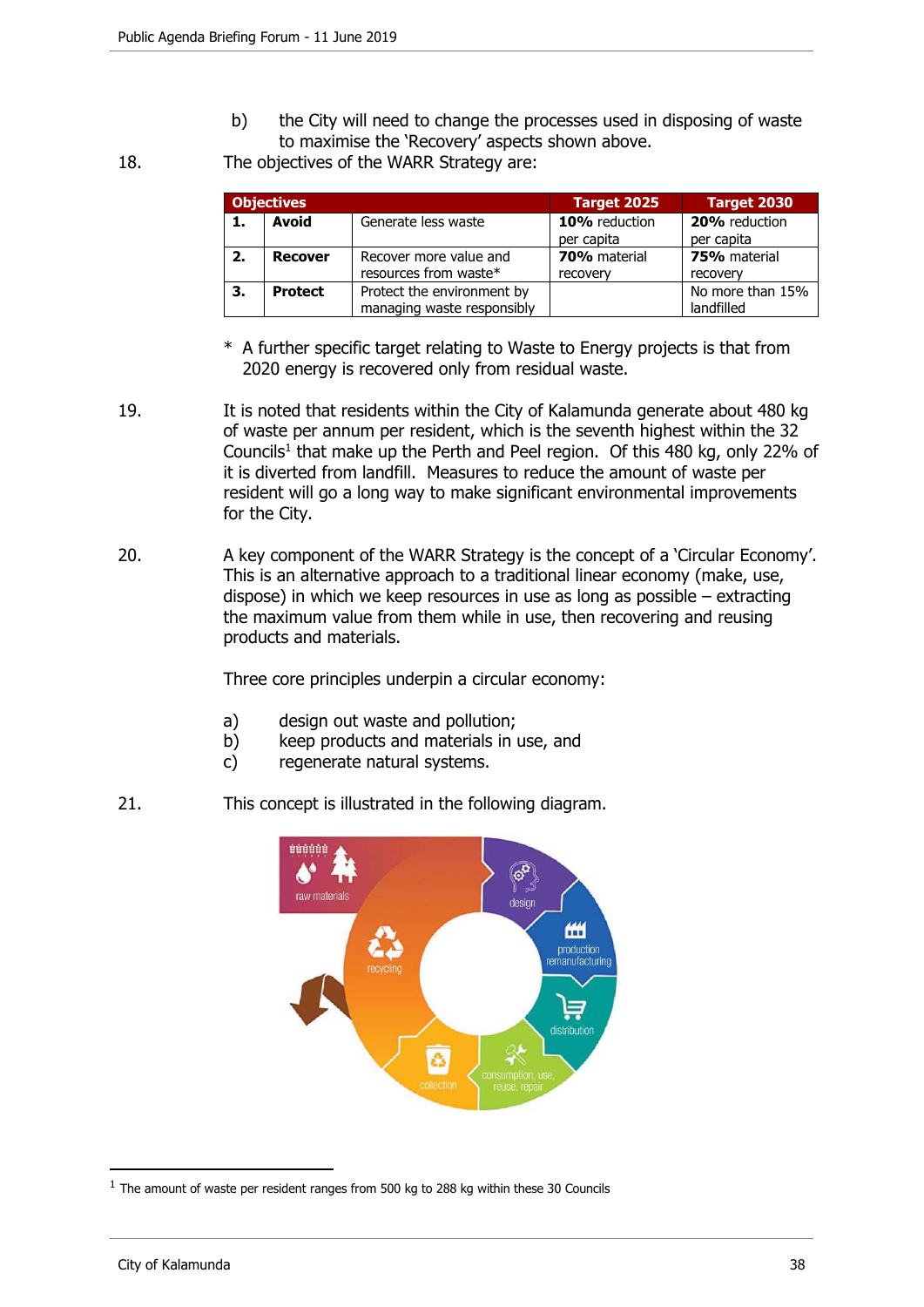- 22. The WARR Strategy has 50 strategies and will be reviewed on a five-year basis. To enable the strategies to be implemented, an Action Plan has been prepared prioritising the actions to achieve the strategy. The Action Plan will be reviewed annually and will be a key reference document to monitor the progress of the Waste Strategy.
- 23. Local Government is a significant participant in relation to achieving the strategies and each of these mentioned above impact on local government to varying degrees. The City's Waste Plan will address the relevant strategies.
- 24. The City presently has a two-bin system with general waste being disposed of by landfill at Red Hill managed by the Eastern Metropolitan Regional Council (EMRC) and the material from the recycling bin being processed and managed by Cleanaway. In both cases, Cleanaway manages the kerbside bin collection and disposal process.
- 25. The City has agreed to be a participant, together with Belmont, Mundaring and Swan through the EMRC and deliver all its 'Processable' waste to a Resource Recovery Facility (RRF) Waste to Energy plant to be built at Rockingham with a contract period of 20 years plus two five-year options.
- 26. As shown in the waste hierarchy, energy recovery is the lowest preferred level of the recovery options before disposal, so only materials that cannot be processed by other means are sent to the Waste to Energy plant. The contractual arrangements with the Waste to Energy Contractor contemplates the introduction of the three-bin system and the resultant reduction in tonnages that the Waste to Energy plant would be processing.
- 27. The three-bin system promoted within the WARR Strategy comprises:
	- a) a yellow lidded bin for recycling materials (as exists in the City at present);
	- b) a lime green lidded bin for FOGO materials which can be processed into mulch and/or compost; and
	- c) a red lidded bin for other waste (normally sent to landfill, however can be processed at the Waste to Energy plant as a better alternative).
- 28. One of the uncertainties at this time is the capacity within the Perth and Peel region for the processing of all FOGO waste from every Local Government District within the target timeframes of the State. The City is working with EMRC to develop a suitable plan to have FOGO processing plant in place that meets both acceptable disposal costs and processing capacity.
- 29. It is to be noted that upon full implementation of this system (FOGO and Waste to Energy), the City will achieve more than 90% diversion of kerbside collection waste from landfill.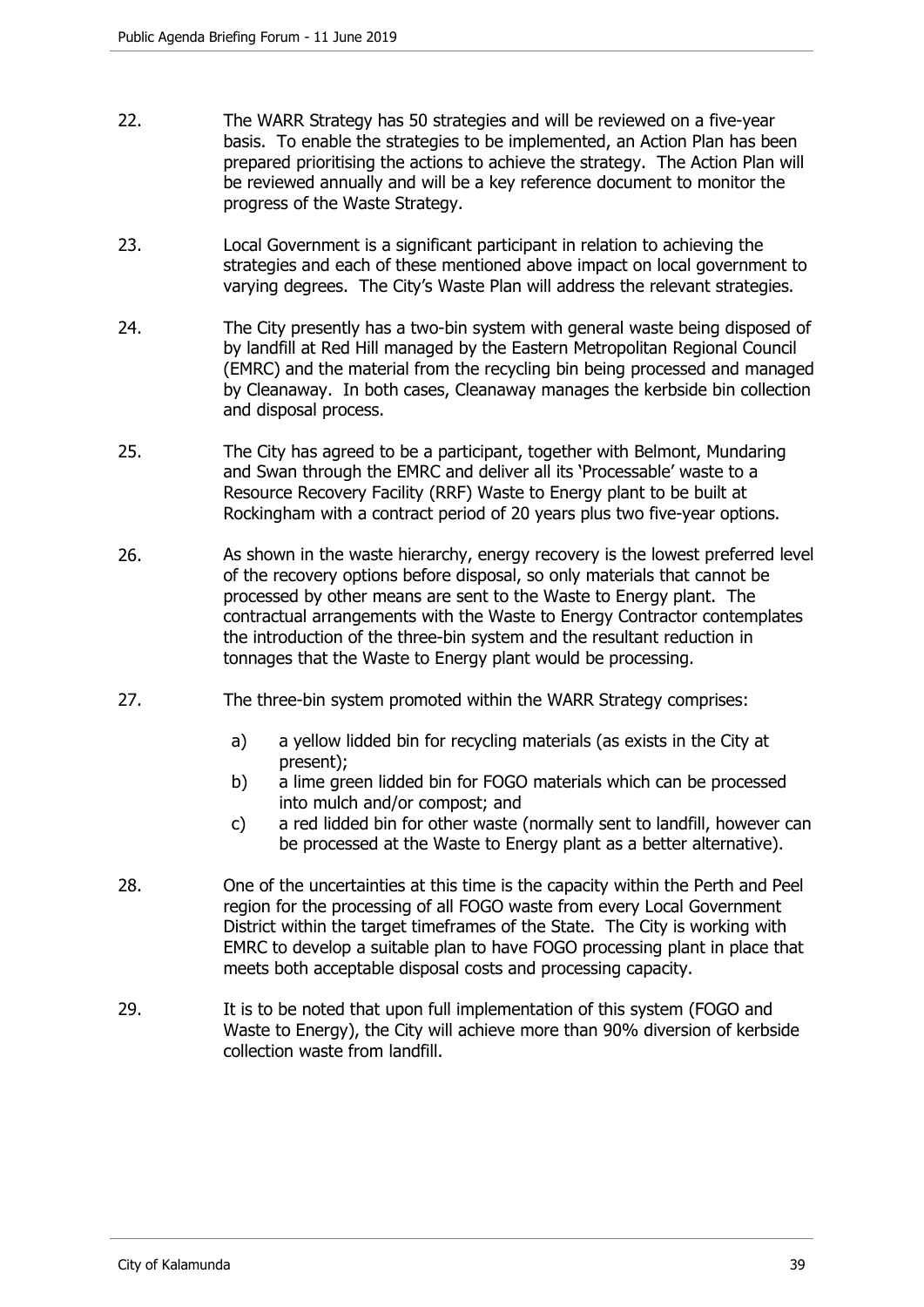- 30. Key objectives for the development of the City's Waste Plan are:
	- a) aligns with the State WARR Strategy and WARR Act and WARR Regulations;
	- b) identifies the actions required under the State WARR Strategy;
	- c) itemises and plans for the City's various waste process;
	- d) prepare a timeline for delivering the adopted strategies;
	- e) identifying the resourcing and financial commitments with a funding strategy (including fee structure);
	- f) adopt the Better Bins program and make a funding application; and
	- g) development of a community engagement strategy and education program.
- 31. The Administration commented on the draft WARR Strategy during the public consultation period in late 2018. One matter of concern was that the intent of having a universal three-bin kerbside system in all Perth and Peel Councils by 2025 may not be appropriate for Councils with large rural areas (such as Kalamunda) where a third bin for FOGO may not achieve cost effective outcomes where some rural residents could reuse food and garden organics on their properties. In discussions with the Waste Authority, this matter has been acknowledged and the City may be able to progress a partial roll out of the third bin in the short term. However, in progressing the financial model it is believed that the costs between a full roll out and a partial roll out are materially the same and there is no financial consideration in selecting one option over another.
- 32. One of the early works to be endorsed is that Council submits an application under the State's Better Bins Funding program. This program requires applications to be submitted by 30 June 2019. This program can provide up to \$30 per residence towards the provision of the three-bin system, which would help defray City costs in the setting up of the new system. It is proposed that the City lodges its application (to have it in the State Government system) with a condition of the application is that a subsequent Council decision is needed to change to whichever Bin system is decided at the appropriate time.
- 33. An emerging allied issue is the State's plans to implement a Container Deposit Scheme in early 2020, in which 10¢ refunds will be provided for each eligible container returned to a collection point. The Scheme will have some impacts upon the waste undertaking however it is too early to predict the outcome. This matter will be the subject of a separate report to Council once more information comes to hand.
- 34. It is important to note that this report is not seeking to have any Waste Strategy or Waste Plan adopted for immediate implementation, rather it is a project plan for actions the City will need to undertake to develop and then subsequently seek Council endorsement of a Waste Plan. Key to the success of any Waste Plan to be adopted will be engagement with the Community.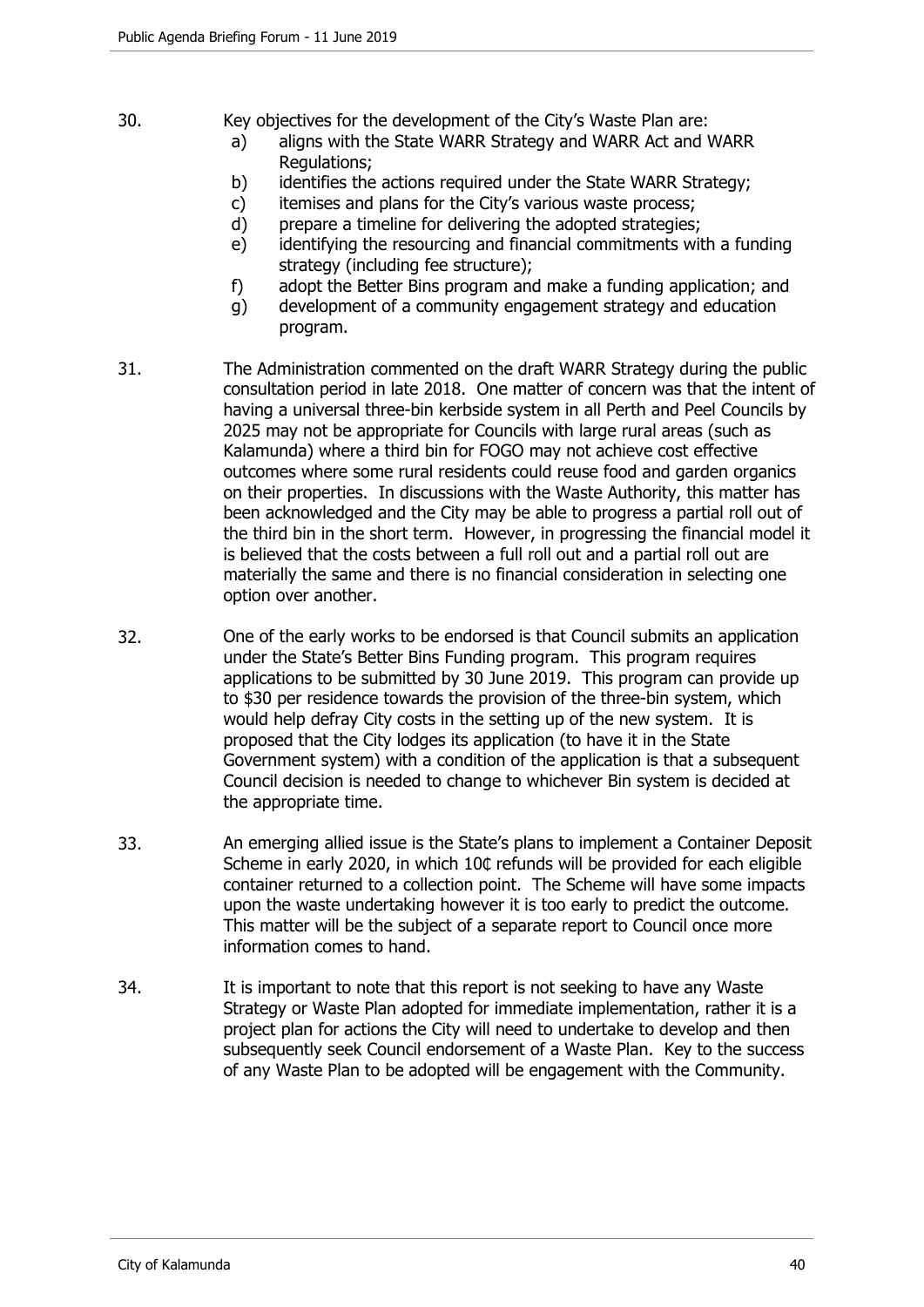## **STATUTORY AND LEGAL CONSIDERATIONS**

35. The City's Waste Plan is to be prepared in accordance with section 40 of the WARR Act and regulation 20 of the WARR Regulations.

## **POLICY CONSIDERATIONS**

36. Nil.

## **COMMUNITY ENGAGEMENT REQUIREMENTS**

#### **Internal Referrals**

37. Nil.

## **External Referrals**

38. The proposed engagement level is to initially 'Inform' the community of the drivers for changing the waste service and then 'Involve' the community in the decision making of the future waste process as the project plan is rolled out. This will start soon after this report is considered by Council.

## **FINANCIAL CONSIDERATIONS**

39. Funding for works necessary to complete this project will be funded from the Waste Reserve. An allocation of \$50,000 is proposed.

## **STRATEGIC COMMUNITY PLAN**

#### **Strategic Planning Alignment**

40. Kalamunda Advancing Strategic Community Plan to 2027

**Priority 2: Kalamunda Clean and Green**

**Objective 2.1** - To protect and enhance the environmental values of the City. **Strategy 2.1.3** - Community engagement and education in environmental management.

#### **Priority 2: Kalamunda Clean and Green**

**Objective 2.3** - To reduce the amount of waste produced and increase the amount of reuse and recycling of waste. **Strategy 2.3.1** - Identify and implement strategies to reduce waste.

## **Priority 4: Kalamunda Leads**

**Objective 4.2** - To proactively engage and partner for the benefit of community.

**Strategy 4.2.1** - Actively engage with the community in innovative ways.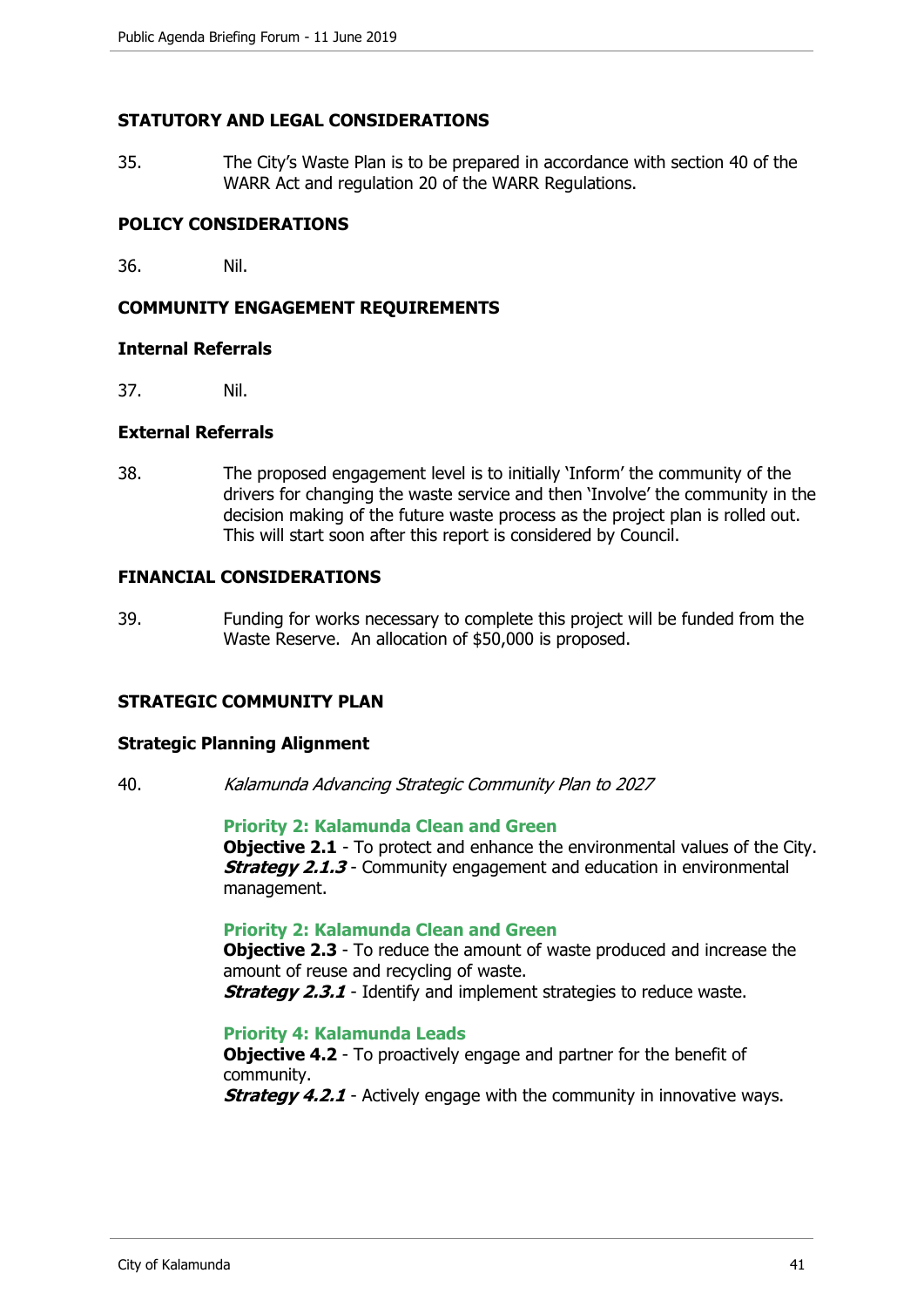#### **SUSTAINABILITY**

#### **Social Implications**

41. No immediate implications are foreseen.

#### **Economic Implications**

42. One of the outcomes of this project will be forecast changes to the costs to manage waste in the City and is yet to be forecast.

#### **Environmental Implications**

43. This project has key objectives to improve the environment.

## **RISK MANAGEMENT CONSIDERATIONS**

44. **Risk**: The project plan does not deliver the outcomes needed to effectively inform actions for the future, resulting in inefficient operations, increased costs and loss of reputation.

| <b>Likelihood</b>                                                                                                              | <b>Consequence</b> | <b>Rating</b> |  |  |
|--------------------------------------------------------------------------------------------------------------------------------|--------------------|---------------|--|--|
| Possible                                                                                                                       | Significant        | High          |  |  |
| <b>Action/Strategy</b>                                                                                                         |                    |               |  |  |
| Formation of a Project Control Group to oversee quality of specifications<br>and task briefs. Regular status reports on tasks. |                    |               |  |  |

# **OFFICER COMMENT**

45. A Project Plan has been prepared to allow the City to develop its Waste Plan as required under the WARR Act in a measured and appropriate fashion. This plan may take six to twelve months to complete before Council will be requested to deliberate on the matter further.

## **Voting Requirements: Simple Majority**

## **RECOMMENDATION**

That Council:

- 1. ENDORSE the Project Plan for the Waste Plan Project (Attachment 1).
- 2. AUTHORISE the Chief Executive Offices to submit a Better Bins Application to the Department of Water and Environmental Regulation to implement a threebin system noting that any contractual agreement will be subject to a further Council deliberation.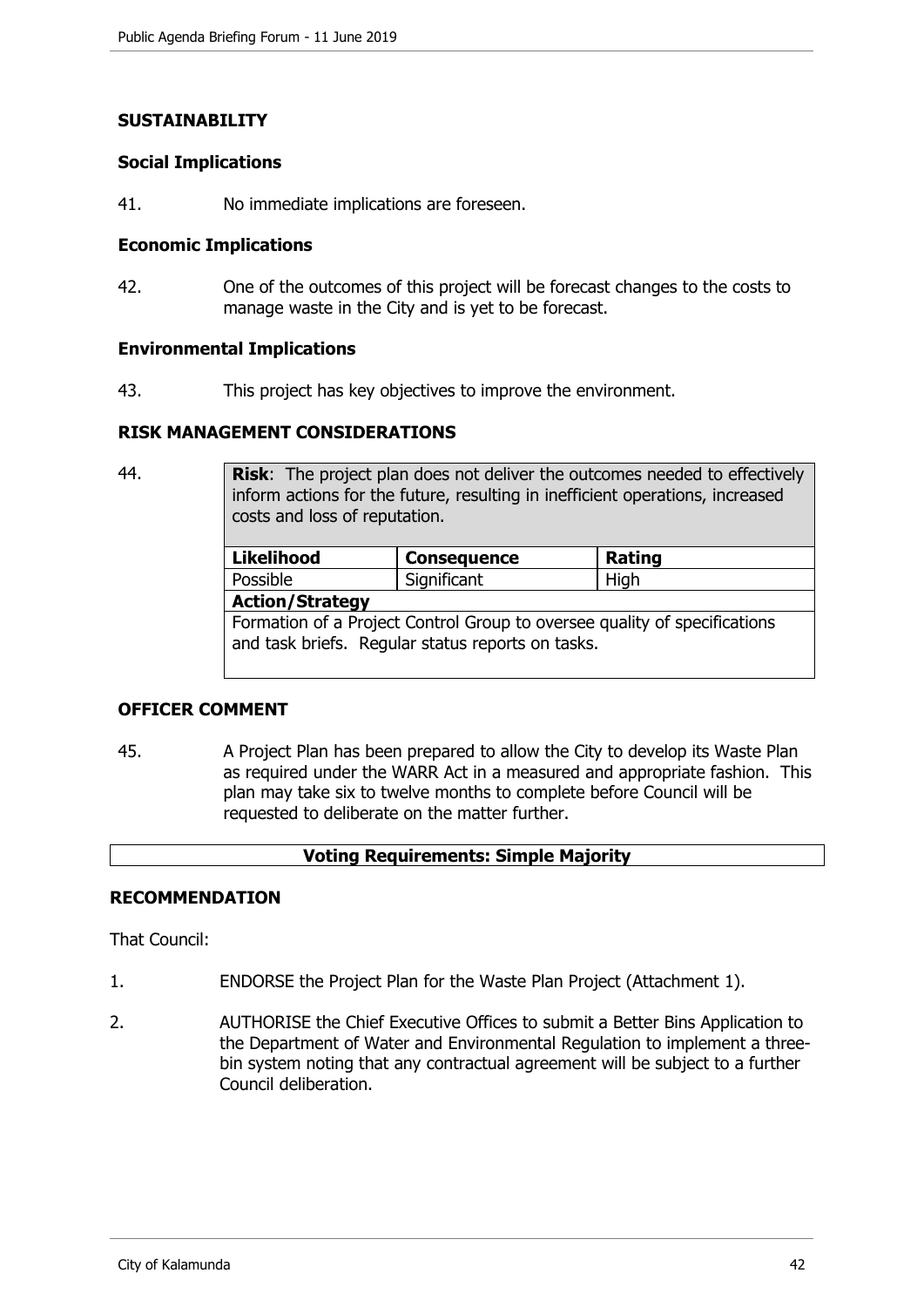# **10.2.2. Consideration of Tenders for Kalamunda Road Drainage and Pavement Rehabilitation (RFT 1903)**

The Manager Asset Delivery Services provided a presentation on this item.

Cr O'Connor asked questions of clarification in regard to the alternative methods lifespan. The Manager Asset Delivery Services provided a response. Cr Stallard asked a question of clarification around project time. The Manager Asset Delivery Services clarified this query.

#### **Declaration of financial / conflict of interests to be recorded prior to dealing with each item.**

| <b>Previous Items</b><br>Directorate<br><b>Business Unit</b><br>File Reference<br>Applicant<br>Owner | N/A<br><b>Asset Services</b><br><b>Asset Delivery</b><br>AD-TEN-005<br>N/A<br>N/A                                                                                                                                                                           |
|------------------------------------------------------------------------------------------------------|-------------------------------------------------------------------------------------------------------------------------------------------------------------------------------------------------------------------------------------------------------------|
| <b>Attachments</b>                                                                                   | Nil                                                                                                                                                                                                                                                         |
| Confidential<br>Attachment                                                                           | 1. Tender Evaluation Report<br>Reason for Confidentiality: Local Government Act 1995 (S5.23 (2)<br>$(c)$ – "a contract entered into, or which may be entered into, by<br>the local government which relates to a matter to be discussed at<br>the meeting." |

## **EXECUTIVE SUMMARY**

- 1. The purpose of this report is to consider the acceptance of a tender for the drainage and pavement rehabilitation of three sections of Kalamunda Road, Gooseberry Hill.
- 2. The City of Kalamunda (City) issued the Request for Tender inviting tenders for Kalamunda Road Drainage and Pavement Rehabilitation (RFT 1903). Tenders were received and assessed.
- 3. It is recommended Council accepts the tender from Asphaltech Pty Ltd for the works for a lump sum price of \$833,178.15 (excluding GST).

## **BACKGROUND**

- 4. The project involves drainage and pavement rehabilitation for three sections of Kalamunda Road, Gooseberry Hill as follows:
	- a) Gray Road to Hillside Crescent;
	- b) Hillside Crescent to Zamia Road; and
	- c) Zamia Road to Faye Crescent.
- 5. The works could be completed as discrete separate works tenders or undertaken as one works package. The tender invitation gave the City the flexibility to award one, two or the three sections of works.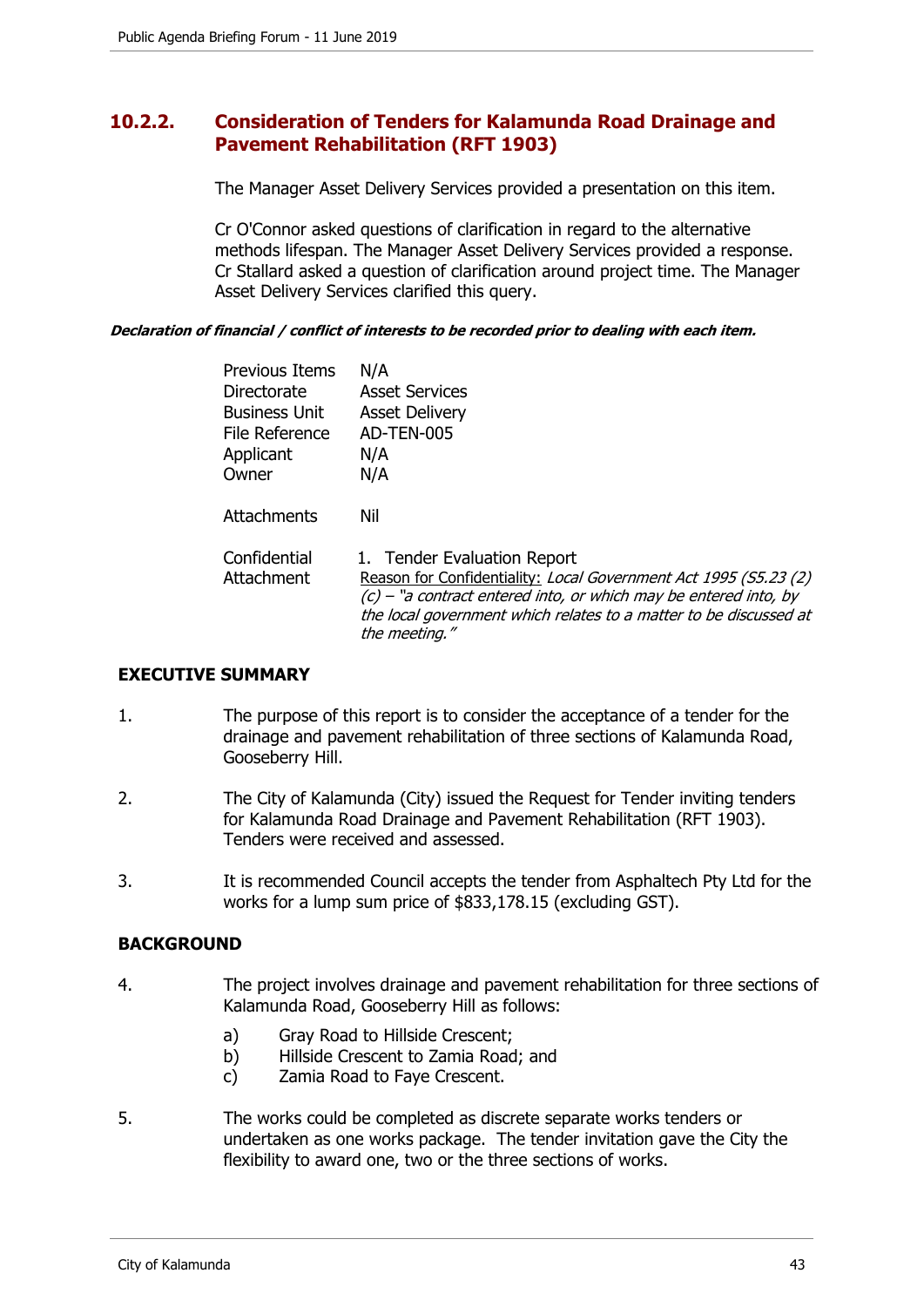# **DETAILS**

- 6. The City issued RFT 1903 seeking to engage a contractor to undertake drainage and pavement rehabilitation of three sections of Kalamunda Road. Tenders closed on 19 March 2019. Nine tenders were received by the closing date.
- 7. Tenders received by the closing date were from the following companies (in alphabetical order):
	- a) Asphaltech Pty Ltd;
	- b) Civcon Civil & Project Management Pty Ltd;
	- c) DJ MacCormick Contractors;
	- d) Dowsing Group Pty Ltd;
	- e) Drainflow Services Pty Ltd;
	- f) Egan Civil Pty Ltd t/a Castle Civil;
	- g) Roads 2000 Pty Ltd;
	- h) Tracc Civil; and
	- i) West Coast Profilers Pty Ltd.
- 8. An Evaluation Panel was convened of suitably qualified City officers to assess the tenders received.
- 9. Tenders were assessed in a staged process of firstly checking for compliance to matters set out in the tender invitation. Compliant tenders were then assessed against qualitative criteria (again set out in the tender invitation). The Qualitative Criteria and weighting were determined as follows:

| <b>Qualitative Criteria</b>                    | <b>Weighting</b> |
|------------------------------------------------|------------------|
| Relevant Experience                            | 20%              |
| <b>Tenderer's Resources</b>                    | 20%              |
| Key Personnel Skills & Experience              | 20%              |
| Demonstrated Understanding of the Requirements | 40%              |

- 10. Tenders which met or exceeded the qualitative pass mark of 60% were then assessed for price.
- 11. All nine tenders received met the compliance criteria.
- 12. The nine tenders were ranked as follows regarding the Qualitative Criteria: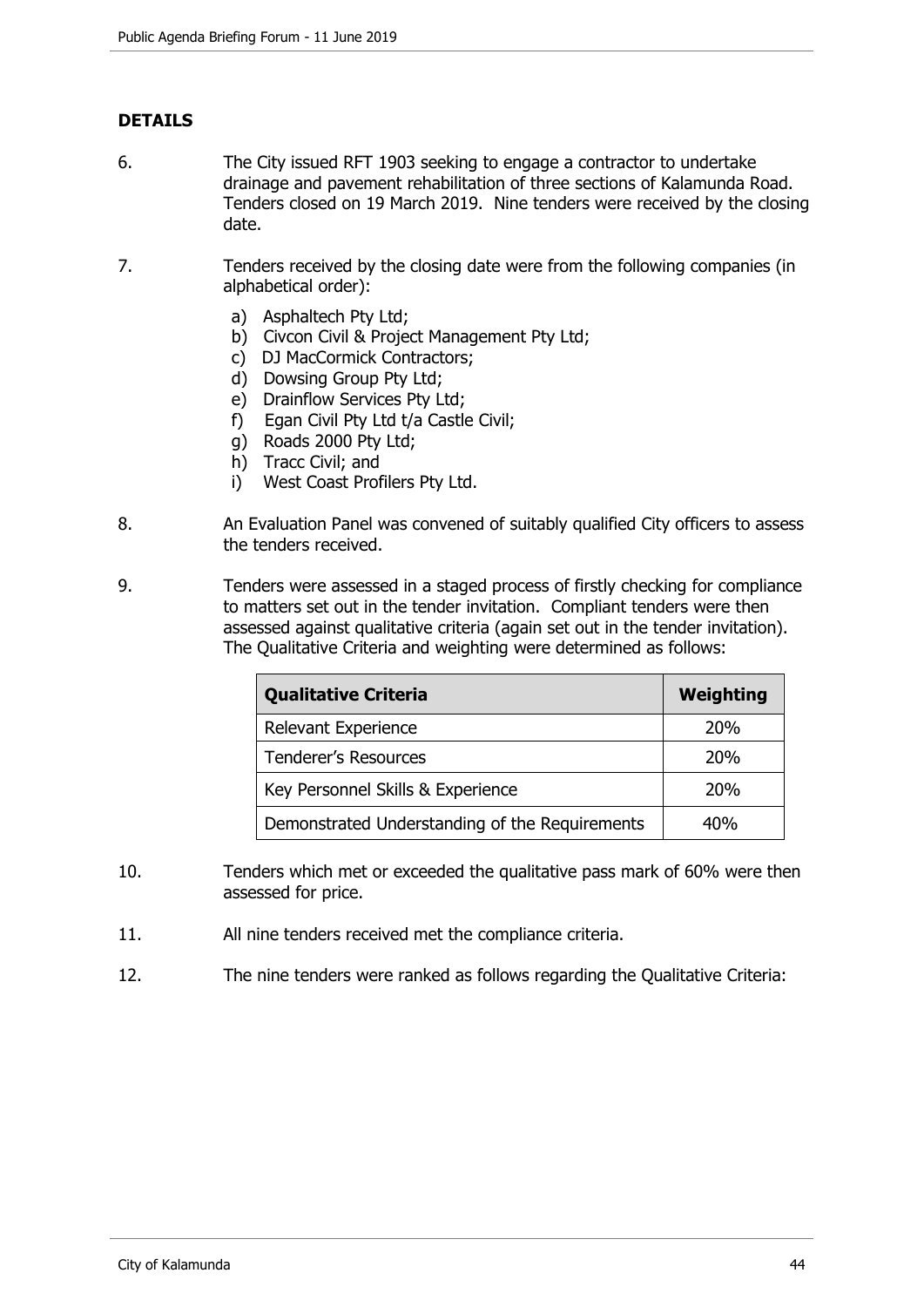| <b>Tenderer</b>                           | <b>Score</b> | <b>Rank</b>   |
|-------------------------------------------|--------------|---------------|
| <b>Tracc Civil</b>                        | 68%          | 1             |
| Asphaltech Pty Ltd                        | 67%          | $\mathcal{P}$ |
| Dowsing Group Pty Ltd                     | 66%          | 3             |
| Civcon Civil & Project Management Pty Ltd | 65%          | 4             |
| West Coast Profilers Pty Ltd              | 63%          | 5             |
| DJ MacCormick Contractors                 | 58%          | 6             |
| Egan Civil Pty Ltd t/a Castle Civil       | 57%          | 7             |
| Drainflow Services Pty Ltd                | 50%          | 8             |
| Roads 2000 Pty Ltd                        | 48%          | 9             |

- 13. The following five tenders achieved the required minimum of 60% as a Qualitative Pass Mark:
	- a) Tracc Civil;
	- b) Asphaltech Pty Ltd;
	- c) Dowsing Group Pty Ltd;
	- d) Civcon Civil & Project Management Pty Ltd; and
	- e) West Coast Profilers Pty Ltd.
- 14. A price assessment was then undertaken for these five tenders to determine the best value for money outcome for the City. It is noted that as part of this assessment an Alternative Tender was provided by Asphaltech Pty Ltd with this tender offering an alternate construction method, resulting in quicker project delivery, less project risk and savings in the overall budget.
- 15. The Request for Tender invitation recognised the potential that alternative offers could be made and set out the criteria by which an alternate tender could be considered. This criteria and process was followed in this case.
- 16. The tender assessment report is provided as Confidential Attachment 1 to this report.
- 17. The recommended tender best satisfied the City's requirements in terms of:
	- a) meeting or exceeding the qualitative assessment benchmark;
	- b) proven capacity and capability to the undertake the work;
	- c) satisfying reference checks from previous clients;
	- d) satisfying independent financial reference checks of the proposed contractor; and
	- e) providing the best value for money outcome.
- 18. The Evaluation Panel, following clarification of the alternative methodology, recommended Asphaltech Pty Ltd as the preferred Tenderer for its alternative lump sum price of \$833,178.15 (excluding GST) to undertake sections one, two and three of the works.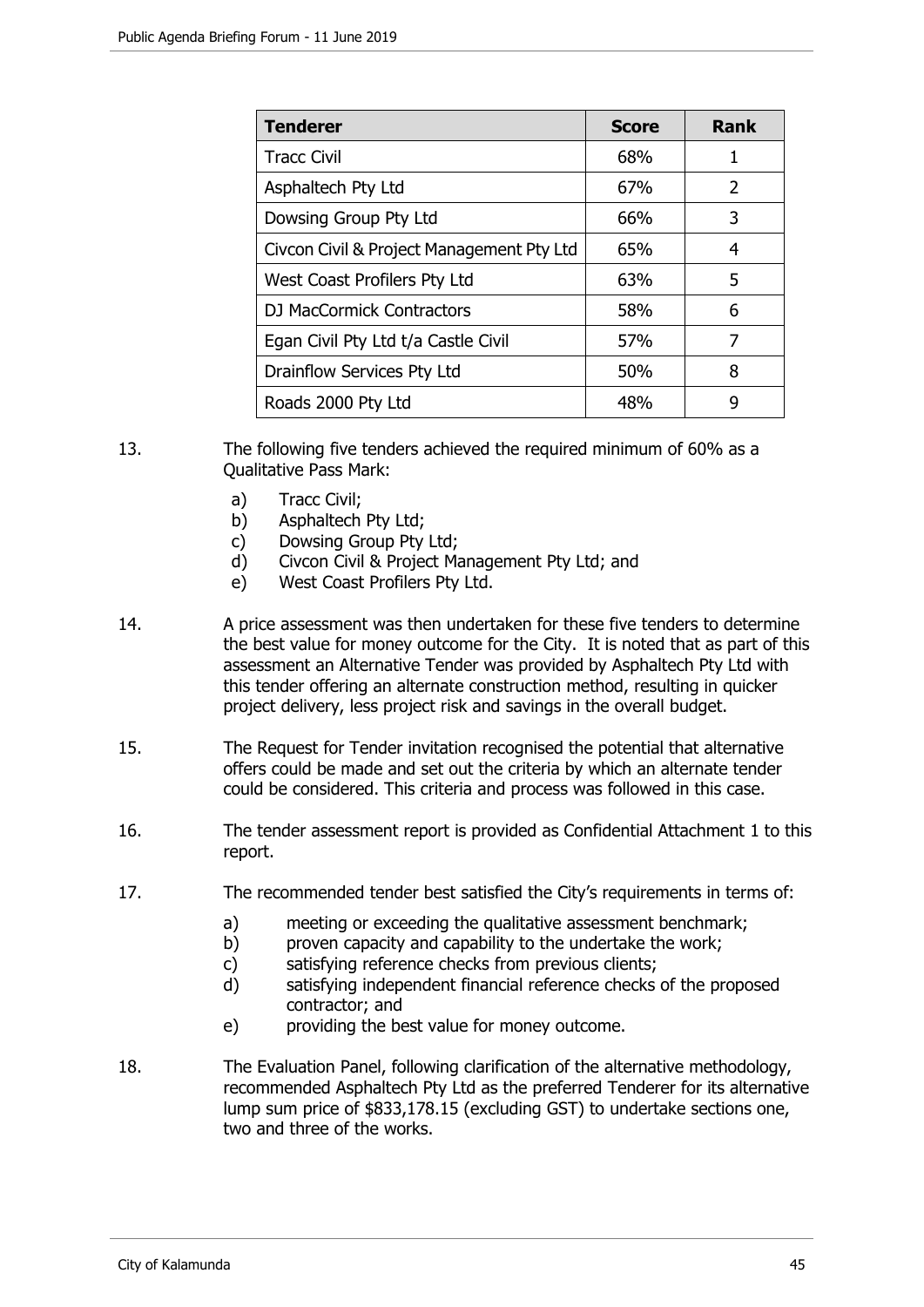- 19. This project was originally planned for sections one and two to be undertaken within the 2018/2019 approved budget and section three to be undertaken (notionally) as part of consideration of the draft 2019/2020 budget; dependent on the outcomes of tender bids.
- 20. The timing of tender actions and conclusion of the draft 2019/2020 budget has led the Administration to consider an alternate proposal for Council.
- 21. It is proposed that the unexpended balance of the approved budget of \$705,000 is carried forward to the 2019/2020 financial year and that a further \$185,000 of funds are released from the Asset Enhancement Reserve to provide a total project budget of \$890,000.

## **STATUTORY AND LEGAL CONSIDERATIONS**

22. Section 3.57 of Local Government Act 1995. Part 4 of the Local Government (Functions and General) Regulations 1996.

## **POLICY CONSIDERATIONS**

23. Policy C-PP01 – Purchasing, has been followed and complied with.

## **COMMUNITY ENGAGEMENT REQUIREMENTS**

## **Internal Referrals**

24. Nil.

## **External Referrals**

25. Nil.

# **FINANCIAL CONSIDERATIONS**

- 26. The recommended tender is 11.3% below the pre-tender estimate. As such, the revised overall project budget is proposed to be \$890,000 comprising \$705,000 of approved 2018/2019 funding with the unexpended portion to be carried forward into the 2019/2020 financial year and \$185,000 of funding from the Asset Enhancement Reserve for a revised project budget of \$890,000.
- 27. This revised budget of \$890,000 will meet the proposed ~\$834,000 contract sum plus design costs, and contingency provisions.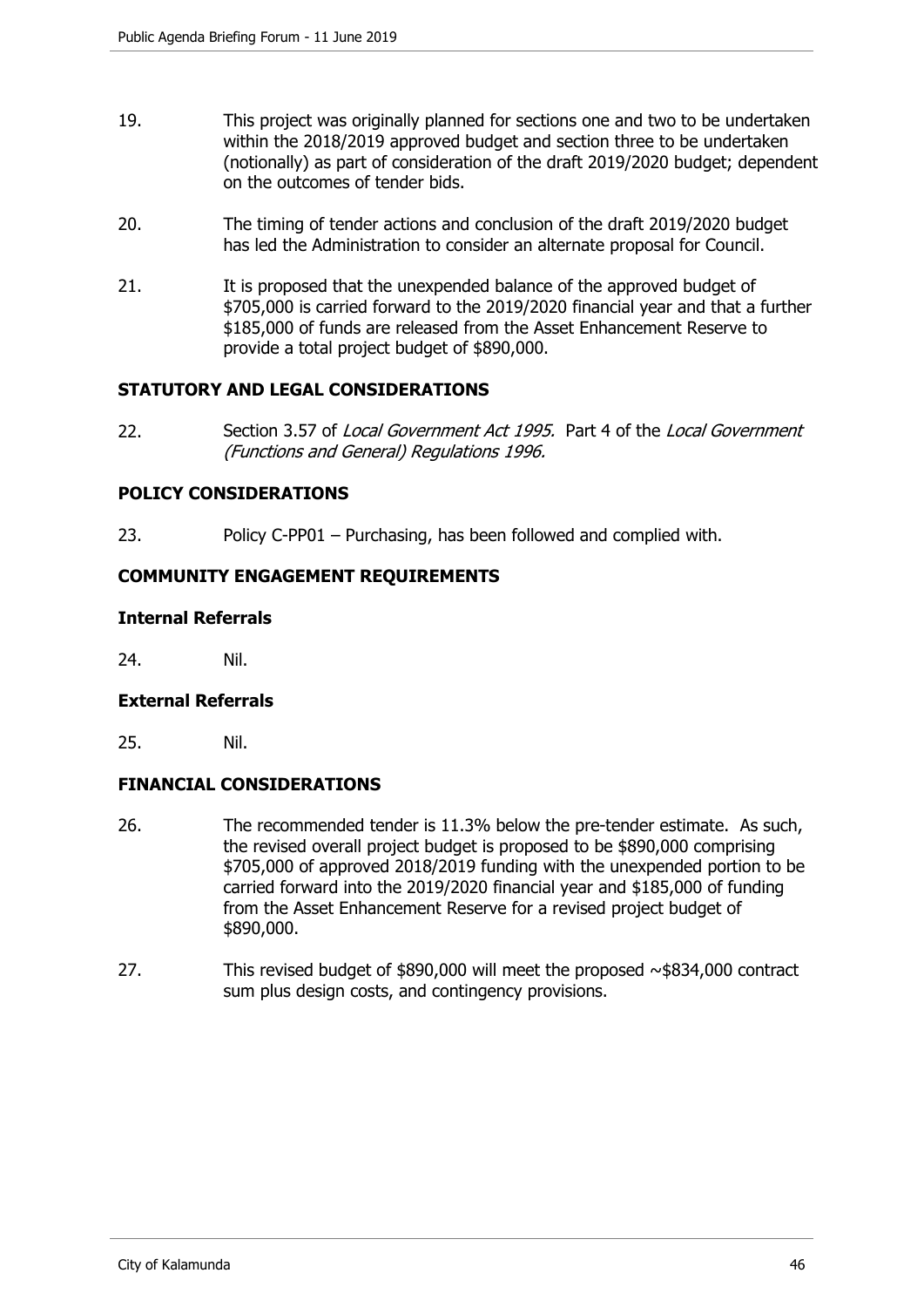## **STRATEGIC COMMUNITY PLAN**

#### **Strategic Planning Alignment**

28. Kalamunda Advancing Strategic Community Plan to 2027

#### **Priority 3: Kalamunda Develops**

**Objective 3.2** - To connect community to quality amenities. **Strategy 3.2.1** - Optimal management of all assets. **Strategy 3.2.2** - Provide and advocate for improved transport solutions and better connectivity through integrated transport planning.

#### **SUSTAINABILITY**

#### **Social Implications**

29. Nil.

#### **Economic Implications**

30. Nil.

## **Environmental Implications**

31. Nil.

## **RISK MANAGEMENT CONSIDERATIONS**

32. **Risk**: The Contractor fails to fulfil the requirements of the contractor (in terms of scope, time or quality) leading to increased costs to the City or delays in project completion.

| <b>Likelihood</b>                                                            | <b>Consequence</b> | Rating |  |
|------------------------------------------------------------------------------|--------------------|--------|--|
| Moderate                                                                     | Unlikely           | Low    |  |
| <b>Action/Strategy</b>                                                       |                    |        |  |
| clearly defined scope of works and specifications have been developed;<br>a) |                    |        |  |

- b) construction to be supervised by the City to validate quality; and c) the contract to be entered into provides for claims against the
- contractor for remedial action if needed.

## **OFFICER COMMENT**

33. This project allows for drainage and pavement rehabilitation of three sections of Kalamunda Road, Gooseberry Hill. The City is satisfied that the recommended tenderer has the capability and capacity to undertake the works to the required scale of scope, time and cost.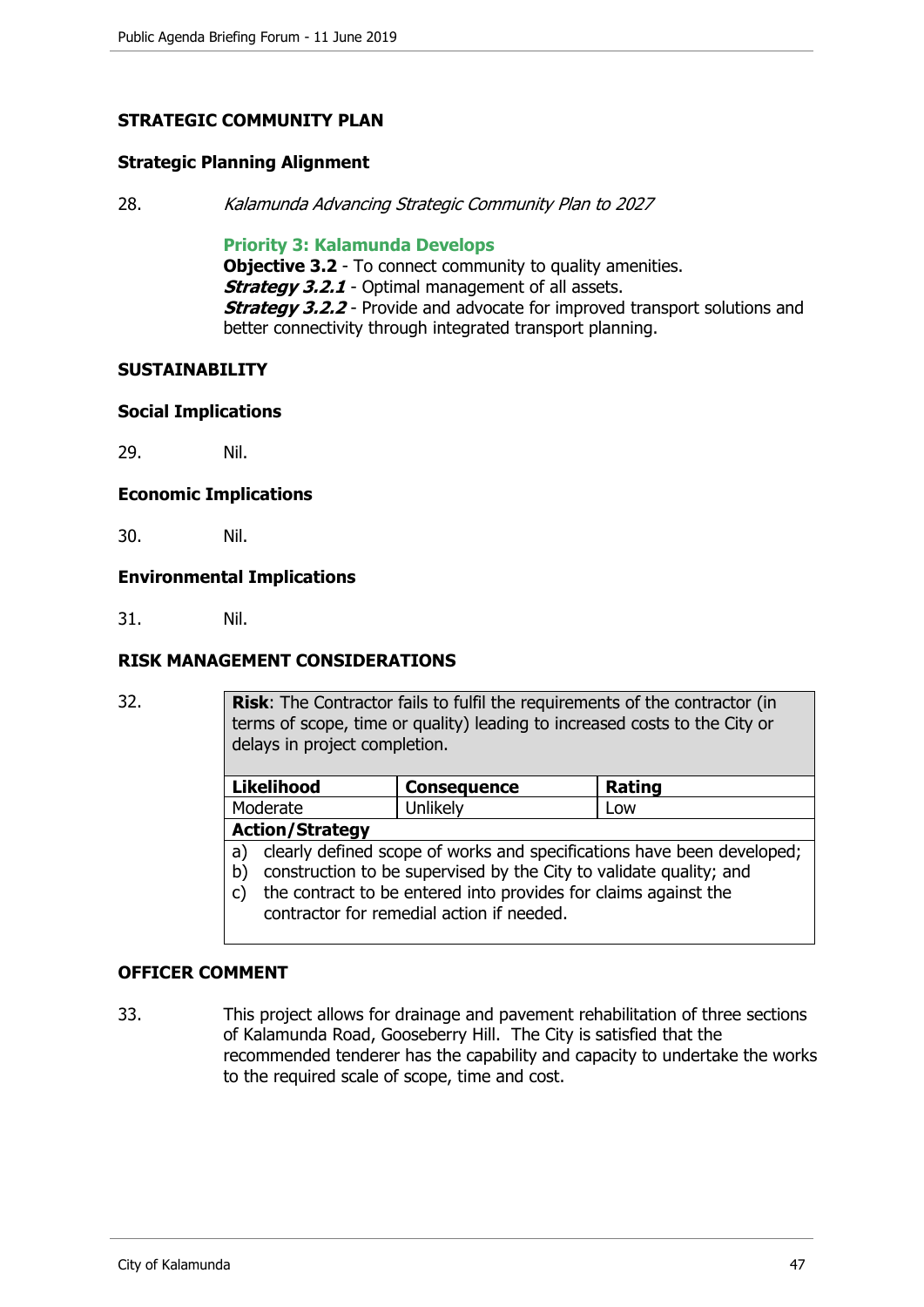## **Voting Requirements: Absolute Majority**

## **RECOMMENDATION**

That Council

- 1. APPROVE in accordance with Section 6.8 (1) (b) of the Local Government Act 1995 an amendment to the 2018/2019 Budget by transferring \$185,000 from the Asset Enhancement Reserve to Asset Services Capital Expenditure (account 420914 Project 3319).
- 2. ACCEPT the alternative tender for Kalamunda Road Stormwater and Pavement Rehabilitation, Gooseberry Hill (RFT 1903) from Asphaltech Pty Ltd for its lump sum price of \$833,178.15 (plus GST).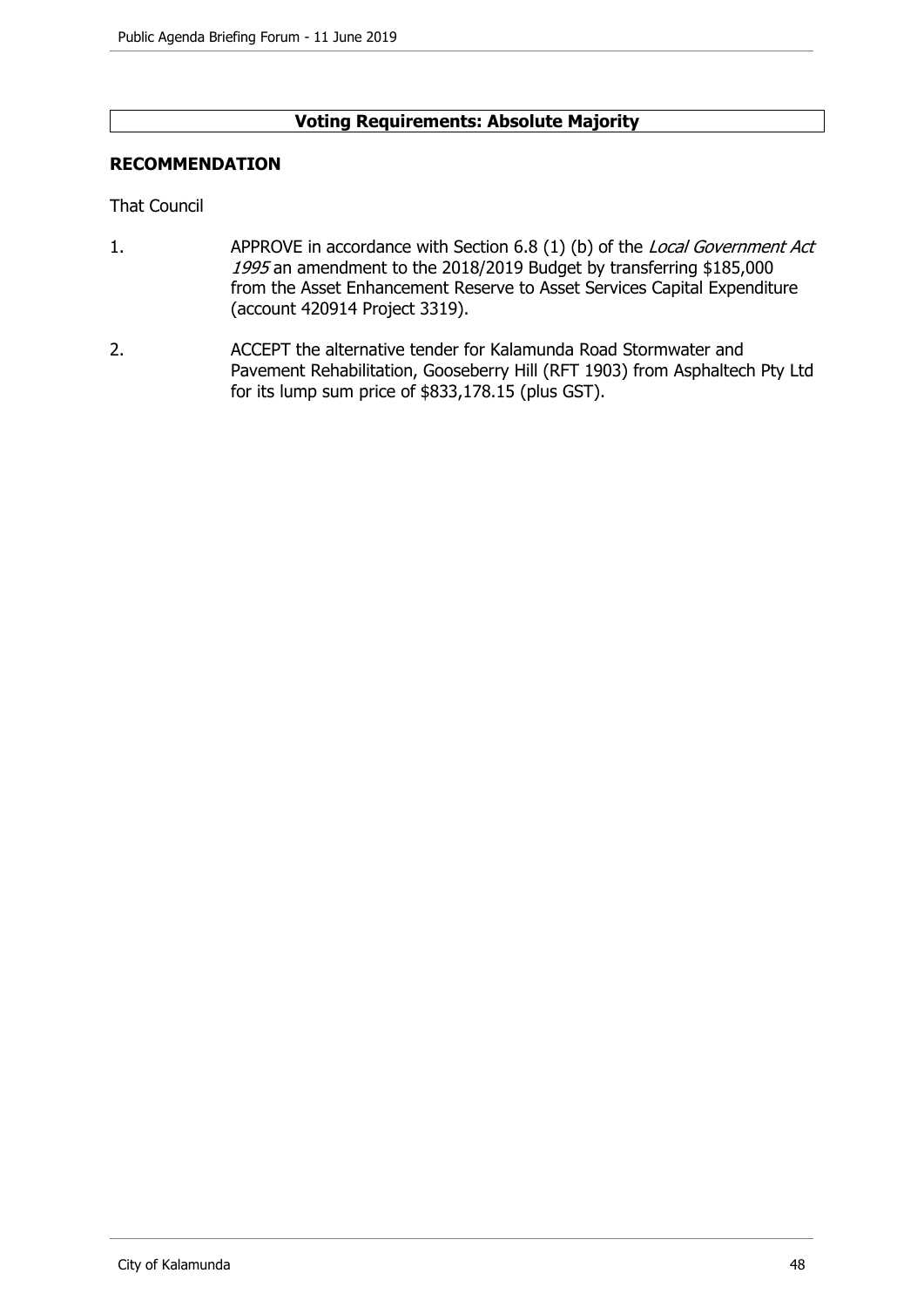# **10.2.3. Consideration of Tenders for the Road Rehabilitation of two sites within the City of Kalamunda**

The Manager Asset Delivery Services provided a presentation on this item.

Cr O'Connor asked a question of clarification around the guarantee. The Manager Asset Delivery Services responded. Cr Stallard asked a question of clarification around traffic management being included in costs. The Manager Asset Delivery Services responded. Peter Bolden - 55a Snowball Road, Kalamunda asked a question of clarification.

The Manager Asset Delivery Services responded. Cr Fernie asked a question of clarification around lifespan. Manager Asset

Delivery Services responded.

#### **Declaration of financial / conflict of interests to be recorded prior to dealing with each item.**

| <b>Previous Items</b><br>Directorate<br><b>Business Unit</b><br>File Reference<br>Applicant<br>Owner | N/A<br><b>Asset Services</b><br><b>Asset Delivery</b><br>AD-TEN-005<br>N/A<br>N/A                                                                                                                                                                           |
|------------------------------------------------------------------------------------------------------|-------------------------------------------------------------------------------------------------------------------------------------------------------------------------------------------------------------------------------------------------------------|
| <b>Attachments</b>                                                                                   | Nil                                                                                                                                                                                                                                                         |
| Confidential<br>Attachment                                                                           | 1. Tender Evaluation Report<br>Reason for Confidentiality: Local Government Act 1995 (S5.23 (2)<br>$(c)$ – "a contract entered into, or which may be entered into, by<br>the local government which relates to a matter to be discussed at<br>the meeting." |

## **EXECUTIVE SUMMARY**

- 1. The purpose of this report is to consider the acceptance of a tender for the road rehabilitation of two sites within the City of Kalamunda at the Kalamunda/Abernethy Road intersection in High Wycombe and on Canning Road in Canning Mills.
- 2. The City of Kalamunda (City) issued a Request for Tender seeking to engage a contractor for Road Rehabilitation of Two Sites within the City of Kalamunda: Kalamunda/Abernethy Road Intersection & Canning Road (RFT 1904).
- 3. It is recommended Council accept the tender from Downer EDI Works Pty Ltd for the works for a lump sum price of \$1,309,915.95 (excluding GST).

# **BACKGROUND**

- 4. The project involves the rehabilitation of pavement sections at the following locations:
	- a) Kalamunda/Abernethy Road intersection; and
	- b) Canning Road in the immediate vicinity of Munday Creek (SLK 12.20 to SLK 12.63).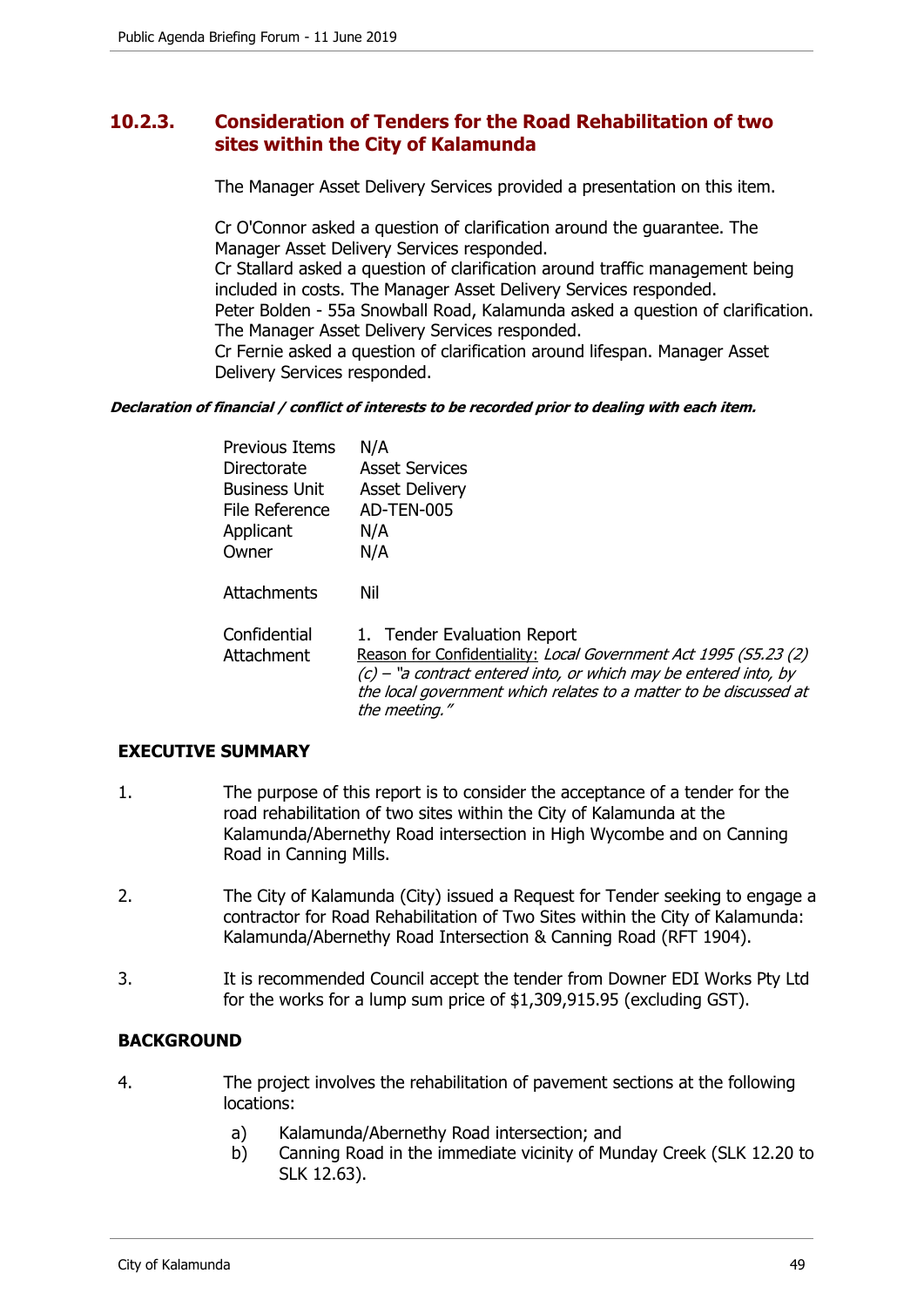Works include insitu foamed bitumen stabilisation of existing pavements incorporating supplementary binders of cement at the nominated rates of addition and depth of stabilisation, as well as associated infrastructure improvements.

5. This project is ⅔ funded from grant funding via the Metropolitan Regional Road Group (Kalamunda/Abernethy Road Intersection through the Road Rehabilitation Program and Canning Road through the Commodity Route Supplementary Program), with the remaining ⅓ made up from Municipal funding.

# **DETAILS**

- 6. The City issued RFT 1904 seeking to engage a contractor to undertake road rehabilitation of two sites within the City. Tenders closed on 9 April 2019, with four tenders received by the closing date.
- 7. Tenders received by the closing date were from the following companies (in alphabetical order):
	- a) DeGrey Civil Pty Ltd;
	- b) Downer EDI Works Pty Ltd;
	- c) RCA Civil Group; and
	- d) Stabilised Pavements of Australia Pty Ltd.
- 8. An Evaluation Panel was convened of suitably qualified City officers to assess the tenders received.
- 9. Tenders were assessed in a staged process of firstly checking for compliance to matters set out in the tender invitation. Compliant tenders were then assessed against qualitative criteria (again set out in the tender invitation). The Qualitative Criteria and weighting were determined as follows:

| <b>Qualitative Criteria</b>                    | <b>Weighting</b> |
|------------------------------------------------|------------------|
| Relevant Experience                            | <b>30%</b>       |
| <b>Tenderer's Resources</b>                    | 20%              |
| Key Personnel Skills & Experience              | 20%              |
| Demonstrated Understanding of the Requirements | 30%              |

- 10. Tenders which met or exceeded the qualitative pass mark of 60% were then assessed for price.
- 11. All four tenders received met the compliance criteria.
- 12. The four tenders were ranked as follows regarding the Qualitative Criteria: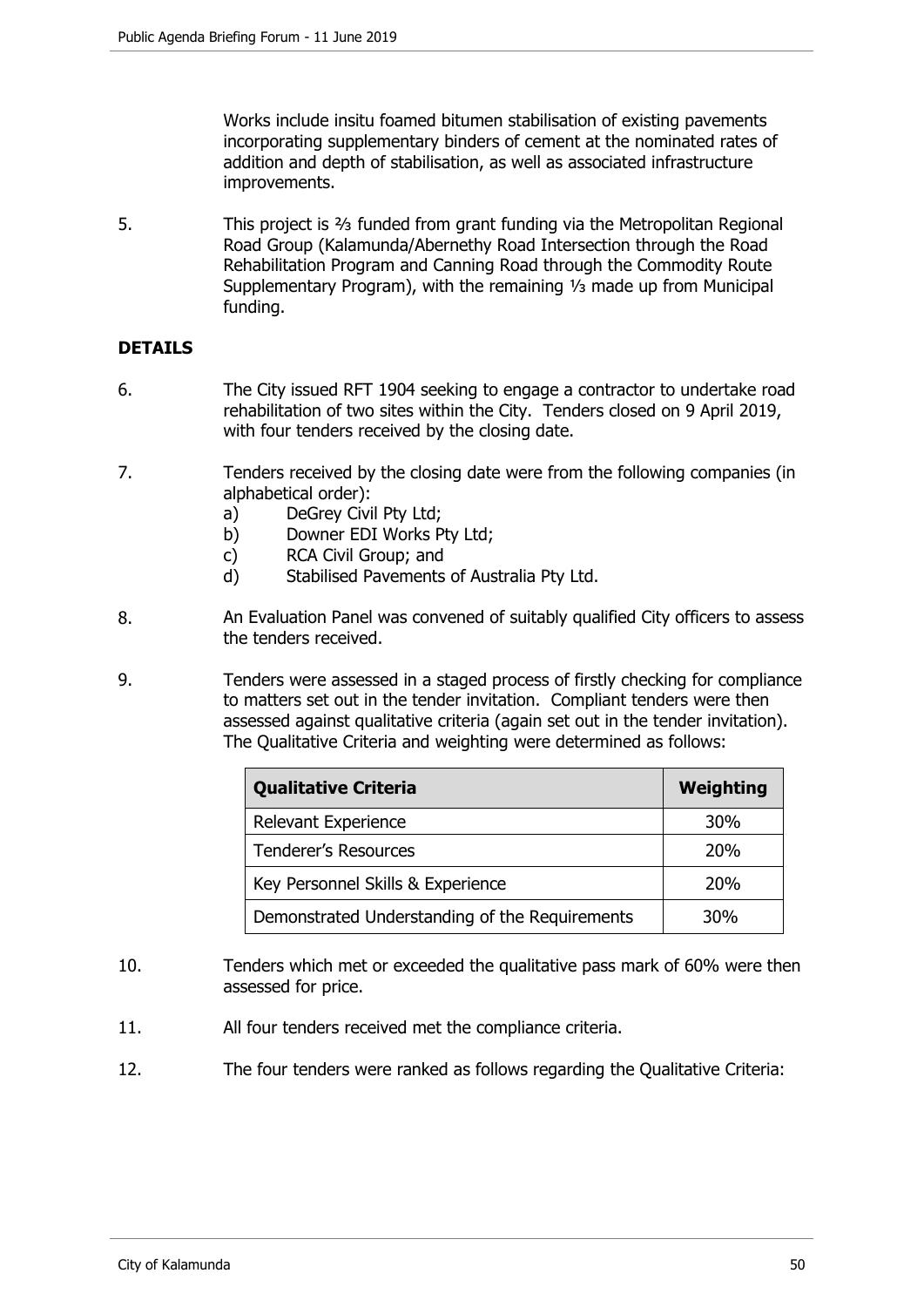| <b>Tenderer</b>                           | <b>Score</b>    | <b>Rank</b> |
|-------------------------------------------|-----------------|-------------|
| Downer EDI Works Pty Ltd                  | 73%             |             |
| <b>RCA Civil Group</b>                    | 61%             |             |
| Stabilised Pavements of Australia Pty Ltd | 61%             |             |
| DeGrey Civil Pty Ltd                      | 57 <sub>%</sub> |             |

- 13. The following three tenders achieved the required minimum of 60% as a Qualitative Pass Mark:
	- a) Downer EDI Works Pty Ltd;
	- b) RCA Civil Group; and
	- c) Stabilised Pavements of Australia Pty Ltd.
- 14. A price assessment was then undertaken for these three tenders to determine the best value for money outcome for the City.
- 15. The tender assessment report is provided as Confidential Attachment 1 to this report.
- 16. The recommended tender best satisfied the City's requirements in terms of:
	- a) meeting or exceeding the qualitative assessment benchmark;
	- b) proven capacity and capability to the undertake the work;
	- c) satisfying reference checks from previous clients;
	- d) satisfying independent financial reference checks of the proposed contractor; and
	- e) providing the best value for money outcome.
- 17. The Evaluation Panel recommended Downer EDI Works Pty Ltd as the preferred Tenderer for its lump sum price of \$1,309,915.95 (plus GST).

# **STATUTORY AND LEGAL CONSIDERATIONS**

18. Section 3.57 of Local Government Act 1995. Part 4 of the Local Government (Functions and General) Regulations 1996.

# **POLICY CONSIDERATIONS**

19. Policy C-PP01 – Purchasing, has been followed and complied with.

# **COMMUNITY ENGAGEMENT REQUIREMENTS**

**Internal Referrals** 

20. Nil.

## **External Referrals**

21. Nil.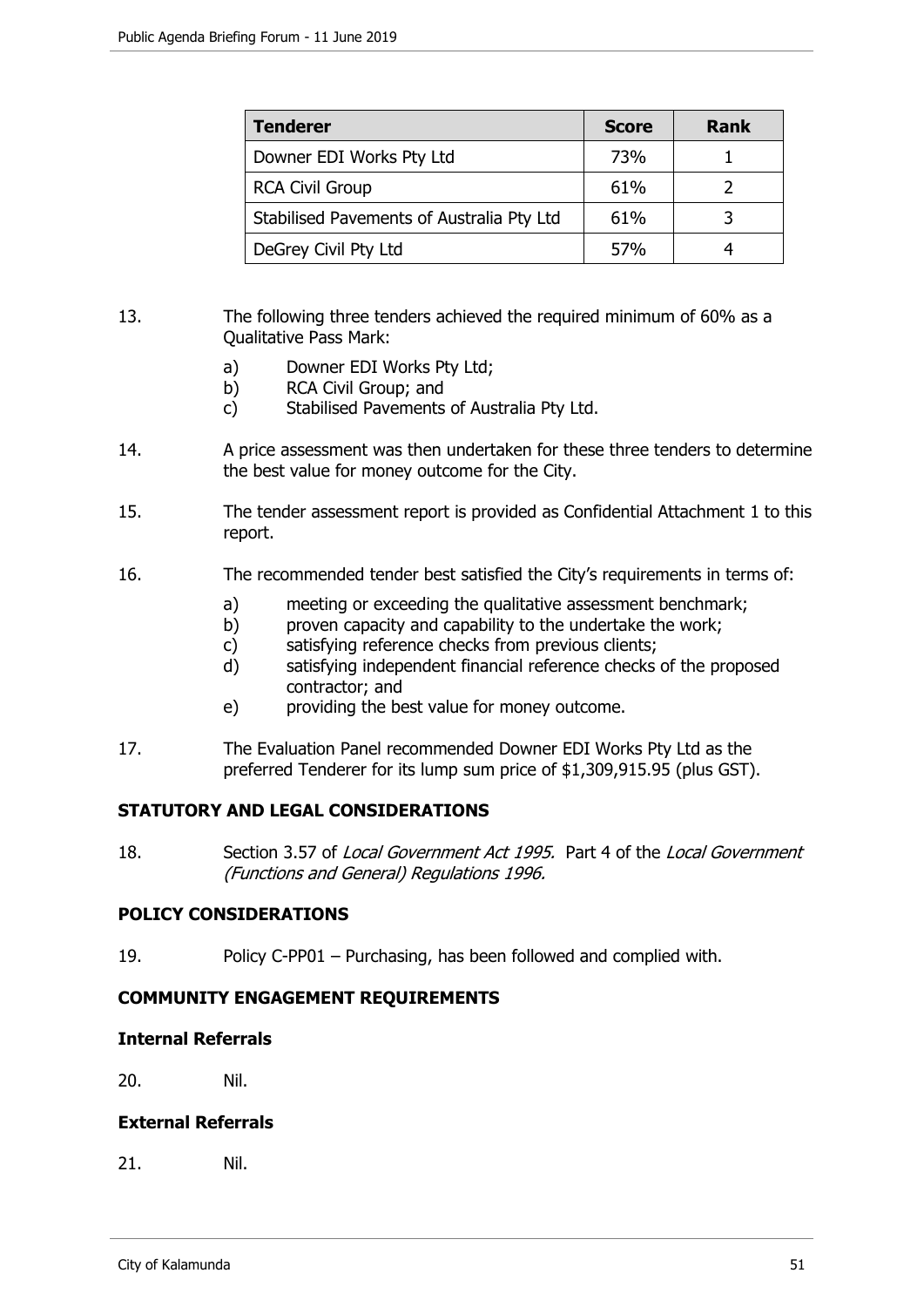## **FINANCIAL CONSIDERATIONS**

22. The overall approved project budget for these works is \$1,450,000. The pre-tender estimate for this construction contract was \$1,445,578. The recommended tender price of \$1,309,915.95 is 9.4% below the pre-tender estimate, which should result in savings to the overall project.

## **STRATEGIC COMMUNITY PLAN**

#### **Strategic Planning Alignment**

23. Kalamunda Advancing Strategic Community Plan to 2027

**Priority 3: Kalamunda Develops**

**Objective 3.2** - To connect community to quality amenities. **Strategy 3.2.1** - Optimal management of all assets. **Strategy 3.2.2** - Provide and advocate for improved transport solutions and better connectivity through integrated transport planning.

#### **SUSTAINABILITY**

#### **Social Implications**

24. Nil.

#### **Economic Implications**

25. Nil.

## **Environmental Implications**

26. Nil.

## **RISK MANAGEMENT CONSIDERATIONS**

27. **Risk**: The Contractor fails to fulfil the requirements of the contractor (in terms of scope, time or quality) leading to increased costs to the City or delays in project completion.

|          | <b>Likelihood</b>                                                      | <b>Consequence</b> | Rating |  |
|----------|------------------------------------------------------------------------|--------------------|--------|--|
| Moderate |                                                                        | Unlikely           | Low    |  |
|          | <b>Action/Strategy</b>                                                 |                    |        |  |
| a)       | clearly defined scope of works and specifications have been developed; |                    |        |  |
| b)       | construction to be supervised by the City to validate quality; and     |                    |        |  |
| C)       | the contract to be entered into provides for claims against the        |                    |        |  |
|          | contractor for remedial action if needed.                              |                    |        |  |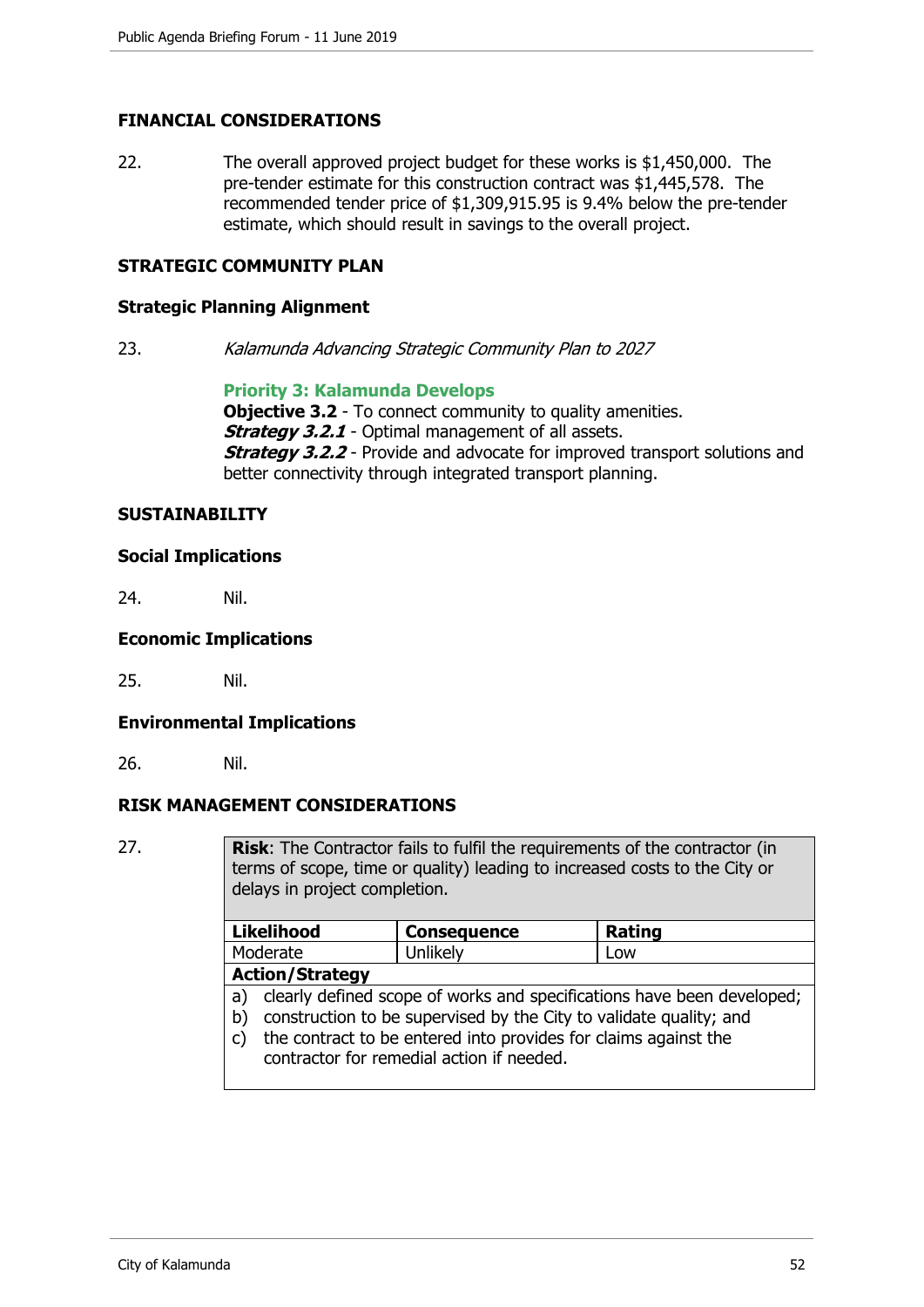# **OFFICER COMMENT**

28. This project allows for road rehabilitation of two sites within the City's jurisdiction at the Kalamunda/Abernethy Road intersection in High Wycombe and on Canning Road (SLK 12.20 to SLK 12.63) in Canning Mills in the immediate vicinity of Munday Creek. The City is satisfied that the recommended tenderer has the capability and capacity to undertake the works to the required scale of scope, time and cost.

## **Voting Requirements: Simple Majority**

## **RECOMMENDATION**

That Council ACCEPT the tender for road rehabilitation of two sites within the City of Kalamunda for Kalamunda/Abernethy Road Intersection, High Wycombe and Canning Road, Canning Mills (RFT 1904) from Downer EDI Works for its lump sum price of \$1,309,915.95 (plus GST).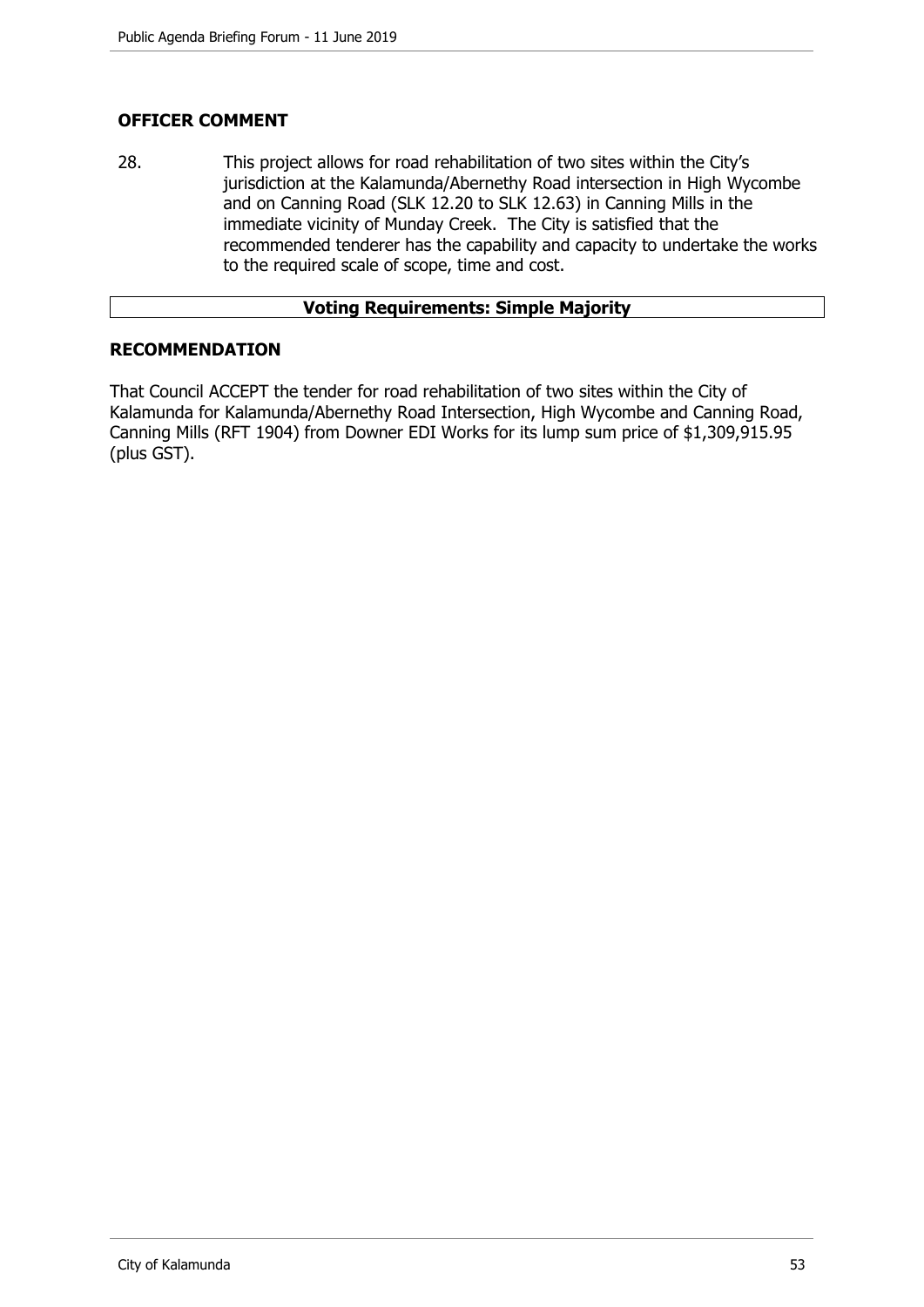## **10.3. Corporate Services Reports**

# **10.3.1. City of Kalamunda: Draft Arts Strategy - Consideration of Submission and Modifications - For final Adoption**

Andy Farrant - 60 John Farrant Drive gave a Public Statement on the item.

The Manager Information Technology gave a presentation on the item.

Cr Fernie asked a question of clarification. The Manager Information Technology provided a response.

Peter Bolden - 55a Snowball Road, Kalamunda asked a question of clarification around determination of art. The Manager Information Technology took the question on notice.

Cr Ritchie asked a question of clarification in regard to declarations of interest from artists. The Manager Information Technology took the question on notice.

#### **Declaration of financial / conflict of interests to be recorded prior to dealing with each item.**

| Previous Items                                      |                           |
|-----------------------------------------------------|---------------------------|
| Directorate                                         | <b>Corporate Services</b> |
| <b>Business Unit</b><br>File Reference<br>Applicant | Economic Development      |
| Owner                                               |                           |
|                                                     |                           |

Attachments 1. City of Kalamunda Creative Communities – An Arts Strategy 2019

## **EXECUTIVE SUMMARY**

- 1. The purpose of this report is to adopt the Draft Arts Strategy.
- 2. In 2018, the City of Kalamunda Arts Advisory Committee (KAAC) was established by Council. Two of the key objectives were to:
	- a. Develop an Arts Vision for the City to provide a cohesive direction and consistent theme for all planning and development initiatives.
	- b. Provide advice to Council to guide the development and implementation of a City Art Strategy.
- 3. On 7 February 2018, the KAAC commenced its' first meeting with consideration of an action plan to guide activities through 2018.
- 4. For the last half of 2018 and early 2019 a major focus of the KAAC has been the development of, and community consultation around, developing the Arts Strategy. Committee Members believed that the strategy was at the point for wider community input. A report was put to Council at the February 2019 Ordinary Council Meeting in which the Council accepted the officer recommendation to direct the CEO to release the document for 30 days of community consultation from February to March 29, 2019.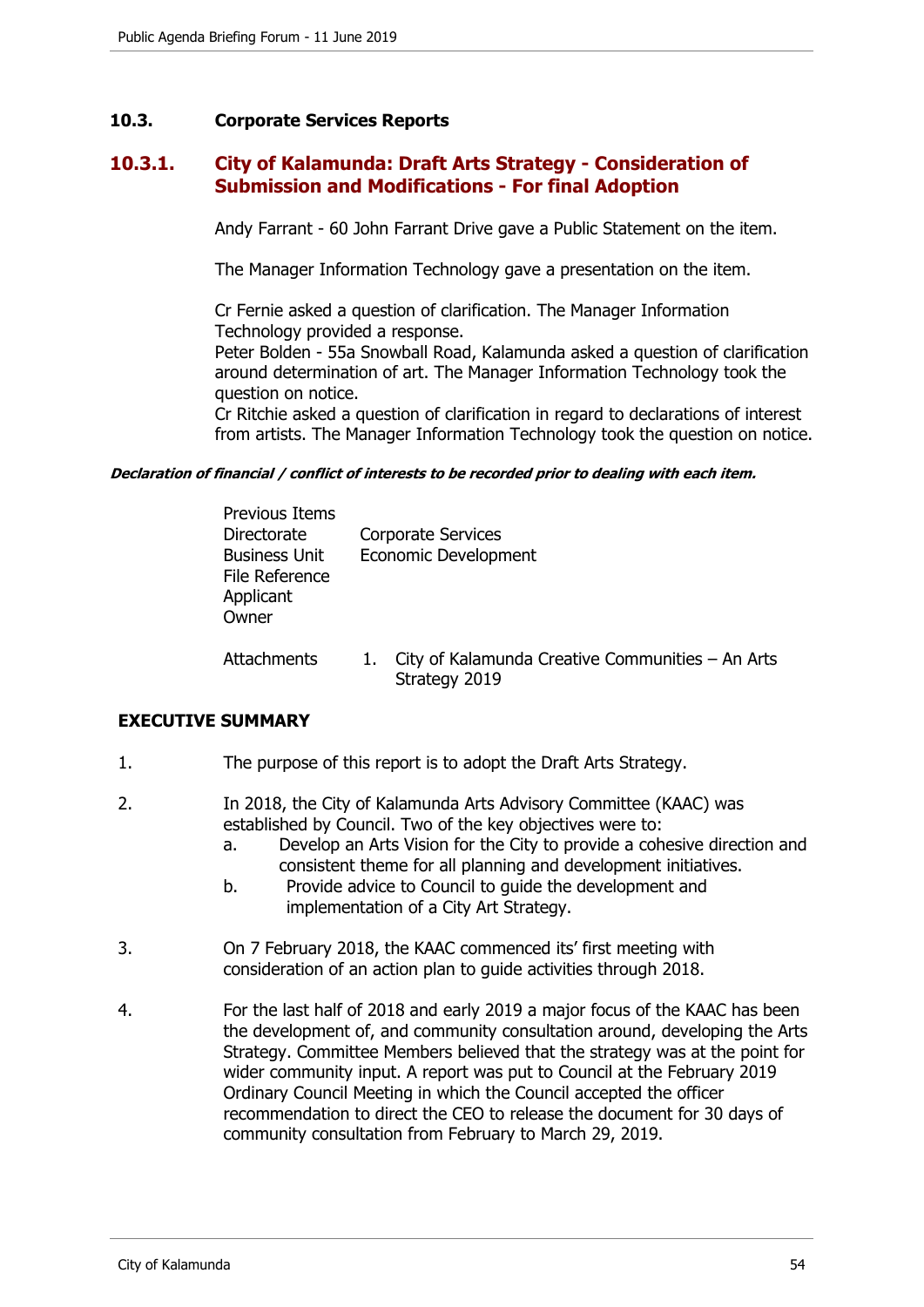5. It is recommended Council endorse the draft Arts Strategy.

# **BACKGROUND**

- 6. The program of Arts actions has been developed to address four identified strategic priorities:
	- a) Diversify the economy of the City by ensuring that the contribution by the arts is well recognised for its value and so that this part of the economy continues to grow;
	- b) Increase engagement by residents to become more involved in the many disciplines of the arts as creators, audience and the source of ideas;
	- c) Increase arts investment to the City from diverse external sources; and
	- d) Improve the visual appeal of communities and public places across the City so that they are used and valued by residents and so that visitors want to return to explore the City some more.
		- i. Inclusive connected communities
		- ii. Healthy communities
		- iii. Safe and secure communities
		- iv. Engaged communities
		- v. Activated cultural facilities
		- vi. Expression through the Arts
		- vii. Connected to history and education
		- viii. Vibrant and fun events

As a priority action to encourage and promote the active participation of the community in social and cultural events, Council approved the establishment of an Arts Advisory Committee to develop an Arts Strategy and to undertake operational effectiveness reviews of KPAC and Zig Zag Gallery.

# **DETAILS**

- 7. The City recognises the important role that The Art Strategy will play in activating our cultural facilities, encouraging more participation in the arts, diversifying the economy and improving the visual appeal of public places
- 8. The Draft Strategy has the following high-level objectives:
	- a) Diversify the economy of the City by ensuring that the contribution by the arts is well recognised for its value and so that this part of the economy continues to grow
	- b) Increase engagement by residents to become more involved in the many disciplines of the arts as creators, audience and the source of ideas
	- c) Increase arts investment to the City from diverse external sources
	- d) Improve the visual appeal of communities and public places across the City so that they are used and valued by residents and so that visitors want to return to explore the City some more.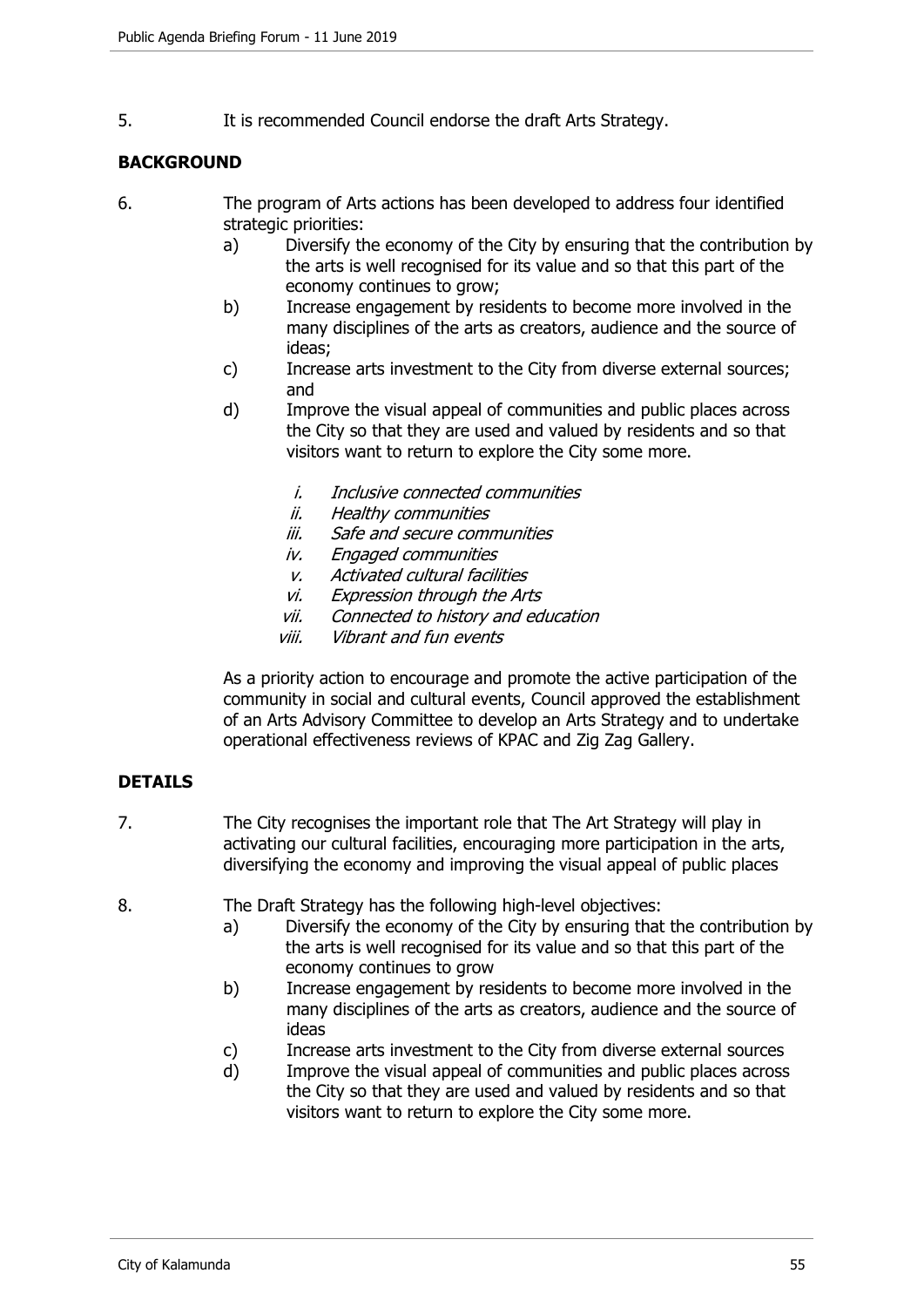- 9. Overtime, achieving these objectives will add to the attractiveness and value of Kalamunda as a place to live, visit and where there is a strong community spirit.
- 10. The vision of the Arts Strategy is to nurture and grow involvement by the community as spectators, motivators and creators of uplifting and transforming activities through arts events and experiences. To place creative practise at the heart of the City of Kalamunda's communities and neighbourhoods. Each of these will add to the City's visual appeal, strengthen sense-of-place, diversify the economy and elevate arts practice that is accessible, challenging and engaging.
- 11. The Draft Strategy is designed to provide clear direction regarding three key focus areas:
	- a) Place-making and Identity: Urban and Commercial Developments and Renewal
	- b) Community Enrichment, Creativity and Pride: Shared experiences created by and for local residents and visitors to Kalamunda City.
	- c) The Kalamunda City Economy: The Arts Growing, Diversifying and Recognised as a Valued Part of Local Life

# **STATUTORY AND LEGAL CONSIDERATIONS**

- 12. a) Local Government Act 1995 Section 5.56 Planning for the future:
	- b) A local government is to plan for the future of the districts.
	- c) A local government is to ensure that plans made under subsection (1) are in accordance with any regulations made about planning for the future of the districts.
- 13. This Strategy is an informing document to enable sustainable Arts and Public Art planning for the future.

# **POLICY CONSIDERATIONS**

14. Nil.

# **COMMUNITY ENGAGEMENT REQUIREMENTS**

# **Internal Referrals**

15. In addition to the City's Economic and Tourism Team; Councillors, the Executive Management Team and Planning Services were consulted. In respect to the parallel process of reviewing the operations of the Zig Zag Art Gallery and Kalamunda Performing Arts Centre and the development of the Draft Arts Strategy, staff associated with the operations, marketing and promotion of those venues have been consulted.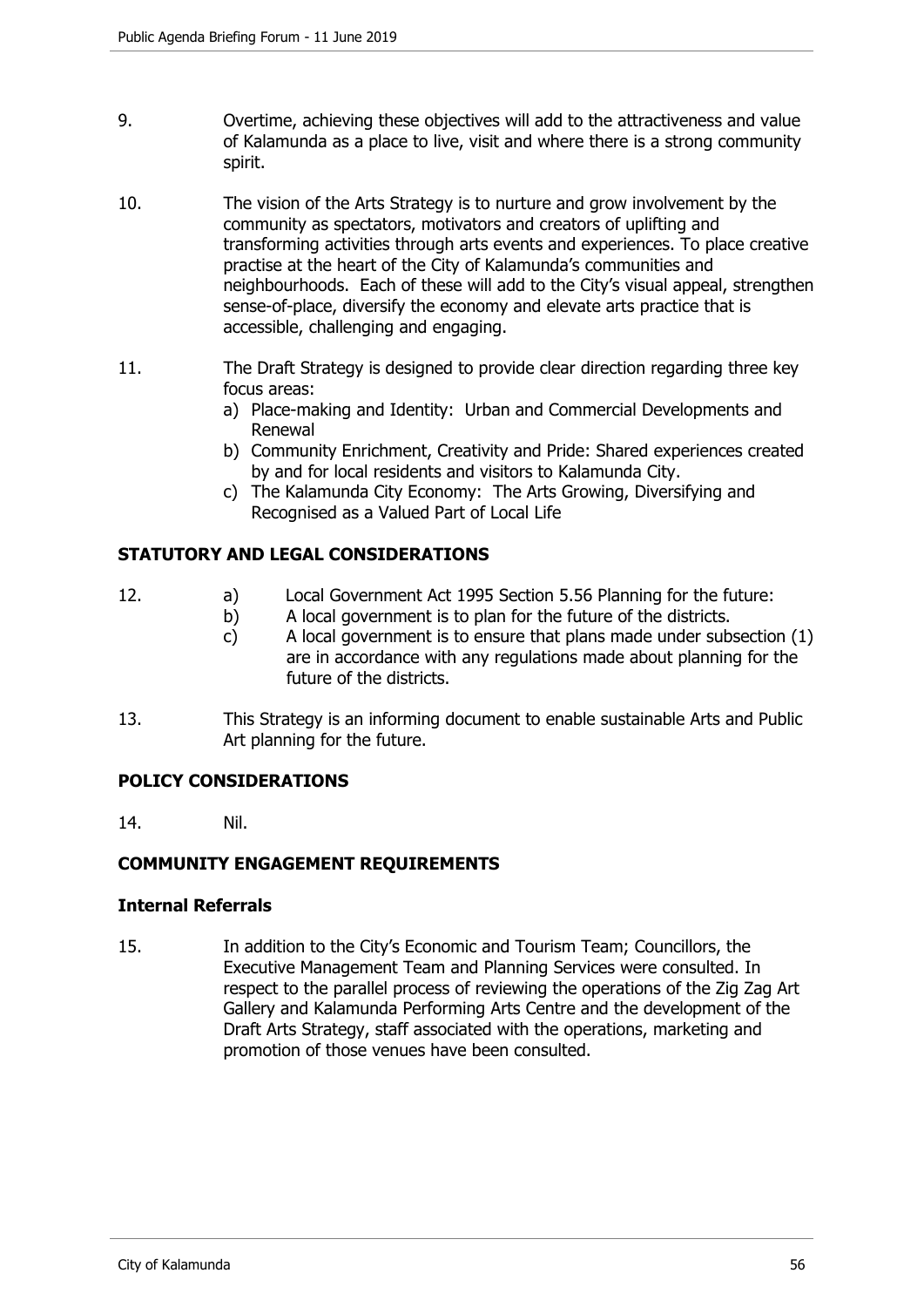# **External Referrals**

16. To promote involvement in the community consultation component, targeted emails were distributed to known members of the Arts community, community associations and any organisations with involvement in artistic pursuits or support of the Arts were invited to a Community Arts Forum which was held on Thursday 23 January 2019 and was very well attended (60 persons). The facilitated session provided ample opportunity for the local arts community to input into the draft Art Strategy.

## **FINANCIAL CONSIDERATIONS**

- 17. The Arts Strategy should provide a direction for the City's arts advocacy program and improve the ability to attract external investment.
- 18. A number of the activities referenced within The Arts Strategy program of activities will be subject to annual budget processes and competing priorities.
- 19. The successful implementation of The Strategy will be subject to both the availability of operational budget and staffing resources.

## **STRATEGIC COMMUNITY PLAN**

#### **Strategic Planning Alignment**

20. Kalamunda Advancing Strategic Community Plan to 2027

## **Priority 1: Kalamunda Cares and Interacts**

**Objective 1.3** - To support the active participation of local communities. **Strategy 1.3.2** - Encourage and promote the active participation in social and cultural events.

## **Priority 3: Kalamunda Develops**

**Objective 3.3** - To develop and enhance the City's economy. **Strategy 3.3.1** - Facilitate and support the success and growth of industry and businesses.

#### **Priority 4: Kalamunda Leads**

**Objective 4.2** - To proactively engage and partner for the benefit of community.

**Strategy 4.2.1** - Actively engage with the community in innovative ways. **Strategy 4.2.2** - Increase advocacy activities and develop partnerships to support growth and reputation.

## **SUSTAINABILITY**

## **Social Implications**

21. The objective of facilitating, achieving and maintaining a vibrant prosperous community also supports the social outcomes referenced in The Arts Strategy.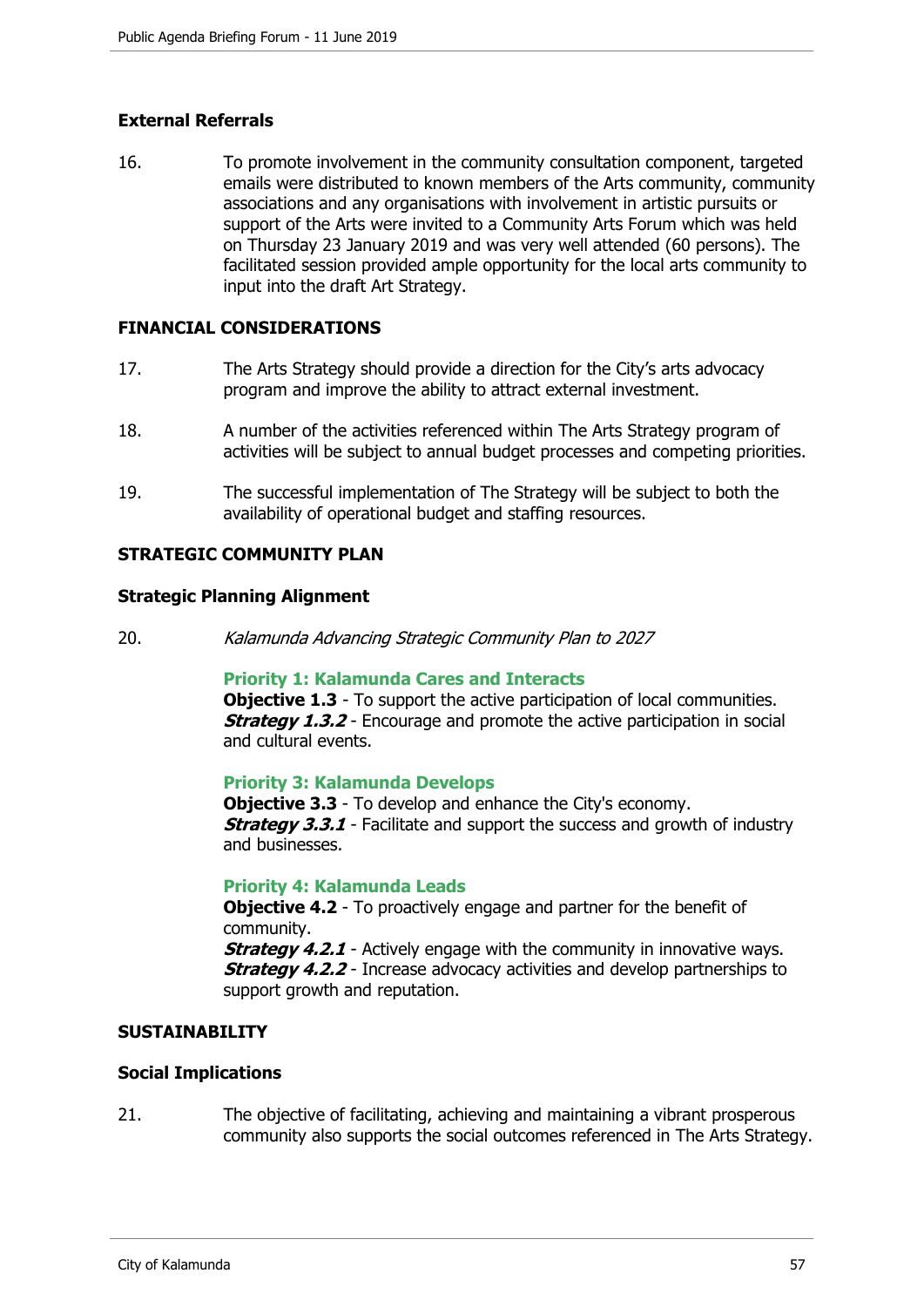## **Economic Implications**

22. Additional employment and training opportunities in the Arts arena and the enhancement of essential supporting infrastructures, will add to the sustainability of the local and regional economy.

## **Environmental Implications**

23. Land use planning and development assessment criteria, in addition to controls of relevant State Government bodies, are designed to safeguard and provide a balance between growth and protection of the natural environment.

## **RISK MANAGEMENT CONSIDERATIONS**

- 24. **Risk**: The Draft Arts Strategy may raise community expectations regarding activities that may not be resourced. **Likelihood: Consequence Rating** Possible | Moderate | Medium **Action / Strategy**  Ensure community and local business are informed as part of communications process that all activities are subject to resourcing.
- 25. **Risk**: The Arts Strategy fails to meet the needs of the City and local business community.

| <b>Consequence</b> | <b>Likelihood</b> | <b>Rating</b> |
|--------------------|-------------------|---------------|
| Unlikely           | Moderate          | LOW           |
| Action/Strategy    |                   |               |

**Action/Strategy** 

A significant amount of engagement and consultation has been undertaken with respect to the needs of the community by the Arts Advisory Committee and City Officers to ensure the Arts Strategy is reflective of needs.

# **OFFICER COMMENT**

- 26. This Strategy has been prepared with the input and guidance of the Arts Advisory Committee and included broad stakeholder engagement with the local Arts community.
- 27. The recommended strategies will need to be reviewed and prioritised on an annual basis to ensure they are relevant and adequately resourced.
- 28. The program of actions has been developed to address four identified strategic priorities:
	- Diversify the economy of the City by ensuring that the contribution by the arts is well recognised for its value and so that this part of the economy continues to grow;
	- Increase engagement by residents to become more involved in the many disciplines of the arts as creators, audience and the source of ideas;
	- Increase arts investment to the City from diverse external sources; and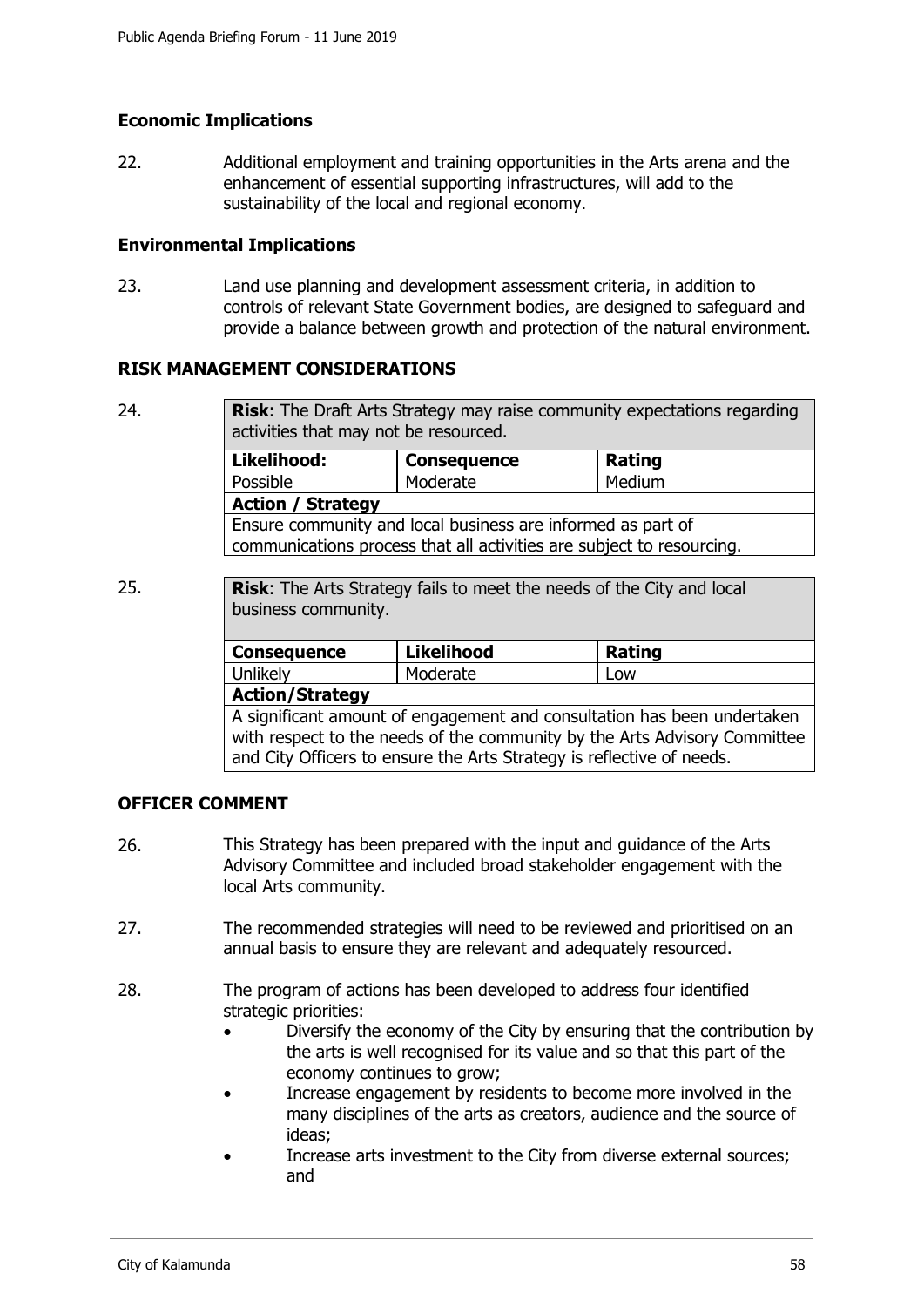- Improve the visual appeal of communities and public places across the City so that they are used and valued by residents and so that visitors want to return to explore the City some more.
- 29. In order to ensure that the Strategy meets the needs of the tourism businesses and broader community, the Strategy was released for a 30 day period of public comment.
- 30. The public consultation opportunity for the Strategy was promoted via local newspaper, Engage Kalamunda and a copy made available on the City's website. In addition, key local stakeholders and community members who attended workshops were made aware of the draft Strategy for review and encouraged to comment should they wish.
- 31. At the end of the consultation period, the collated public feedback was provided to the Arts Advisory Committee for consideration. At the meeting of the Kalamunda Arts Advisory Committee dated April 4, 2019, members discussed the community feedback and directed a subcommittee to revise the Art strategy taking the community feedback into consideration.
- 32. The revised Art Strategy was then forwarded back to the City of Kalamunda in mid-April for finalisation.

# **Voting Requirements: Simple Majority**

## **RECOMMENDATION**

That Council ENDORSE the draft Arts Strategy – City of Kalamunda 2019.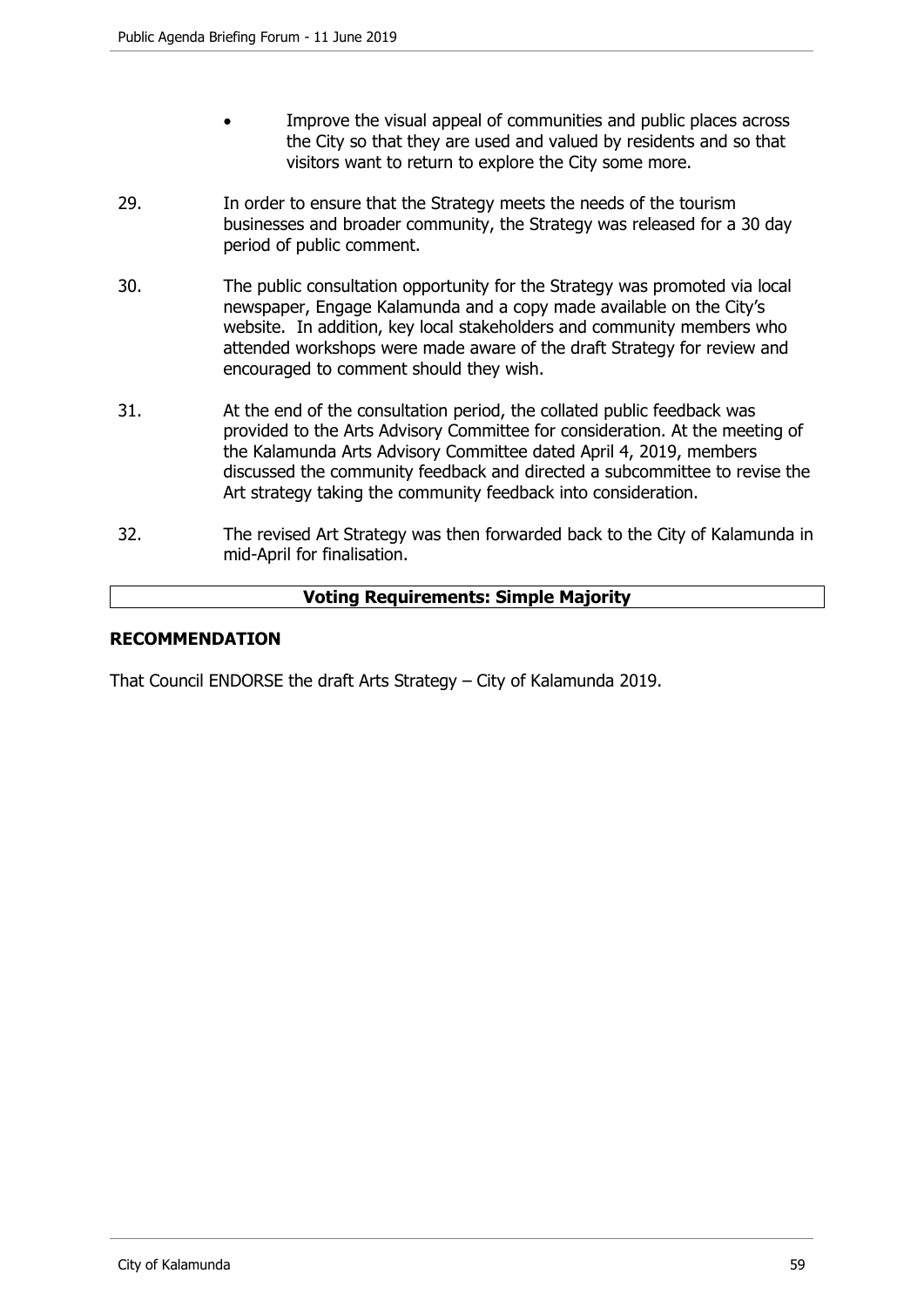# **10.3.2. City of Kalamunda: Draft Tourism Development Strategy - Consideration of Submission and Modifications for Final Adoption**

Francesca Flynn - 1885 Ryeroff Road, Glen Forrest gave a Public Statement on this item.

The Manager Information Technology gave a presentation on the item.

Peter Bolden - 55a Snowball Road, Kalamunda asked a question of clarification around where the statistics came from. The Manager Customer & Public Relations and Francesca provided response.

Cr Stallard asked a question of clarification. The Manager Customer & Public Relations clarified the matter.

Cr Fernie asked a question of clarification. The Manager Customer & Public Relations clarified the matter.

#### **Declaration of financial / conflict of interests to be recorded prior to dealing with each item.**

| Previous Items                         |                                               |
|----------------------------------------|-----------------------------------------------|
| Directorate                            | Corporate Services                            |
| <b>Business Unit</b><br>File Reference | Economic, Land & Property Services            |
| Applicant                              | City of Kalamunda                             |
| Owner                                  | N/A                                           |
| Attachments                            | Draft Tourism Development Strategy [10.3.2.1] |

# **EXECUTIVE SUMMARY**

- 1. The purpose of this report is to consider the public comments received following a Council Resolution to advertise the Draft Tourism Development Strategy.
- 2. The purpose of the Tourism Development Strategy, is to position the City to achieve its full tourism potential by promoting investment and growth and providing a unique tourism offering.
- 3. It is recommended Council endorses the City of Kalamunda Tourism Development Strategy.
- 4. It is recommended that a report be prepared for Council addressing the formation of a Tourism Advisory Committee following adoption of the Tourism Development Strategy.

# **BACKGROUND**

5. The Tourism Development Strategy is designed to guide the City of Kalamunda by providing a community-led framework for tourism planning, destination and product marketing over the next six financial years (2019- 2025).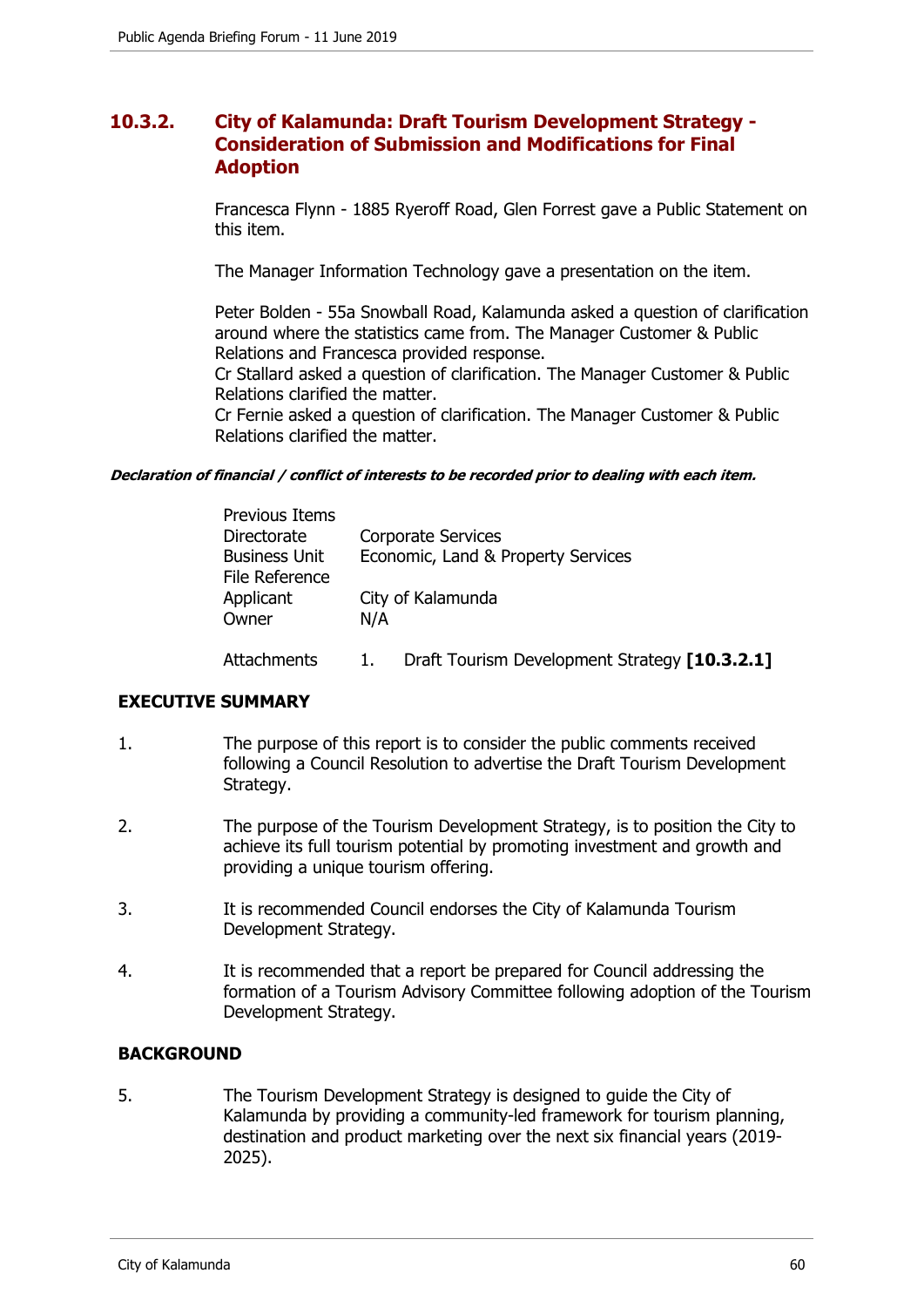- 6. In May 2018 the City held a Tourism Visioning Workshop at which around 50 community members and key stakeholders attended. This was to set a direction for developing the first Tourism Strategy for the City of Kalamunda.
- 7. Following the Tourism Visioning Workshop, a Tourism Community Reference Group was formed in June 2018 to engage interested community members and tourism operators to steer the direction of the Tourism Development Strategy.
- 8. The development of the Tourism Development Strategy with input and guidance of the Tourism Community Reference Group included the following key steps:
	- a) Development of a methodology to engage with the broader community, key target markets and stakeholders.
	- b) Community workshops over the six key topic areas identified:
		- i. Agri-Tourism, Retail, Food & Wine, Accommodation and Retail
			- ii. Active Adventures, Cycling and Sport
			- iii. Special Events
			- iv. Aboriginal Tourism
			- v. Tourism Support Services, Infrastructure, Marketing & Planning
			- vi. Heritage Arts & Culture
	- c) Analysis of Raw Data.
	- d) Production of a draft Tourism Strategy for Reference Group review.
	- e) Development of a Mission and Vision for Tourism within the City of Kalamunda.
	- f) Development of a programme of activities.
	- g) Production of a draft Tourism Strategy for presentation to Council.
	- h) Draft Tourism Strategy advertised for 30 days for Community Consultation.
	- i) Community feedback analysed and incorporated where appropriate in to the Tourism Strategy.
	- j) Final Tourism Development Strategy prepared for June Ordinary Council Meeting
- 9. As a strategic priority under the Economic Development Strategy, the requirement for a contemporary Tourism Development Strategy has been acknowledged and pursued.

"The Economic Development Strategy is designed to provide Kalamunda City with clear direction regarding priorities to be implemented that will assist in delivering the vision. There are five strategic priorities under which the action plan will be developed, which include:

- a) Industry expansion and attraction
- b) Business capacity building
- c) Tourism
- d) Strong local identity
- e) Create a welcoming environment"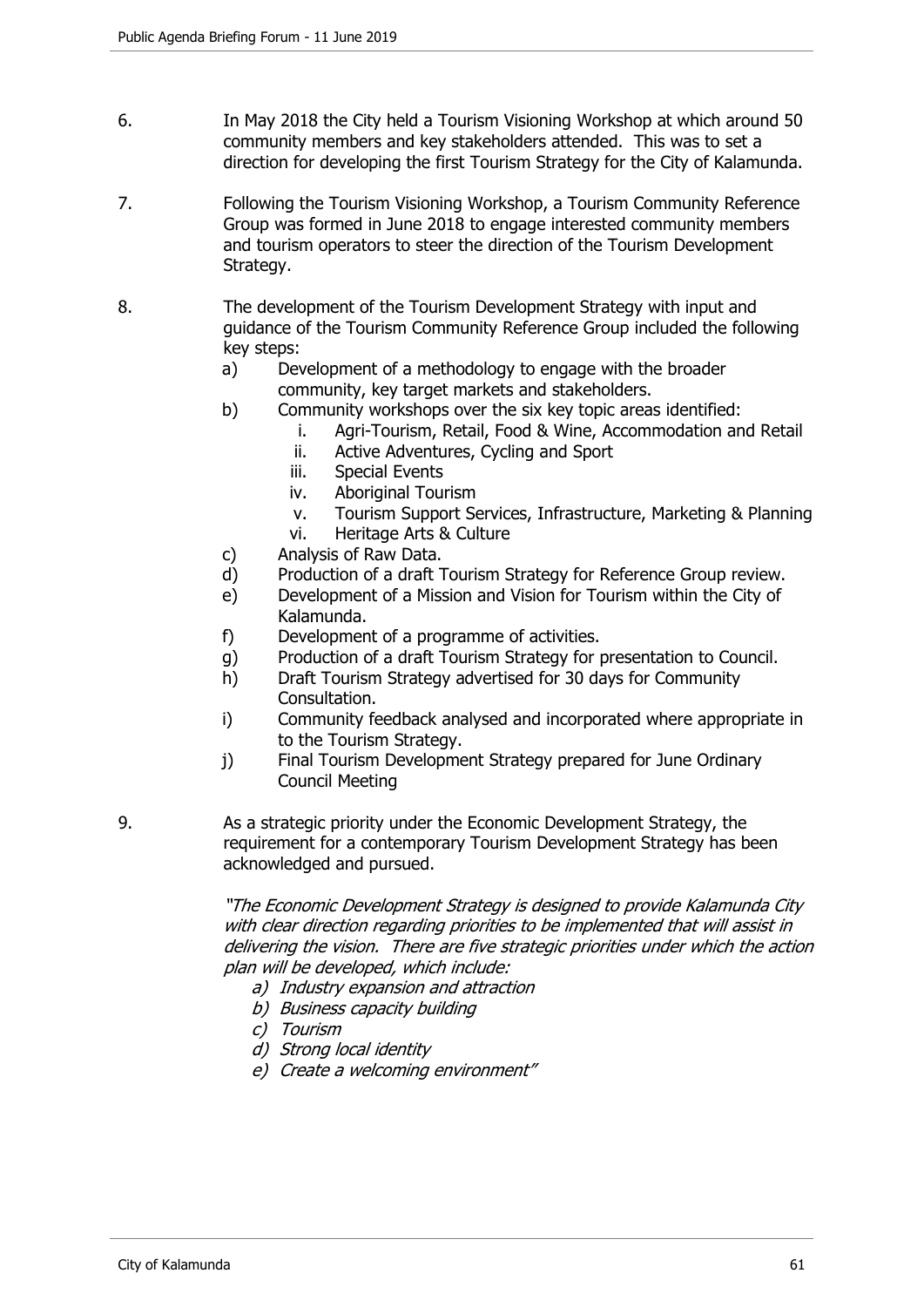# **DETAILS**

- 10. A community-led approach was adopted by the City in production of the Tourism Development Strategy, key steps in the process include:
	- Kalamunda Tourism Visioning Workshop to identify key themes and community stakeholders
	- Tourism Community Reference Group established
	- Community Engagement Workshops to obtain detailed feedback on key strengths, opportunities and constraints for developing tourism products in Kalamunda
	- Data Review and Collation by City staff to transcribe and summarise community feedback
	- Draft Tourist Development Strategy authored by City of Kalamunda and Chair of Tourism Community Reference Group
	- Summary Workshops to enable Tourism Community Reference Group to review key strategies and provide comment
	- Council Review to seek approval for release for public comment
	- Public Review period to allow comment on the draft Strategy
	- Final Tourism Development Strategy amended based on public comment collated by City staff
	- Tourism Development Strategy listed in June Ordinary Council Meeting for adoption by Council and implementation by the City of Kalamunda.

11. The Tourism Development Strategy seeks to align with existing City of Kalamunda strategies that set the broader planning context for tourism development in the region, including:

- Kalamunda Clean and Green (2019)
- Industrial Development Strategy (2018)
- Public Open Space Strategy (2018)
- Economic Development Strategy (2017)
- Kalamunda Advancing Strategic Community Plan: 2017-2027 (2017)
- Kalamunda Bicycle Plan (2017)
- Hills Rural Study 2014 (2015)
- Local Planning Strategy (2010)
- Community Development Plan
- Annual Business Plan & Budget
- 12. The Tourism Development Strategy also seeks alignment with developing (inprogress) City of Kalamunda strategies that will directly impact tourism development, including:
	- Local Planning Strategy amendment
	- Kalamunda Activity Centre
	- Arts and Cultural Policy/ Art in Public Places
	- Kalamunda Clean and Green
	- Environmental Land Use Planning Strategy
	- Rural Planning Strategy
	- Forrestfield North Residential Precinct Local Structure Plan –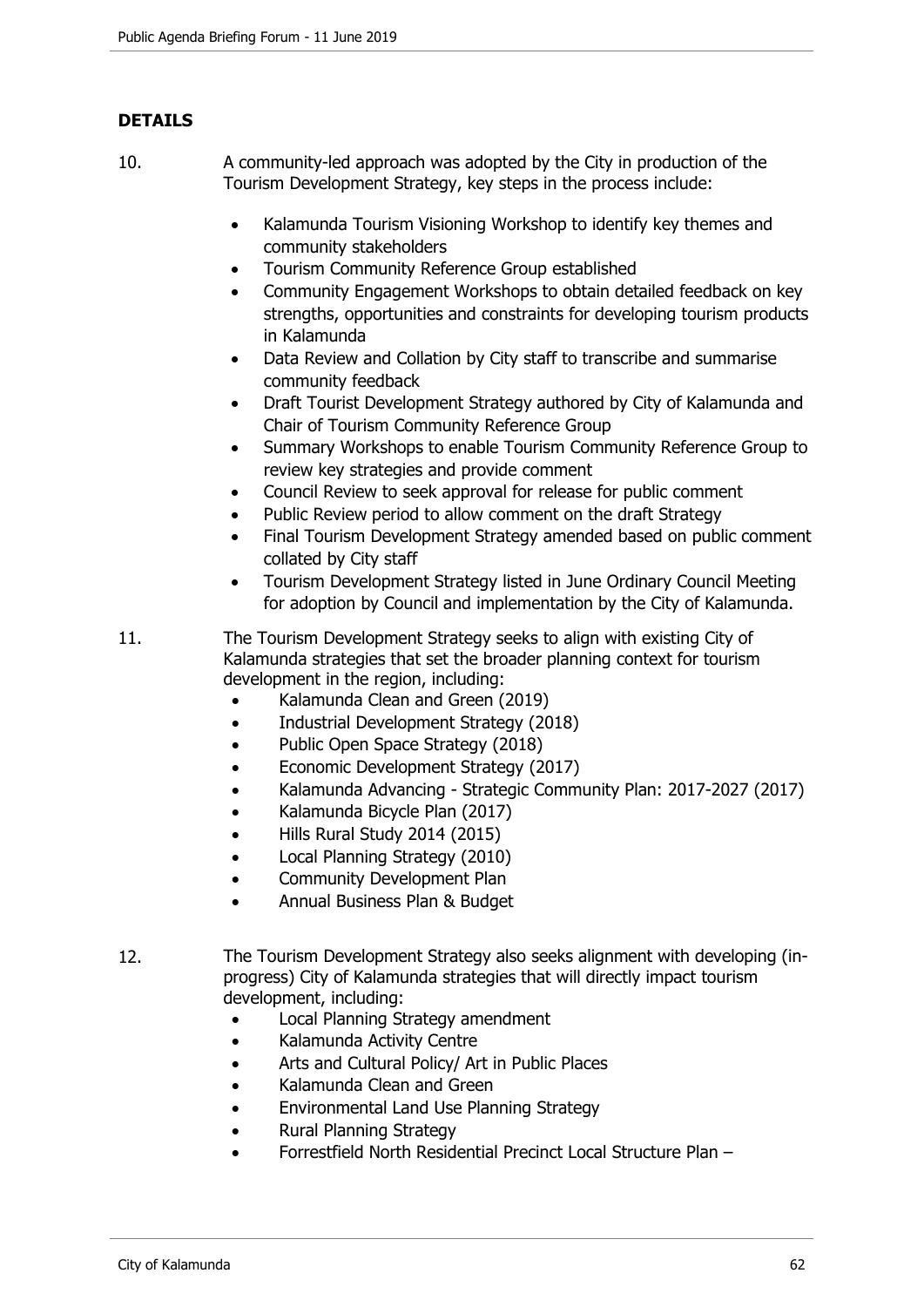- Forrestfield North Transit Orientated Development Precinct Local **Structure**
- Local Commercial and Activity Centres Strategy
- 13. Over the last five years, Kalamunda has averaged 295,000 visitors a year (source: Tourism Research Australia). 75% are "day visitors", whilst the remainder are "domestic overnight visitors" (22%) with only 3% comprising international visitors.

Domestic overnight visitors are most likely to come from Perth or regional WA, day visitors are most likely to come from the eastern regions of Perth, international visitors tend to come from the UK.

Strategic opportunities exist to "convert" day visitors to overnight visitors and increase interstate and international visitor numbers, whilst retaining spend from local visitors.

Average growth in visitor numbers to Kalamunda is around 8.7% each year, with the largest increases reported in domestic overnight visitors (+ 26%) and international visitors (+17%). The over 55 demographic is the main visitor group, making up 36% of all visitors, although Kalamunda is experiencing increasing visitor numbers in the 20-29 age group.

"Visiting Friends and Family" was the major reason for visiting Kalamunda with this accounting for approximately 40% of visitors over the last five years.

- 14. The value of tourism to the Kalamunda economy is \$112.4 million with an estimated 523 jobs created across industry sectors such as retail, accommodation, cafes/restaurants, and cultural and recreational services.
- 15. While the Kalamunda economy is not dominated by tourism, it holds huge potential. Kalamunda's rich diversity of tourism products, if properly developed, invested and managed, can offer a significant boost to the economy through visitor expenditure. As identified in the City's 2017 Economic Development Strategy: "With the right mix of proactive product development, destination marketing and destination management activities, Kalamunda can reach its tourism potential."
- 16. The City recognises the important role a Tourism Development Strategy plays in supporting and facilitating direct and indirect economic benefits through the level of expenditure and the number of jobs created in the local area.
- 17. The City has capacity to provide the most effective support to their local tourism operators by contributing to region-wide marketing, information, planning, research and product development initiatives.
- 18. The Tourism Development Strategy (Attachment 1) specifies how the City can best allocate its resources to support greater tourism opportunities, fostering further investment and growth.
- 19. The Tourism Development Strategy aims to provide an achievable, community endorsed plan for the future whilst responding to the challenges and opportunities presented by the current tourism economy in Western Australia.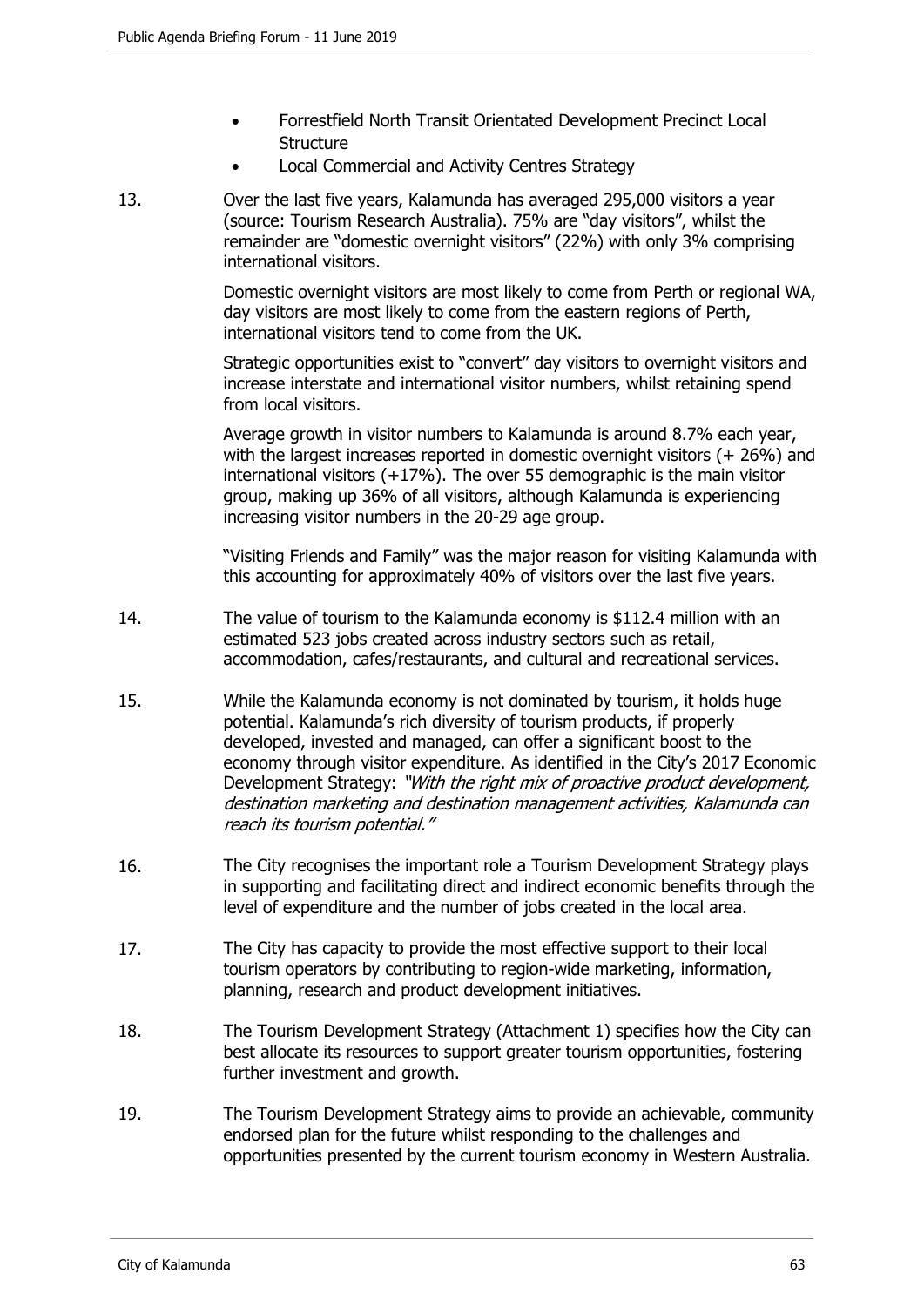- 20. The Tourism Development Strategy was predominantly prepared through community consultation with local tourism operators and the greater community.
- 21. The Tourism Development Strategy is designed to provide clear direction regarding the five key identified priority areas:
	- a) Create and maintain welcoming, inclusive and accessible facilities for visitors to enjoy the natural and built environment.
	- b) Leverage Kalamunda's natural beauty and award-winning attractions to grow destination appeal and recognition.
	- c) Develop arts, heritage and culture opportunities that engage creative investment, participation and community pride.
	- d) Further develop the Kalamunda tourism brand and destination marketing to raise awareness and inspire visitor interest.
	- e) Encourage an innovative and collaborative tourism industry that supports local business and drives economic growth.

# **STATUTORY AND LEGAL CONSIDERATIONS**

- 22. Local Government Act 1995 Section 5.56 Planning for the future:
	- (1) A local government is to plan for the future of the district.
	- (2) A local government is to ensure that plans made under subsection (1) are in accordance with any regulations made about planning for the future of the district.
- 23. The Tourism Development Strategy is an informing document to enable sustainable tourism planning for the future.

# **POLICY CONSIDERATIONS**

24. The programme of activities within the Tourism Development Strategy suggests the need to consider and engage key stakeholders including The City of Kalamunda with regards to regulatory approvals processes.

# **COMMUNITY ENGAGEMENT REQUIREMENTS**

## **Internal Referrals**

- 25. In addition to the City's Economic and Tourism team, Councillors, the Executive Management and Planning Services team were consulted.
- 26. Through the initial consultation phase workshops were attended by representatives from Community Development, Planning Services, Public Relations, Information Technology, Asset Services, Parks and Environmental Services.

## **External Referrals**

27. A significant amount of consultation with the Community was undertaken via the six community workshops.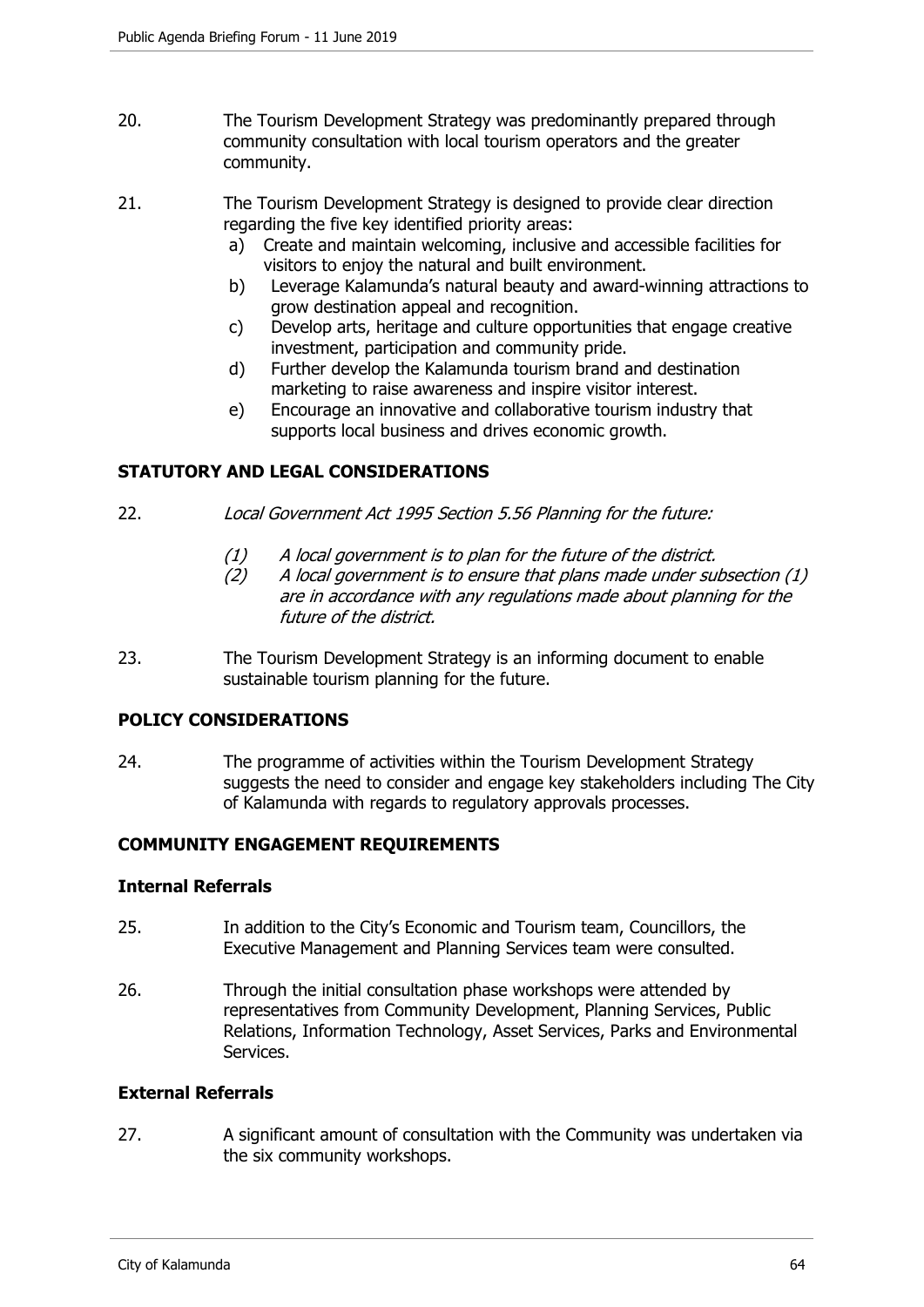- 28. The following methods were employed to promote involvement in the community consultation component:
	- a) Targeted emails informative and promotional communication was sent through to tourism operators, members of local sporting clubs and community organisations.
	- b) Traditional Media informative and promotional communication via website, local newspaper advertisements, promotional flyers and the Engage Kalamunda portal.
	- c) Social Media information and promotional posts were provided via City and local tourism operator networks.
- 29. The Tourism Community Reference Group Chair Francesca Flynn provided a presentation for Public Briefing prior to the Ordinary Council Meeting in February 2019.
- 30. Following the resolution of the Ordinary Council Meeting in February 2019 a 30 day public comment period concluding on 31 March 2019 was promoted to the community. Individual emails were sent out to workshop participants to encourage further input.
- 31. Since the Council Resolution of February 2019, a total of fifteen formal comments were received. The majority of which were extremely positive.

# **FINANCIAL CONSIDERATIONS**

- 32. A number of activities referenced within the Tourism Development Strategy's programme of activities will be subject to annual budget processes and will be considered in the context of the City's strategic priorities.
- 33. Successful implementation of the Tourism Development Strategy will be subject to both the availability of operational budget and staffing resources.

# **STRATEGIC COMMUNITY PLAN**

## **Strategic Planning Alignment**

34. Kalamunda Advancing Strategic Community Plan to 2027

## **Priority 3: Kalamunda Develops**

**Objective 3.3** - To develop and enhance The City's economy. **Strategy 3.3.1** - Facilitate and support the success and growth of industry and businesses.

## **Priority 3: Kalamunda Develops**

**Objective 3.4** - To be recognised as a preferred tourism destination. **Strategy 3.4.1** - Facilitate, support and promote, activities and places to visit.

**Strategy 3.4.2** - Advocate and facilitate diversification options for the rural properties to flourish.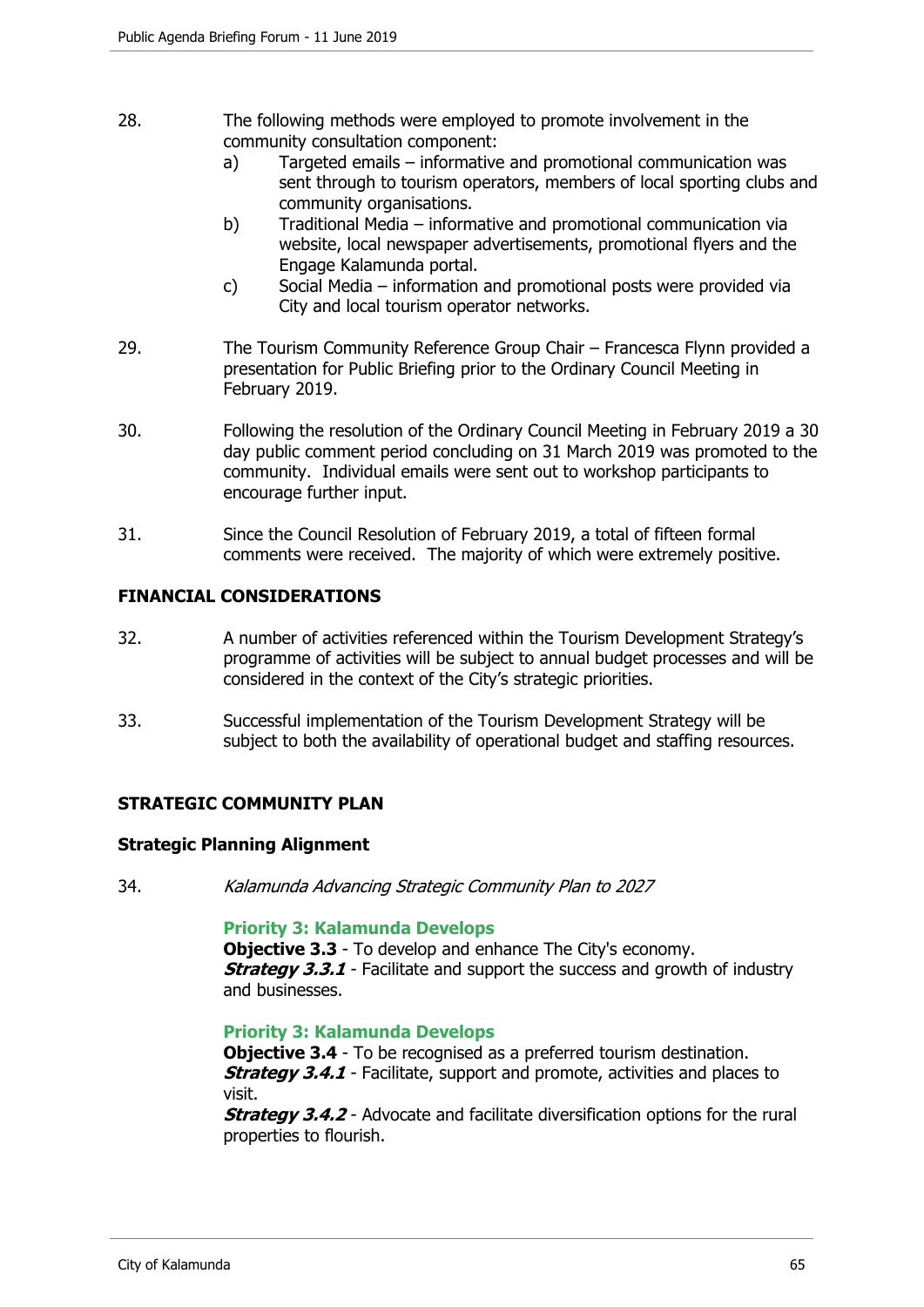## **Priority 4: Kalamunda Leads**

**Objective 4.2** - To proactively engage and partner for the benefit of community.

**Strategy 4.2.1** - Actively engage with the community in innovative ways. **Strategy 4.2.2** - Increase advocacy activities and develop partnerships to support growth and reputation.

## **SUSTAINABILITY**

#### **Social Implications**

35. The objective of facilitating, achieving and maintaining a vibrant, prosperous community also supports the social outcomes referenced in the Strategic Plan.

#### **Economic Implications**

- 36. The development of this Tourism Development Strategy is designed to establish the City as a major tourist destination with a vibrant and sustainable future that will assist local tourism operators in the development of tourism products that enhance visitation to the region.
- 37. Additional training opportunities for the enhancement of tourism and the intention of increased employment through tourism will add to the sustainability of the local and regional economy.

#### **Environmental Implications**

38. Land use planning and development assessment criteria in addition to controls of relevant State Government bodies are designed to safeguard and provide a balance between growth and protection of the natural environment.

#### **RISK MANAGEMENT CONSIDERATIONS**

39. **Risk**: Tourism Development Strategy fails to meet the needs of The City, local tourism operators and community.

| <b>Likelihood</b>                                                                                                                                                                                                                                                                                                       | <b>Consequence</b> | <b>Rating</b> |  |  |  |
|-------------------------------------------------------------------------------------------------------------------------------------------------------------------------------------------------------------------------------------------------------------------------------------------------------------------------|--------------------|---------------|--|--|--|
| Unlikely                                                                                                                                                                                                                                                                                                                | Significant        | Medium        |  |  |  |
| <b>Action/Strategy</b>                                                                                                                                                                                                                                                                                                  |                    |               |  |  |  |
| A significant amount of consultation has been undertaken with respect to<br>the needs of the community through the detailed consultation process.<br>Through adoption of the Tourism Community Reference Group, ongoing<br>community engagement has taken place with both tourism operators and<br>the wider community. |                    |               |  |  |  |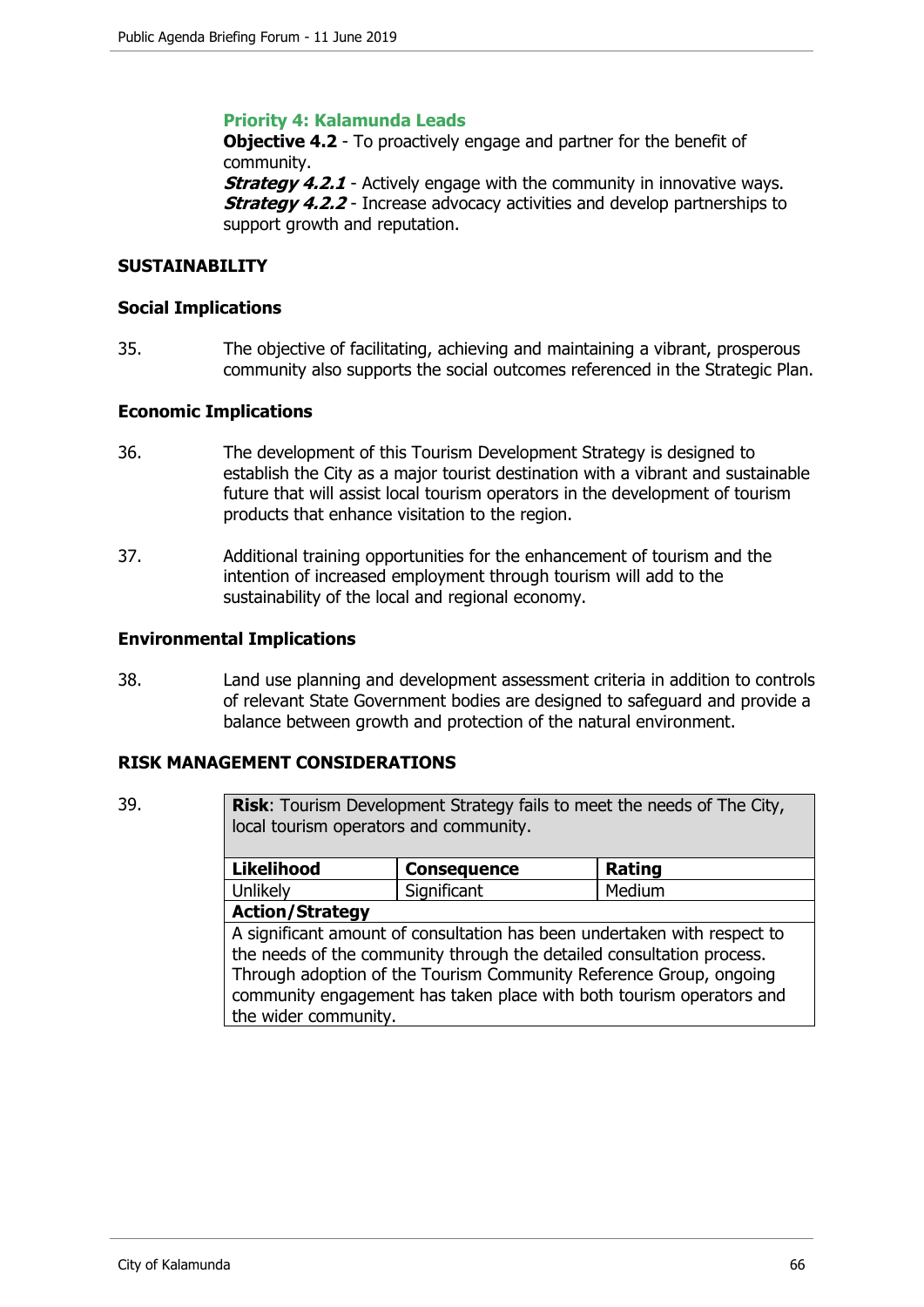40. **Risk**: The Tourism Development Strategy may raise tourism operators and local community expectation regarding activities that may not all affordably be resourced.

| <b>Likelihood</b>                                                                                                                          | <b>Consequence</b> | <b>Rating</b> |  |  |
|--------------------------------------------------------------------------------------------------------------------------------------------|--------------------|---------------|--|--|
| Possible                                                                                                                                   | Moderate           | High          |  |  |
| <b>Action/Strategy</b>                                                                                                                     |                    |               |  |  |
| Ensure tourism operators and community is informed as part of the<br>communications process that all activities are subject to resourcing. |                    |               |  |  |

## **OFFICER COMMENT**

- 41. The programme of activities has been developed to address five identified strategic priorities:
	- Create and maintain welcoming, inclusive and accessible facilities for visitors to enjoy the natural and built environment.
	- Leverage Kalamunda's natural beauty and award-winning attractions to grow destination appeal and recognition.
	- Develop arts, heritage and culture opportunities that engage creative investment, participation and community pride.
	- Further develop the Kalamunda tourism brand and destination marketing to raise awareness and inspire visitor interest.
	- Encourage an innovative and collaborative tourism industry that supports local business and drives economic growth.
- 42. The Tourism Development Strategy has been written with substantial direct input by the Tourism Community Reference Group, with broad stakeholder engagement at local tourism operator and wider community level.
- 43. The programme of activities will set targets for each of the identified priorities, these will need to be reviewed at regular intervals to refine and ensure they are relevant and resourced.
- 44. The Tourism Development Strategy has been widely publicised with social and print media, together with targeted emails for the 30-day period of community consultation.
- 45. The constructive public comment with regards the Tourism Development Strategy provides an indication that the engaging community consultation process and consequent draft of the Strategy is reflective of needs and provides sound, actionable strategic priorities.
- 46. The progress of the program of activities will be reported back to Council using the usual Council Meeting Cycle, with a frequency to be determined by Council. The outcome of these meetings will be communicated back to the tourism business community and the broader community.
- 47. It is recommended that a report be prepared for Council addressing the formation of a Tourism Advisory Committee following adoption of the Tourism Development Strategy.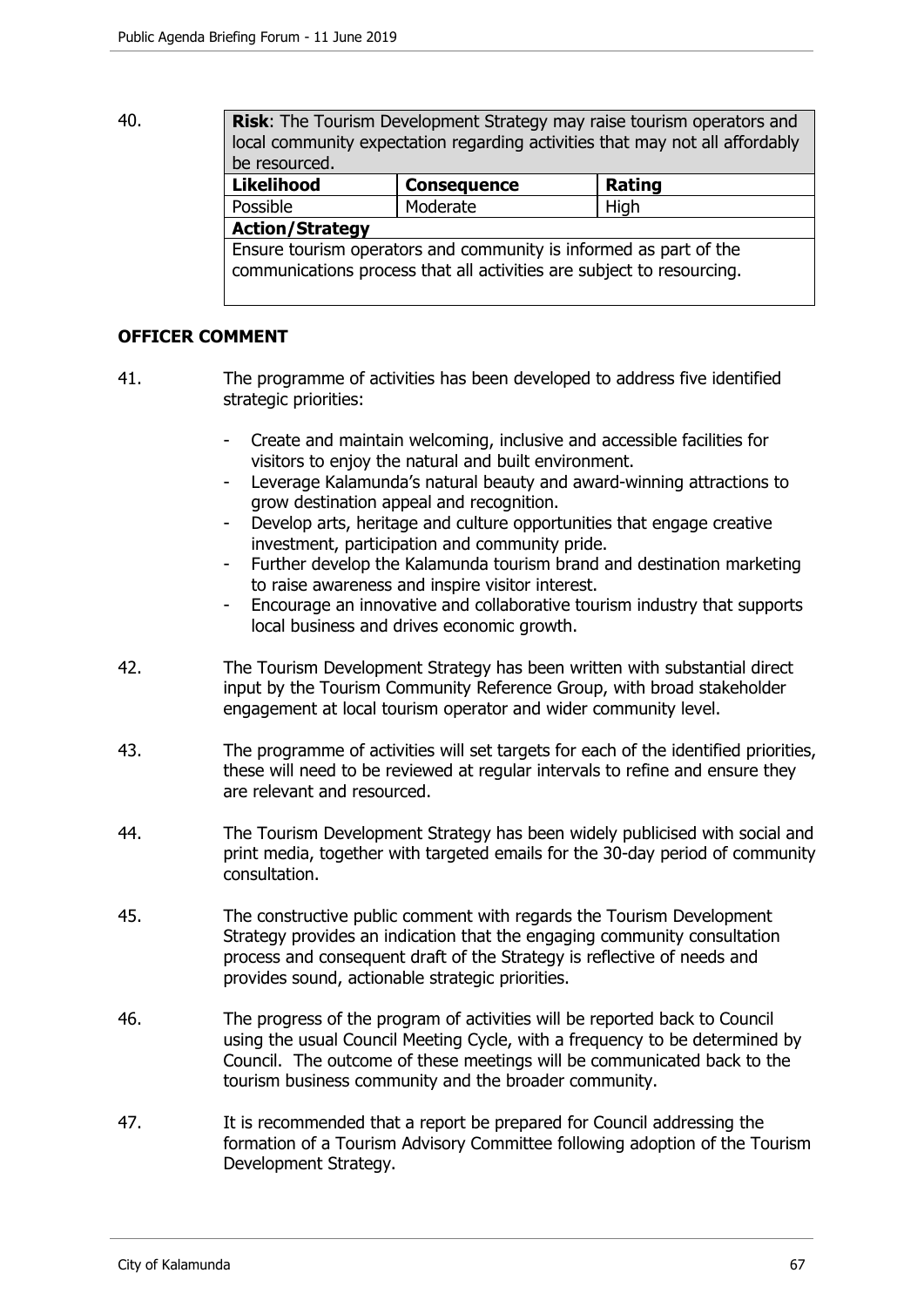48. It is recommended that Council endorses the Tourism Development Strategy as an important strategic tool to guide and leverage tourism and economic development within the City of Kalamunda.

# **Voting Requirements: Simple Majority**

## **RECOMMENDATION**

That Council:

- 1. ENDORSE the Tourism Development Strategy (Attachment 1).
- 2. REQUEST a report be submitted to Council for the formation of a Tourism Advisory Committee.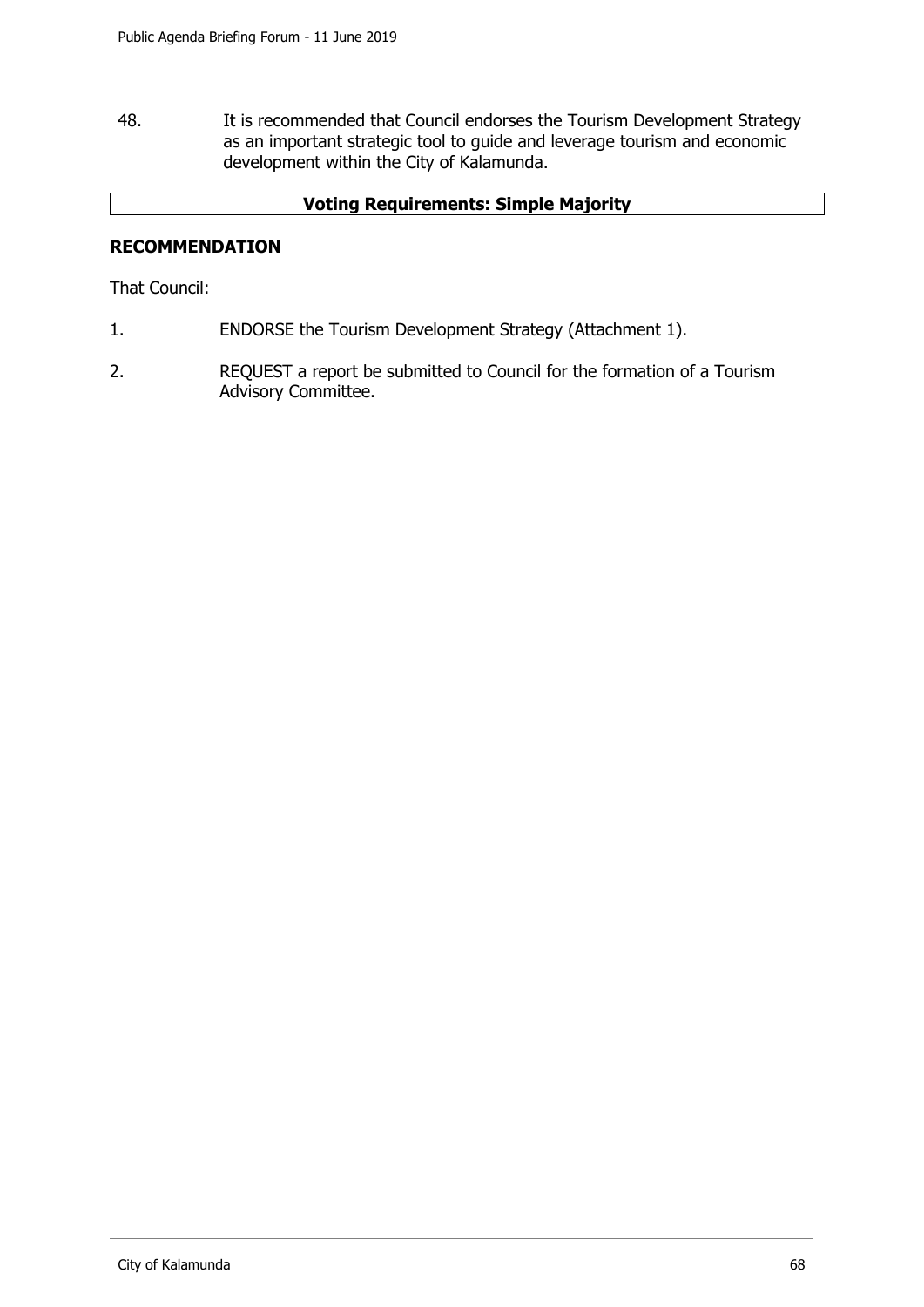## **10.4. Office of the CEO Reports**

# **10.4.1. Review of Delegations for 2019**

The Governance Advisor spoke on this item

Mr Peter Forrest - 36 Panoramic Terrace, Kalamunda asked a question regarding the interaction of a previous CEO instruction adopted on 24/7/18 and the review of delegations. The CEO took this question on notice.

#### **Declaration of financial / conflict of interests to be recorded prior to dealing with each item.**

| Previous Items       | OCM 113/2018                                          |
|----------------------|-------------------------------------------------------|
| Directorate          | Office of the CEO                                     |
| <b>Business Unit</b> | Governance & Legal Services                           |
| File Reference       | LE-ACT006                                             |
| Applicant            | City of Kalamunda                                     |
| Owner                | City of Kalamunda                                     |
| Attachments          | Draft Register of Delegations from Council [10.4.1.1] |

## **EXECUTIVE SUMMARY**

- 1. To consider the annual review of delegations from Council to the Chief Executive Officer (CEO) and other employees.
- 2. Whilst the review has concluded that the current delegations are effective and provide for administrative efficiencies, a minor amendment/addition is proposed for one delegation with respect to Building matters.
- 3. It is recommended Council notes the review and adopts the delegations detailed in the draft Delegation Register (Attachment 1)

## **BACKGROUND**

- 4. In order to carry out its functions efficiently and effectively, Council has the ability to delegate its powers and duties to the CEO (or to another staff member, in some cases).
- 5. Section 5.46 of the Local Government Act 1995 (the Act) requires each Council to review its delegations at least once every financial year.
- 6. Council last reviewed its delegations on 26 June 2018. The current delegations must therefore be reviewed by 30 June 2019.

## **DETAILS**

7. Whilst the review has concluded that the current delegations are effective and provide for administrative efficiencies, a minor amendment/addition is proposed to Delegation BLD 3 - Building Matters.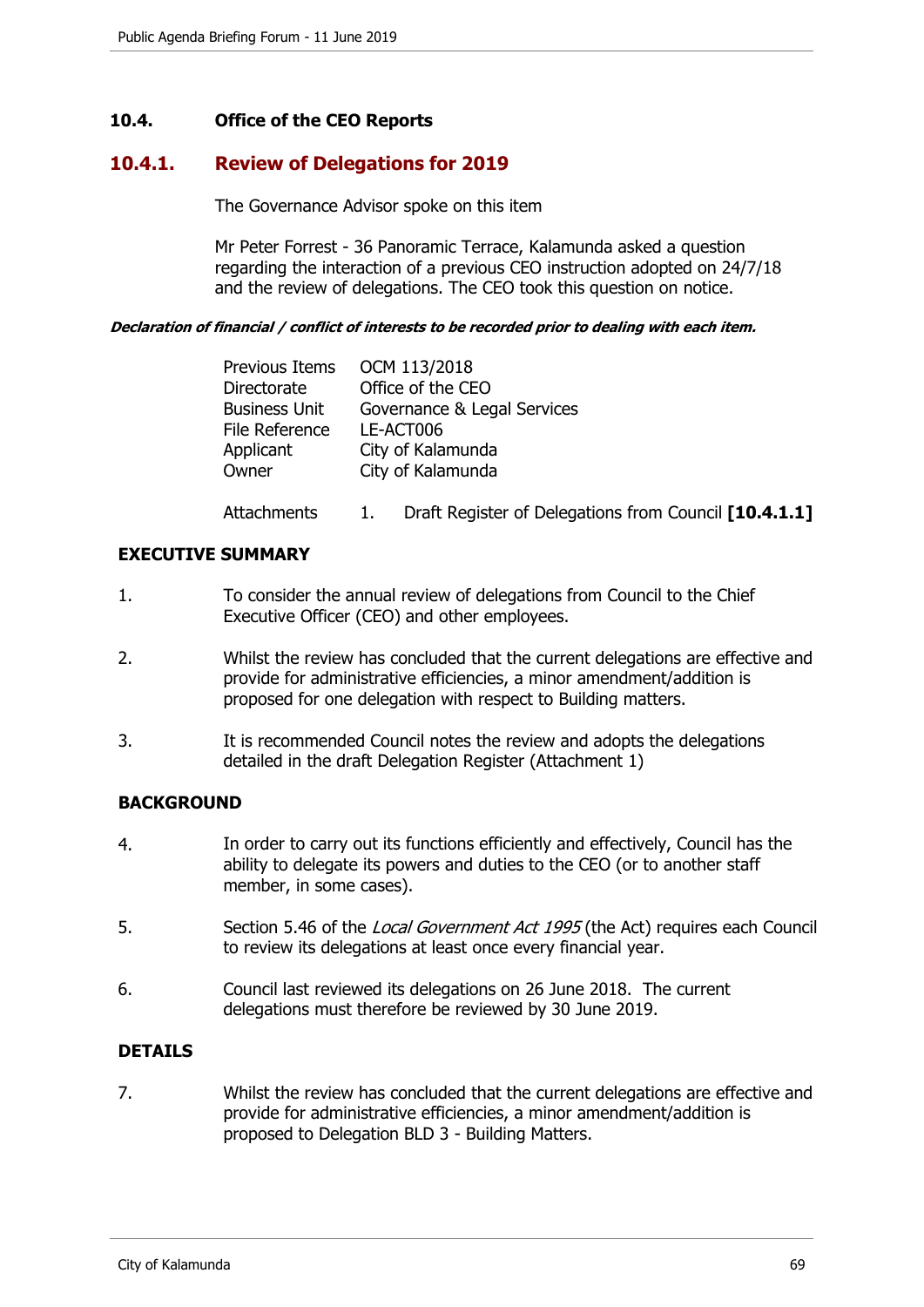- 8. It is proposed to:
	- a) amend the title of the delegation
	- b) change the delegation to the CEO only
	- c) add the provision for the issue of Infringement Notices for certain offences.
- 9. The addition of providing for the issue of Infringement Notices is as the result of the approval of the Commerce Regulations Amendment (Infringement Notices) Regulations 2019 and consequential amendment to the Building Regulations 2011 – effective from 26 April 2019.
- 10. The Amendment Regulations will allow for Infringement Notices (modified penalties) to be issued for certain non-indictable offences under the building services legislation. These include:

| <b>Section/Regulations Offence</b> |                                                                                                          | <b>Modified</b><br>penalty |
|------------------------------------|----------------------------------------------------------------------------------------------------------|----------------------------|
| s.33(1)                            | Failure to give notice of<br>completion (BA7)                                                            | \$500                      |
| s.34(3)                            | Failure to give notice of<br>cessation                                                                   | \$250                      |
| s.42                               | Failure to display or bring<br>attention to occupancy permit<br>details                                  | \$250                      |
| s.76(1)                            | Encroachment beyond<br>boundaries without consent,<br>court order or other authority                     | \$2,500                    |
| s.80(1)                            | Removal of fence, gate or<br>other barrier to land without<br>consent, court order or other<br>authority | \$1,000                    |
| s.80(3)                            | Failure to erect adequate<br>temporary barrier                                                           | \$1,000                    |
| r.50(1)                            | Failure to install barrier<br>around private swimming<br>pool                                            | \$1,000                    |
| r.56(1)                            | Failure to ensure smoke<br>alarms compliant prior to<br>transfer of dwelling                             | \$1,000                    |
| r.58                               | Failure to ensure smoke<br>alarms compliant prior to<br>tenancy                                          | \$1,000                    |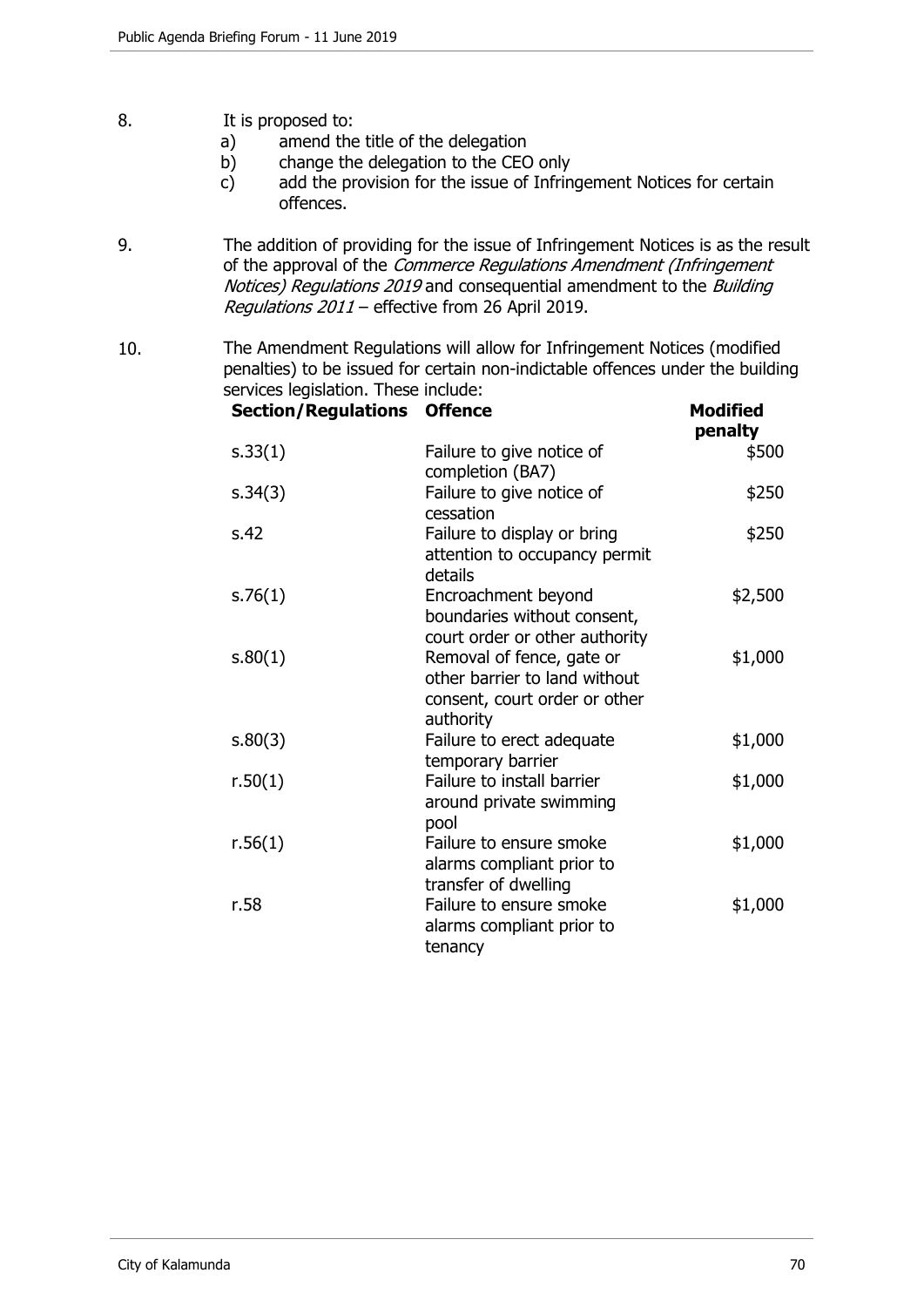## **STATUTORY AND LEGAL CONSIDERATIONS**

11. Section 5.42 of the Local Government Act 1995 states that:

"A local government may delegate to the CEO the exercise of any of its powers or the discharge of any of its duties under this Act other than those referred to in Section 5.43." (Absolute Majority required).

Limits on delegations to CEOs – S.5.43.

Requirement for review – S.5.46

12. There are also similar delegation provisions in the *Building Act 2011*, Local Planning Scheme No 3, Health Act 1911, Dog Act 1976, Cat Act 2011 and Graffiti Vandalism Act 2016.

## **POLICY CONSIDERATIONS**

13. Where appropriate, Policies will reflect the principles and conditions included in any delegation.

#### **COMMUNITY ENGAGEMENT REQUIREMENTS**

#### **Internal Referrals**

14. All Directorates have been consulted on the appropriateness and adequacy of the current delegations. No requests for changes were sought.

#### **External Referrals**

15. Public consultation is not considered necessary with respect to this issue.

## **FINANCIAL CONSIDERATIONS**

16. Public consultation is not considered necessary with respect to this issue.

## **STRATEGIC COMMUNITY PLAN**

#### **Strategic Planning Alignment**

17. Kalamunda Advancing Strategic Community Plan to 2027

#### **Priority 4: Kalamunda Leads**

**Objective 4.1** - To provide leadership through transparent governance. **Strategy 4.1.1** - Provide good governance. **Strategy 4.1.2** - Build an effective and efficient service-based organisation.

#### **SUSTAINABILITY**

#### **Social Implications**

18. Nil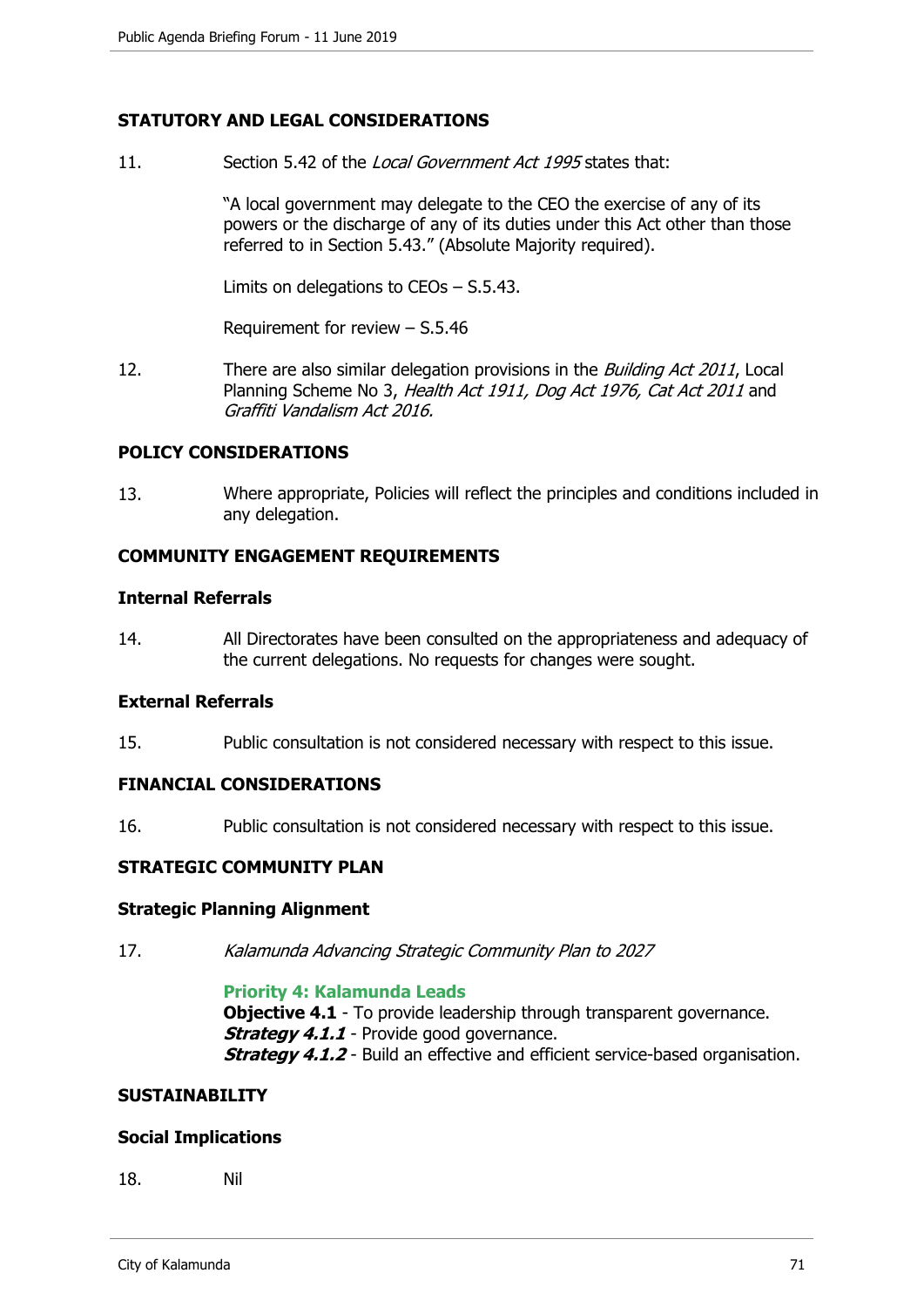## **Economic Implications**

19. Nil

## **Environmental Implications**

20. Nil

## **RISK MANAGEMENT CONSIDERATIONS**

21. **Risk:** Delegated authority is not provided to the CEO and other staff Likelihood Consequence **Rating** Unlikely **High Medium Action/Strategy**  Introduce processes that would assist Council with the additional decision workload.

## **OFFICER COMMENT**

22. The Officer recommendations reflect the outcome of the review of current delegations, and as such will continue to provide an effective framework for the efficient operation of the City through the responsible discharge of those powers and duties delegated by Council.

## **Voting Requirements: Absolute Majority**

## **RECOMMENDATION**

That Council:

- 1. NOTE the review of the delegations.
- 2. ADOPT the delegations detailed in the draft Delegations Register (Attachment 1).